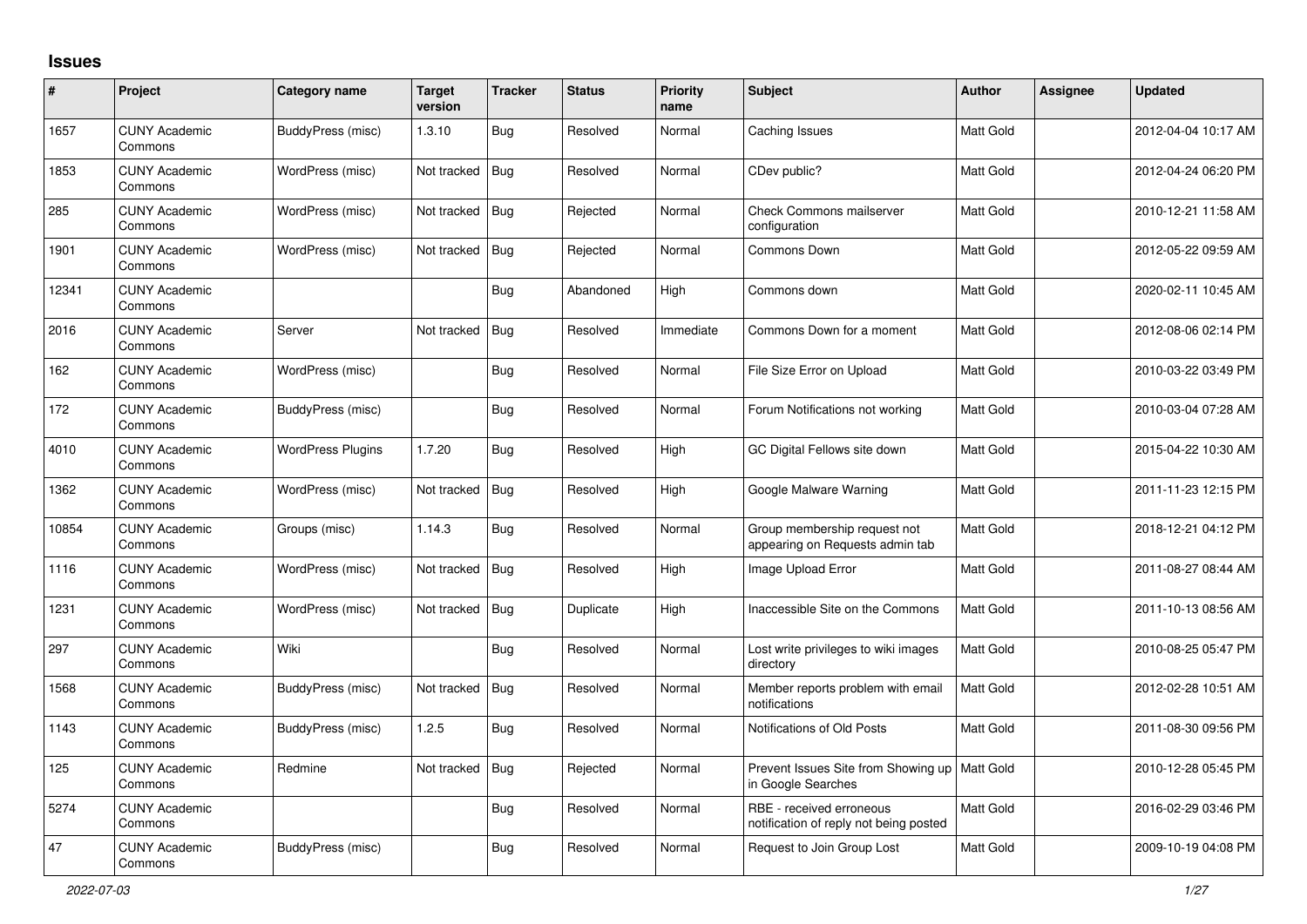| $\#$  | Project                         | Category name      | <b>Target</b><br>version | <b>Tracker</b> | <b>Status</b> | <b>Priority</b><br>name | <b>Subject</b>                                                                                  | <b>Author</b>    | Assignee            | <b>Updated</b>      |
|-------|---------------------------------|--------------------|--------------------------|----------------|---------------|-------------------------|-------------------------------------------------------------------------------------------------|------------------|---------------------|---------------------|
| 762   | <b>CUNY Academic</b><br>Commons | BuddyPress (misc)  |                          | <b>Bug</b>     | Resolved      | Normal                  | <b>Resolve Email Notification Problems</b><br>with Lehman addresses                             | <b>Matt Gold</b> |                     | 2012-02-28 10:52 AM |
| 170   | <b>CUNY Academic</b><br>Commons | WordPress (misc)   |                          | <b>Bug</b>     | Resolved      | Normal                  | Security Certificate Out of Date                                                                | Matt Gold        |                     | 2010-05-11 05:28 PM |
| 263   | <b>CUNY Academic</b><br>Commons | WordPress (misc)   |                          | <b>Bug</b>     | Resolved      | Normal                  | site is slooooooow                                                                              | Matt Gold        |                     | 2010-06-21 03:01 PM |
| 5055  | <b>NYCDH Community Site</b>     |                    |                          | <b>Bug</b>     | Resolved      | Normal                  | Up file size limit on forum<br>attachments                                                      | Matt Gold        |                     | 2015-12-21 01:30 PM |
| 2051  | <b>CUNY Academic</b><br>Commons | WordPress (misc)   | Not tracked              | Bug            | Rejected      | Normal                  | User finds Commons blocked due to<br>virus warning                                              | <b>Matt Gold</b> |                     | 2012-08-17 04:35 PM |
| 298   | <b>CUNY Academic</b><br>Commons | WordPress (misc)   |                          | <b>Bug</b>     | Resolved      | Normal                  | User Reports Problem Uploading<br>Images to Blog                                                | Matt Gold        |                     | 2010-08-25 12:10 PM |
| 2094  | <b>CUNY Academic</b><br>Commons | Server             | Not tracked              | <b>Bug</b>     | Resolved      | Normal                  | User reports site outage                                                                        | Matt Gold        |                     | 2012-09-04 10:16 AM |
| 211   | <b>CUNY Academic</b><br>Commons |                    |                          | Bug            | Resolved      | Normal                  | Weird Display of Text on Homepage<br>Load                                                       | Matt Gold        |                     | 2010-05-06 11:45 AM |
| 2664  | <b>NYCDH Community Site</b>     |                    |                          | <b>Bug</b>     | Resolved      | Normal                  | WordPress update fails                                                                          | Matt Gold        |                     | 2013-07-31 09:47 AM |
| 2643  | <b>NYCDH Community Site</b>     |                    |                          | <b>Bug</b>     | Resolved      | Normal                  | WordPress update through<br>dashboard failed                                                    | Matt Gold        |                     | 2013-10-11 01:46 PM |
| 11800 | <b>CUNY Academic</b><br>Commons | Groups (misc)      | 1.15.9                   | <b>Bug</b>     | Resolved      | Normal                  | 'CUNY-wide' Campus option not<br>saving on groups/sites                                         | Matt Gold        | <b>Boone Gorges</b> | 2019-08-27 04:17 PM |
| 3293  | <b>CUNY Academic</b><br>Commons | BuddyPress (misc)  |                          | <b>Bug</b>     | Rejected      | Normal                  | 'Page Not Found' Message<br>Received After Clicking on<br>View/Reply Link in Email Notification | Matt Gold        | <b>Boone Gorges</b> | 2014-07-02 08:47 PM |
| 2265  | <b>CUNY Academic</b><br>Commons |                    | Not tracked              | Bug            | Rejected      | Normal                  | "Need Support" widget in cbox<br>documentation                                                  | Matt Gold        | Boone Gorges        | 2012-11-20 01:07 PM |
| 3150  | <b>CUNY Academic</b><br>Commons | Group Forums       | 1.6.1                    | Bug            | Resolved      | Low                     | "Post New Topic" Button Shows Up<br>for Non-Logged in Users on Group<br>Forum Pages             | Matt Gold        | Boone Gorges        | 2014-04-21 04:49 PM |
| 10538 | <b>CUNY Academic</b><br>Commons |                    |                          | Bug            | Resolved      | Normal                  | "This Site Can't be Reached"                                                                    | Matt Gold        | Boone Gorges        | 2018-10-16 09:39 PM |
| 12136 | <b>CUNY Academic</b><br>Commons | <b>Group Files</b> | 1.18.0                   | Bug            | Resolved      | Normal                  | "You must login" group file warning<br>shows after log in                                       | Matt Gold        | <b>Boone Gorges</b> | 2020-12-08 11:31 AM |
| 2129  | <b>CUNY Academic</b><br>Commons | BuddyPress (misc)  | 1.4.6                    | <b>Bug</b>     | Resolved      | Low                     | […]                                                                                             | Matt Gold        | Boone Gorges        | 2012-09-30 09:53 AM |
| 2288  | <b>CUNY Academic</b><br>Commons | commonsinabox.org  |                          | <b>Bug</b>     | Rejected      | Normal                  | […] issue occurring on<br>commonsinabox.org                                                     | Matt Gold        | Boone Gorges        | 2012-12-11 01:17 AM |
| 2858  | <b>CUNY Academic</b><br>Commons | BuddyPress (misc)  | 1.5.7                    | <b>Bug</b>     | Resolved      | Normal                  | […] redux                                                                                       | Matt Gold        | <b>Boone Gorges</b> | 2013-10-30 10:08 PM |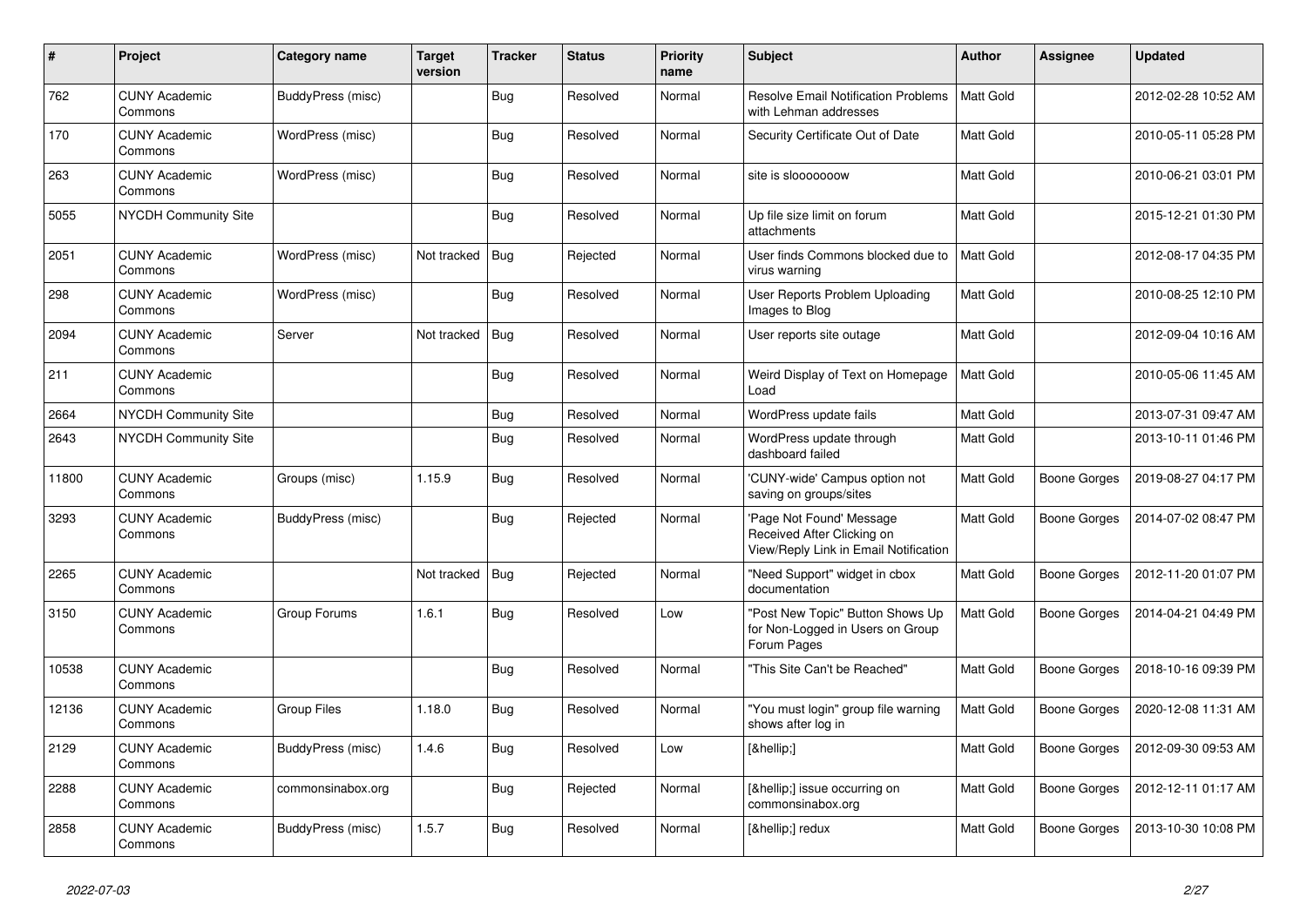| $\#$  | Project                         | Category name            | <b>Target</b><br>version | <b>Tracker</b> | <b>Status</b> | <b>Priority</b><br>name | <b>Subject</b>                                                                           | Author           | <b>Assignee</b>     | <b>Updated</b>      |
|-------|---------------------------------|--------------------------|--------------------------|----------------|---------------|-------------------------|------------------------------------------------------------------------------------------|------------------|---------------------|---------------------|
| 35    | <b>CUNY Academic</b><br>Commons | Group Forums             |                          | <b>Bug</b>     | Resolved      | Normal                  | 404 Email Notification Settings Links                                                    | Matt Gold        | <b>Boone Gorges</b> | 2009-12-10 09:24 PM |
| 10164 | <b>CUNY Academic</b><br>Commons | Group Forums             | 1.13.8                   | <b>Bug</b>     | Resolved      | Normal                  | A few oddities related to a<br>cross-posted forum post                                   | Matt Gold        | <b>Boone Gorges</b> | 2018-08-17 10:12 AM |
| 266   | <b>CUNY Academic</b><br>Commons | BuddyPress (misc)        | 1.0.1                    | Bug            | Resolved      | Normal                  | <b>Account Deletion Process</b>                                                          | Matt Gold        | <b>Boone Gorges</b> | 2010-07-19 11:07 AM |
| 9977  | <b>CUNY Academic</b><br>Commons | <b>WordPress Plugins</b> | 1.13.5                   | Bug            | Rejected      | High                    | ACERT website down                                                                       | <b>Matt Gold</b> | <b>Boone Gorges</b> | 2018-07-03 02:09 PM |
| 1344  | <b>CUNY Academic</b><br>Commons | <b>BuddyPress</b> (misc) | 1.3                      | Bug            | Resolved      | Normal                  | Activity Feed Items not Appearing in<br>Group                                            | <b>Matt Gold</b> | <b>Boone Gorges</b> | 2011-11-14 11:26 AM |
| 360   | <b>CUNY Academic</b><br>Commons | BuddyPress (misc)        | 1.0.3                    | <b>Bug</b>     | Resolved      | High                    | <b>Activity Feed Problems</b>                                                            | Matt Gold        | <b>Boone Gorges</b> | 2010-09-28 11:45 AM |
| 1672  | <b>CUNY Academic</b><br>Commons | BuddyPress (misc)        | 1.3.11                   | Bug            | Resolved      | Normal                  | Activity replies in groups                                                               | Matt Gold        | <b>Boone Gorges</b> | 2012-04-04 09:37 AM |
| 16307 | <b>CUNY Academic</b><br>Commons |                          |                          | <b>Bug</b>     | New           | Normal                  | Add brief messaging to<br>accept/decline group membership<br>requests                    | Matt Gold        | <b>Boone Gorges</b> | 2022-06-27 06:13 PM |
| 2268  | <b>CUNY Academic</b><br>Commons |                          |                          | <b>Bug</b>     | Rejected      | Normal                  | Add CBOX icon to dashboard<br>menu?                                                      | Matt Gold        | <b>Boone Gorges</b> | 2012-11-18 10:58 PM |
| 2517  | <b>CUNY Academic</b><br>Commons | WordPress (misc)         | 1.4.22                   | <b>Bug</b>     | Resolved      | Normal                  | Add Constant Contact Plugin                                                              | Matt Gold        | <b>Boone Gorges</b> | 2013-03-20 01:53 PM |
| 3100  | <b>CUNY Academic</b><br>Commons | <b>WordPress Themes</b>  | 1.5.20                   | Bug            | Resolved      | Normal                  | <b>Add Customizr Theme</b>                                                               | Matt Gold        | <b>Boone Gorges</b> | 2014-03-11 10:35 PM |
| 2520  | <b>CUNY Academic</b><br>Commons | WordPress (misc)         | 1.4.22                   | <b>Bug</b>     | Resolved      | Normal                  | Add Edit Flow Plugin                                                                     | Matt Gold        | Boone Gorges        | 2013-03-20 02:01 PM |
| 546   | <b>CUNY Academic</b><br>Commons | BuddyPress (misc)        | 1.1.8                    | <b>Bug</b>     | Resolved      | Normal                  | Add Group/Group Blog Author<br>Syncing on an Automated Basis to<br>the Group Blog Plugin | Matt Gold        | <b>Boone Gorges</b> | 2011-02-03 08:44 AM |
| 2775  | <b>CUNY Academic</b><br>Commons | BuddyPress (misc)        | 1.5.1.1                  | <b>Bug</b>     | Resolved      | High                    | Add Lehman College to List of<br>Colleges in Profiles                                    | Matt Gold        | <b>Boone Gorges</b> | 2013-09-06 04:40 PM |
| 95    | <b>CUNY Academic</b><br>Commons | Upgrades                 |                          | Bug            | Resolved      | Normal                  | Add News/Dev Blog feeds to News<br>Page                                                  | Matt Gold        | <b>Boone Gorges</b> | 2009-12-09 12:23 PM |
| 2380  | <b>CUNY Academic</b><br>Commons | commonsinabox.org        |                          | <b>Bug</b>     | Resolved      | High                    | Add search to Commonsinabox.org                                                          | Matt Gold        | <b>Boone Gorges</b> | 2013-03-20 11:41 AM |
| 2538  | <b>CUNY Academic</b><br>Commons | WordPress (misc)         | 1.4.25                   | <b>Bug</b>     | Resolved      | High                    | Add security plugins                                                                     | Matt Gold        | <b>Boone Gorges</b> | 2013-04-22 10:37 AM |
| 2918  | <b>CUNY Academic</b><br>Commons | WordPress (misc)         | 1.5.11                   | <b>Bug</b>     | Resolved      | Normal                  | Add Sensitive WP Theme                                                                   | Matt Gold        | Boone Gorges        | 2013-12-03 03:17 PM |
| 1549  | <b>CUNY Academic</b><br>Commons | WordPress (misc)         | 1.3.5                    | <b>Bug</b>     | Resolved      | Normal                  | Add SOPA Protest Plugin                                                                  | Matt Gold        | <b>Boone Gorges</b> | 2012-01-17 06:19 PM |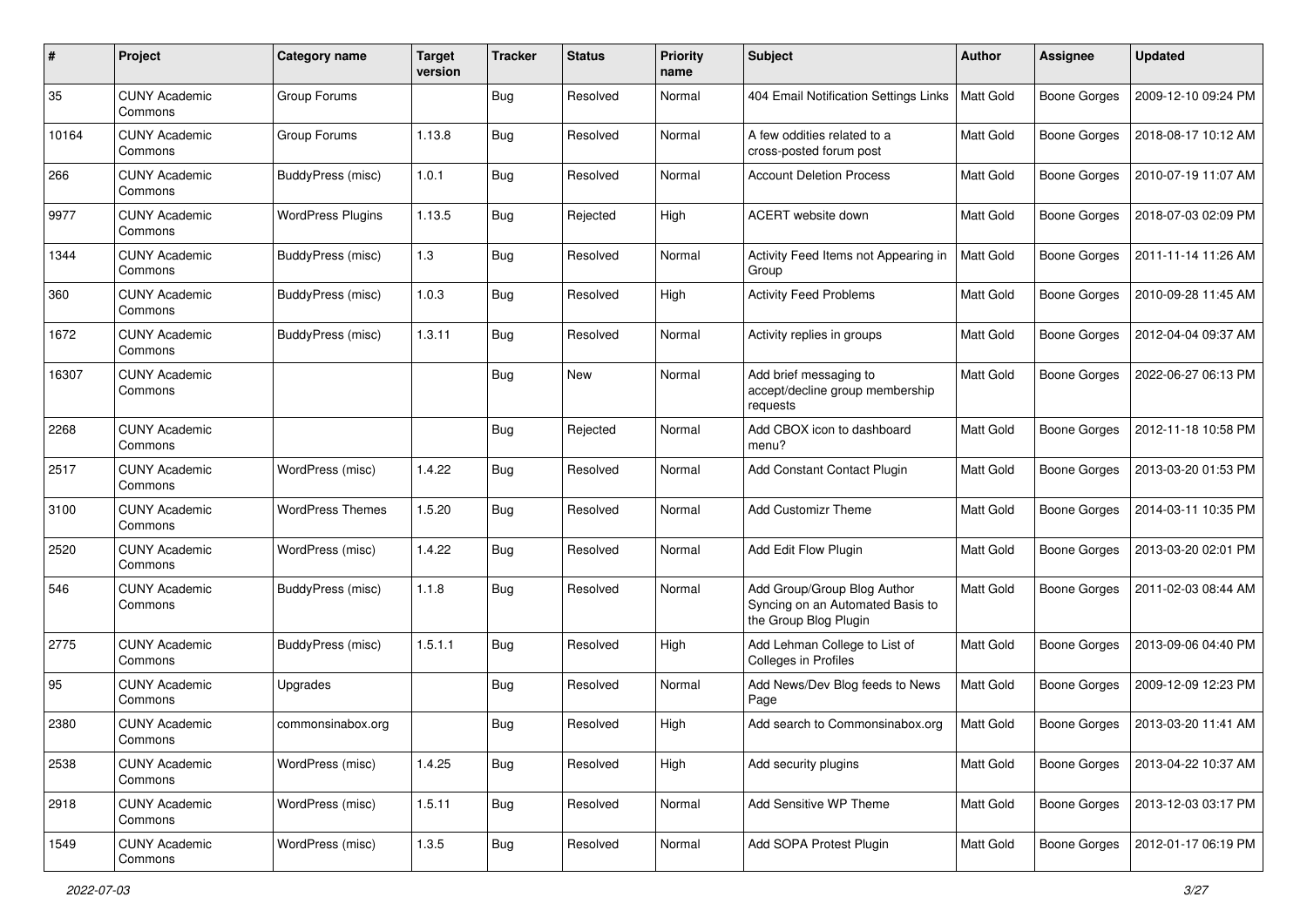| $\#$ | Project                         | Category name            | <b>Target</b><br>version | <b>Tracker</b> | <b>Status</b> | <b>Priority</b><br>name | <b>Subject</b>                                                                   | <b>Author</b>    | Assignee            | <b>Updated</b>      |
|------|---------------------------------|--------------------------|--------------------------|----------------|---------------|-------------------------|----------------------------------------------------------------------------------|------------------|---------------------|---------------------|
| 2210 | <b>CUNY Academic</b><br>Commons | WordPress (misc)         | 1.4.9                    | Bug            | Resolved      | Normal                  | Add Twenty Twelve Theme                                                          | <b>Matt Gold</b> | <b>Boone Gorges</b> | 2012-11-01 10:26 AM |
| 2429 | <b>CUNY Academic</b><br>Commons | WordPress (misc)         |                          | Bug            | Rejected      | Normal                  | Add User Switching Plugin?                                                       | Matt Gold        | <b>Boone Gorges</b> | 2013-02-28 10:51 AM |
| 2960 | <b>CUNY Academic</b><br>Commons | WordPress (misc)         | 1.5.16                   | Bug            | Resolved      | Normal                  | Add WP Accessibility Plugin                                                      | Matt Gold        | <b>Boone Gorges</b> | 2014-02-01 02:55 PM |
| 5516 | <b>CUNY Academic</b><br>Commons | Social Paper             | 1.9.19                   | <b>Bug</b>     | Rejected      | Normal                  | Adding a link to Social Paper jumps<br>position to top of page                   | Matt Gold        | <b>Boone Gorges</b> | 2016-06-21 09:54 PM |
| 1419 | <b>CUNY Academic</b><br>Commons | Wiki                     | 1.3                      | Bug            | Rejected      | Normal                  | Ajax autosuggest on wiki tags not<br>working                                     | Matt Gold        | <b>Boone Gorges</b> | 2011-12-12 03:51 PM |
| 1145 | <b>CUNY Academic</b><br>Commons | BuddyPress (misc)        | 1.2.5                    | <b>Bug</b>     | Resolved      | Low                     | Alert Box on Group Join                                                          | Matt Gold        | <b>Boone Gorges</b> | 2011-09-12 05:56 PM |
| 115  | <b>CUNY Academic</b><br>Commons | Upgrades                 |                          | <b>Bug</b>     | Resolved      | High                    | Alliw spreadsheet attachments on<br>forum posts                                  | Matt Gold        | <b>Boone Gorges</b> | 2009-12-06 12:13 AM |
| 2833 | <b>CUNY Academic</b><br>Commons | <b>Group Files</b>       | 1.6                      | <b>Bug</b>     | Resolved      | Normal                  | Allow silent file deletions                                                      | <b>Matt Gold</b> | Boone Gorges        | 2014-03-21 03:50 PM |
| 2755 | <b>CUNY Academic</b><br>Commons | BuddyPress (misc)        | 1.5.1                    | Bug            | Resolved      | Normal                  | Alphabetize list of colleges in<br>positions drop-down                           | Matt Gold        | <b>Boone Gorges</b> | 2013-08-29 09:30 AM |
| 3223 | <b>CUNY Academic</b><br>Commons | <b>Public Portfolio</b>  | 1.7                      | <b>Bug</b>     | Resolved      | Low                     | Alter Profile Editing Unsaved Text<br><b>Warning Feature</b>                     | Matt Gold        | Boone Gorges        | 2014-09-22 09:18 PM |
| 1412 | <b>CUNY Academic</b><br>Commons | BuddyPress (misc)        | 1.3                      | Bug            | Resolved      | Normal                  | Alter text on pop-up message about<br>role field                                 | Matt Gold        | Boone Gorges        | 2011-12-08 12:58 PM |
| 2845 | <b>CUNY Academic</b><br>Commons | BuddyPress (misc)        | 1.5.7                    | Bug            | Resolved      | Normal                  | Anchor errors with bp activity items<br>created from associated blog<br>postings | Matt Gold        | <b>Boone Gorges</b> | 2013-11-01 08:15 PM |
| 470  | <b>CUNY Academic</b><br>Commons | WordPress (misc)         | 1.0.3                    | Bug            | Duplicate     | Normal                  | Atahualpa Theme problems<br>following site upgrade                               | Matt Gold        | <b>Boone Gorges</b> | 2010-12-13 10:59 AM |
| 4315 | <b>CUNY Academic</b><br>Commons | WordPress (misc)         | Not tracked              | <b>Bug</b>     | Resolved      | Normal                  | Authentication request                                                           | Matt Gold        | <b>Boone Gorges</b> | 2015-07-21 05:55 PM |
| 2684 | <b>CUNY Academic</b><br>Commons | WordPress (misc)         |                          | Bug            | Rejected      | Normal                  | Authentication/Cookie problems                                                   | Matt Gold        | <b>Boone Gorges</b> | 2013-07-25 10:09 PM |
| 606  | <b>CUNY Academic</b><br>Commons | BuddyPress (misc)        | 1.1.10                   | Bug            | Rejected      | Low                     | Avatars don't show up in list of<br>members on group invite tool                 | Matt Gold        | Boone Gorges        | 2011-02-24 11:47 PM |
| 173  | <b>CUNY Academic</b><br>Commons | <b>BuddyPress (misc)</b> |                          | <b>Bug</b>     | Resolved      | Normal                  | Blockquote display cut off in mac<br>browsers                                    | Matt Gold        | <b>Boone Gorges</b> | 2010-05-11 04:58 PM |
| 5556 | <b>CUNY Academic</b><br>Commons | WordPress (misc)         | 1.9.16                   | Bug            | Resolved      | Normal                  | Blog comment leads to unauthorized<br>post warning                               | Matt Gold        | Boone Gorges        | 2016-05-21 11:12 PM |
| 482  | <b>CUNY Academic</b><br>Commons | WordPress (misc)         | 1.1.4                    | Bug            | Resolved      | Normal                  | BP Admin Bar Display Error                                                       | Matt Gold        | <b>Boone Gorges</b> | 2010-12-16 08:45 AM |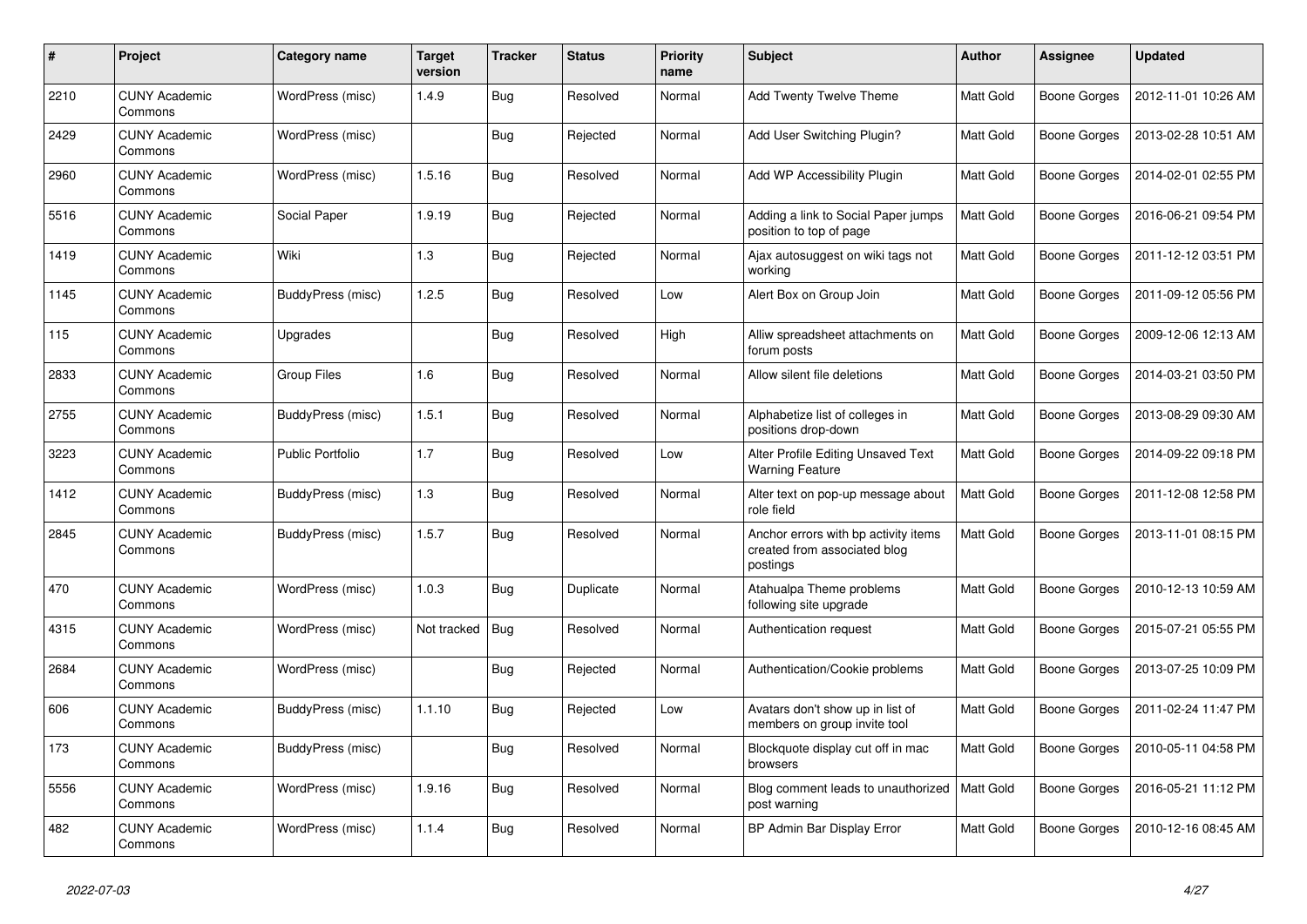| $\#$           | Project                         | Category name          | <b>Target</b><br>version | <b>Tracker</b> | <b>Status</b> | <b>Priority</b><br>name | <b>Subject</b>                                                                | <b>Author</b>    | Assignee            | <b>Updated</b>      |
|----------------|---------------------------------|------------------------|--------------------------|----------------|---------------|-------------------------|-------------------------------------------------------------------------------|------------------|---------------------|---------------------|
| 109            | <b>CUNY Academic</b><br>Commons | Upgrades               |                          | <b>Bug</b>     | Resolved      | Normal                  | BP Admin Bar doesn't appear on<br>login screen                                | <b>Matt Gold</b> | <b>Boone Gorges</b> | 2010-05-11 05:21 PM |
| 527            | <b>CUNY Academic</b><br>Commons | BuddyPress (misc)      | 1.1.7                    | Bug            | Resolved      | Low                     | BP Admin Bar Doesn't Show up on<br>Cityscape Theme                            | Matt Gold        | <b>Boone Gorges</b> | 2011-01-04 03:39 PM |
| 340            | <b>CUNY Academic</b><br>Commons | BuddyPress (misc)      | 1.1                      | <b>Bug</b>     | Resolved      | High                    | BP Admin Bar Menu Mouseover<br>Areas Too Sensitive                            | Matt Gold        | <b>Boone Gorges</b> | 2010-12-01 09:48 AM |
| 235            | <b>CUNY Academic</b><br>Commons | BuddyPress (misc)      |                          | <b>Bug</b>     | Resolved      | Normal                  | BP Admin Bar Not Appearing on<br>Help Blog                                    | Matt Gold        | <b>Boone Gorges</b> | 2010-05-20 06:15 PM |
| 1321           | <b>CUNY Academic</b><br>Commons | BuddyPress (misc)      | 1.2.5                    | <b>Bug</b>     | Duplicate     | Normal                  | BP Doc Comment Doesn't Show Up<br>on Doc (but does appear in group<br>stream) | Matt Gold        | <b>Boone Gorges</b> | 2011-11-04 08:04 AM |
| 2651           | <b>NYCDH Community Site</b>     |                        |                          | <b>Bug</b>     | Rejected      | Normal                  | BP Doc save button returns users to<br>doc directory instead of to group      | Matt Gold        | <b>Boone Gorges</b> | 2013-08-02 12:47 PM |
| 9105           | <b>CUNY Academic</b><br>Commons | <b>BuddyPress Docs</b> | 1.12.7                   | Bug            | Resolved      | Urgent                  | BP doc titles/dates messed up                                                 | Matt Gold        | <b>Boone Gorges</b> | 2018-01-23 11:00 AM |
| 905            | <b>CUNY Academic</b><br>Commons | BuddyPress (misc)      | 1.2.4                    | <b>Bug</b>     | Resolved      | Low                     | <b>BP Docs Authentication Issue</b>                                           | Matt Gold        | <b>Boone Gorges</b> | 2011-07-12 01:39 PM |
| 992            | <b>CUNY Academic</b><br>Commons | BuddyPress (misc)      | 1.2.5                    | Bug            | Resolved      | Normal                  | BP Docs comments show up on WP<br>Dashboard                                   | <b>Matt Gold</b> | <b>Boone Gorges</b> | 2011-07-19 02:17 PM |
| 993            | <b>CUNY Academic</b><br>Commons | BuddyPress (misc)      | 1.2.5                    | Bug            | Resolved      | Low                     | <b>BP Docs Notification Issue</b>                                             | Matt Gold        | <b>Boone Gorges</b> | 2011-07-20 12:10 AM |
| 806            | <b>CUNY Academic</b><br>Commons | BuddyPress (misc)      | 1.2.4                    | <b>Bug</b>     | Resolved      | Normal                  | <b>BP Docs Notification Throttling</b><br><b>Issues</b>                       | Matt Gold        | Boone Gorges        | 2011-06-08 12:17 PM |
| 1616           | <b>CUNY Academic</b><br>Commons | BuddyPress (misc)      | 1.3.7                    | Bug            | Resolved      | Low                     | BP Docs timeout issue                                                         | Matt Gold        | <b>Boone Gorges</b> | 2012-02-21 03:23 PM |
| 783            | <b>CUNY Academic</b><br>Commons | BuddyPress (misc)      | 1.2.4                    | <b>Bug</b>     | Resolved      | Normal                  | Broken Avatar Images                                                          | <b>Matt Gold</b> | <b>Boone Gorges</b> | 2011-06-06 02:49 PM |
| 138            | <b>CUNY Academic</b><br>Commons | BuddyPress (misc)      |                          | <b>Bug</b>     | Resolved      | Normal                  | Broken Links in Forum Notification<br>Emails                                  | Matt Gold        | <b>Boone Gorges</b> | 2010-03-02 07:59 PM |
| 3581           | <b>CUNY Academic</b><br>Commons | <b>BuddyPress Docs</b> | 1.7.1                    | <b>Bug</b>     | Resolved      | Normal                  | <b>BuddyPress Docs Line Break issue</b>                                       | Matt Gold        | <b>Boone Gorges</b> | 2014-10-20 02:56 PM |
| $\overline{7}$ | <b>CUNY Academic</b><br>Commons | BuddyPress (misc)      |                          | Bug            | Resolved      | Normal                  | BuddyPress theme error on iPhone                                              | Matt Gold        | <b>Boone Gorges</b> | 2009-09-15 07:39 PM |
| 467            | <b>CUNY Academic</b><br>Commons | BuddyPress (misc)      | Not tracked              | <b>Bug</b>     | Resolved      | Low                     | CAC Blog no longer listed on<br>BP-Admin Bar "My Blogs" list                  | Matt Gold        | Boone Gorges        | 2010-12-21 12:38 PM |
| 2737           | <b>CUNY Academic</b><br>Commons | BuddyPress (misc)      | 1.5.0.2                  | <b>Bug</b>     | Resolved      | Urgent                  | CAC Not allowing CUNY Addresses<br>to Register                                | Matt Gold        | Boone Gorges        | 2013-08-26 05:43 PM |
| 4180           | <b>CUNY Academic</b><br>Commons | WordPress (misc)       | Not tracked              | <b>Bug</b>     | Resolved      | High                    | Cache issues: site deletion process                                           | Matt Gold        | Boone Gorges        | 2016-02-07 10:05 PM |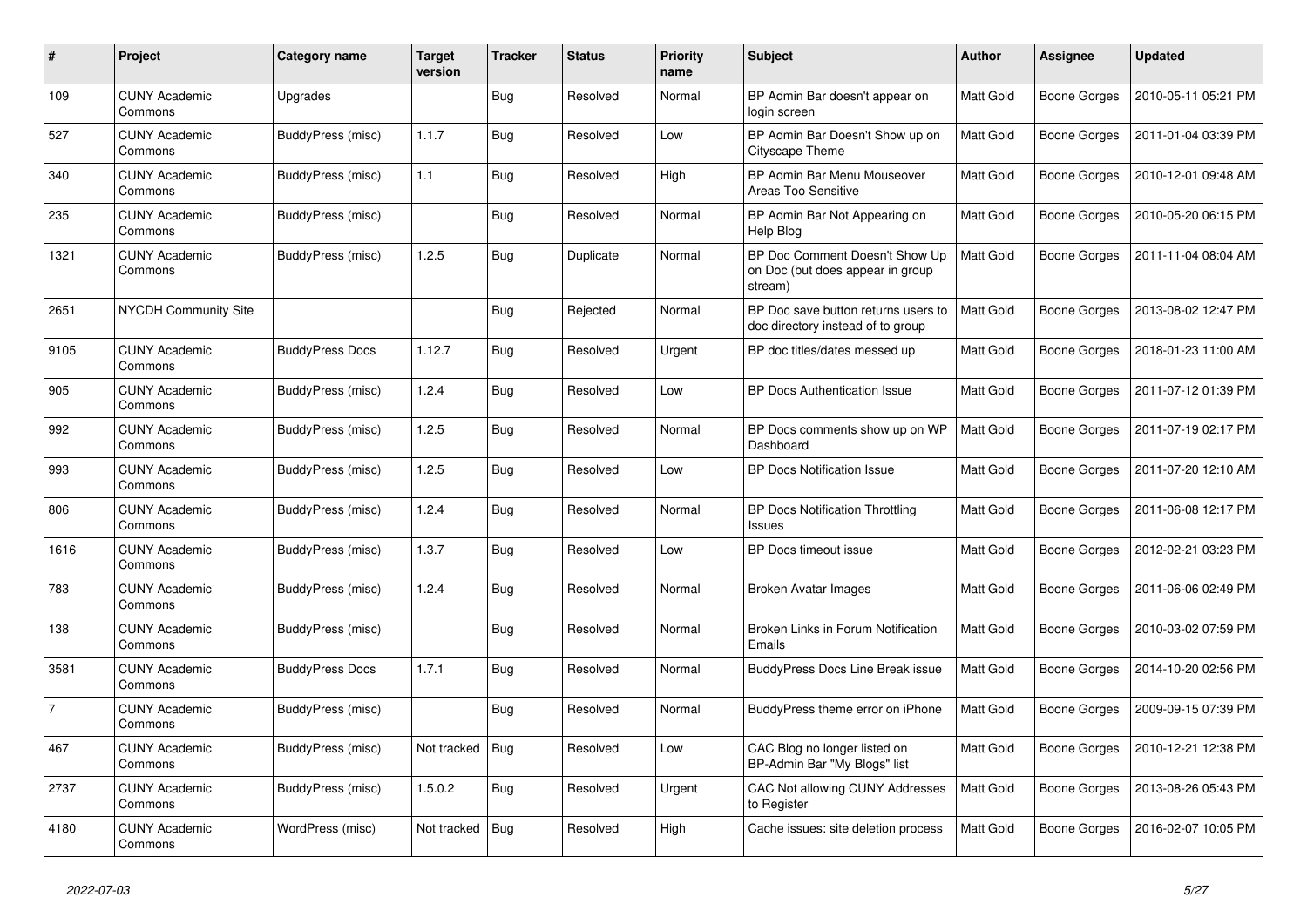| #    | Project                         | <b>Category name</b>      | <b>Target</b><br>version | <b>Tracker</b> | <b>Status</b> | <b>Priority</b><br>name | <b>Subject</b>                                                                                        | Author           | <b>Assignee</b>     | <b>Updated</b>      |
|------|---------------------------------|---------------------------|--------------------------|----------------|---------------|-------------------------|-------------------------------------------------------------------------------------------------------|------------------|---------------------|---------------------|
| 3654 | <b>CUNY Academic</b><br>Commons | Group Forums              | 1.7.4                    | <b>Bug</b>     | Resolved      | Normal                  | can only attached one file to a forum<br>post                                                         | Matt Gold        | <b>Boone Gorges</b> | 2014-11-21 10:42 AM |
| 9107 | <b>CUNY Academic</b><br>Commons | Non-CUNY sign up<br>codes | 1.12.7                   | <b>Bug</b>     | Resolved      | Normal                  | Can't add group to non-CUNY<br>sign-up code                                                           | Matt Gold        | <b>Boone Gorges</b> | 2018-01-23 04:15 PM |
| 9875 | <b>CUNY Academic</b><br>Commons | Messages                  | 1.13.3                   | <b>Bug</b>     | Resolved      | Low                     | Can't mark message as read                                                                            | Matt Gold        | <b>Boone Gorges</b> | 2018-06-01 07:54 PM |
| 810  | <b>CUNY Academic</b><br>Commons | BuddyPress (misc)         | 1.2.4                    | Bug            | Resolved      | Normal                  | Can't see all blogs in "My Blogs"                                                                     | <b>Matt Gold</b> | <b>Boone Gorges</b> | 2011-07-12 10:51 PM |
| 315  | <b>CUNY Academic</b><br>Commons | WordPress (misc)          | 1.0.3                    | <b>Bug</b>     | Resolved      | Normal                  | Can't upload images to gallery                                                                        | <b>Matt Gold</b> | <b>Boone Gorges</b> | 2010-09-08 02:24 PM |
| 4057 | <b>CUNY Academic</b><br>Commons | <b>BuddyPress Docs</b>    | 1.8.1                    | <b>Bug</b>     | Resolved      | Normal                  | Canceling edit mode of BP Doc<br>reloads editing screen                                               | Matt Gold        | <b>Boone Gorges</b> | 2015-06-01 03:08 PM |
| 205  | <b>CUNY Academic</b><br>Commons | BuddyPress (misc)         |                          | <b>Bug</b>     | Resolved      | High                    | <b>Cannot Create Account</b>                                                                          | Matt Gold        | <b>Boone Gorges</b> | 2010-05-20 03:18 PM |
| 2274 | <b>CUNY Academic</b><br>Commons | commonsinabox.org         | Not tracked              | Bug            | Rejected      | Normal                  | CBOX - group names on group<br>pages                                                                  | Matt Gold        | <b>Boone Gorges</b> | 2012-11-20 02:05 PM |
| 2270 | <b>CUNY Academic</b><br>Commons | commonsinabox.org         | Not tracked              | <b>Bug</b>     | Rejected      | Normal                  | CBOX group sign up - default email<br>setting                                                         | Matt Gold        | Boone Gorges        | 2012-11-20 03:51 PM |
| 2349 | <b>CUNY Academic</b><br>Commons | commonsinabox.org         |                          | <b>Bug</b>     | Resolved      | High                    | CBOX header image position off                                                                        | Matt Gold        | Boone Gorges        | 2012-12-15 10:21 PM |
| 2279 | <b>CUNY Academic</b><br>Commons | commonsinabox.org         | Not tracked              | Bug            | Resolved      | Low                     | CBOX mention system rewrites<br>twitter links                                                         | Matt Gold        | Boone Gorges        | 2012-11-20 07:41 PM |
| 3823 | <b>CUNY Academic</b><br>Commons | commonsinabox.org         | Not tracked              | <b>Bug</b>     | Resolved      | Normal                  | CBOX styling issue                                                                                    | Matt Gold        | <b>Boone Gorges</b> | 2015-02-23 03:33 PM |
| 2275 | <b>CUNY Academic</b><br>Commons | commonsinabox.org         | Not tracked              | Bug            | Resolved      | Normal                  | CBOX support requests                                                                                 | Matt Gold        | <b>Boone Gorges</b> | 2012-11-20 02:05 PM |
| 2284 | <b>CUNY Academic</b><br>Commons | commonsinabox.org         |                          | <b>Bug</b>     | Rejected      | Normal                  | cbox.org forum link error from profile<br>page                                                        | <b>Matt Gold</b> | <b>Boone Gorges</b> | 2012-11-20 08:02 PM |
| 1902 | <b>CUNY Academic</b><br>Commons | WordPress (misc)          | Not tracked              | <b>Bug</b>     | Resolved      | Normal                  | CF access to home page slide<br>creation                                                              | Matt Gold        | Boone Gorges        | 2012-05-22 09:04 AM |
| 2267 | <b>CUNY Academic</b><br>Commons |                           |                          | <b>Bug</b>     | Resolved      | Normal                  | Change "Cbox" to "CBOX" in<br>Dashboard Menu                                                          | Matt Gold        | <b>Boone Gorges</b> | 2012-11-18 11:01 PM |
| 646  | <b>CUNY Academic</b><br>Commons | BuddyPress (misc)         | 1.2                      | Bug            | Resolved      | Low                     | Change Error Message Non<br>Logged-In Users See When<br>Authorized Page is Requested<br>Without Login | <b>Matt Gold</b> | <b>Boone Gorges</b> | 2011-03-22 10:28 AM |
| 2776 | <b>CUNY Academic</b><br>Commons | BuddyPress (misc)         | 1.5.2                    | Bug            | Resolved      | Normal                  | Change Name of SPS in College list                                                                    | Matt Gold        | <b>Boone Gorges</b> | 2013-09-11 08:19 PM |
| 29   | <b>CUNY Academic</b><br>Commons | Group Forums              |                          | <b>Bug</b>     | Resolved      | Low                     | Change user name display on<br><b>BbPress</b>                                                         | Matt Gold        | Boone Gorges        | 2009-10-19 03:27 PM |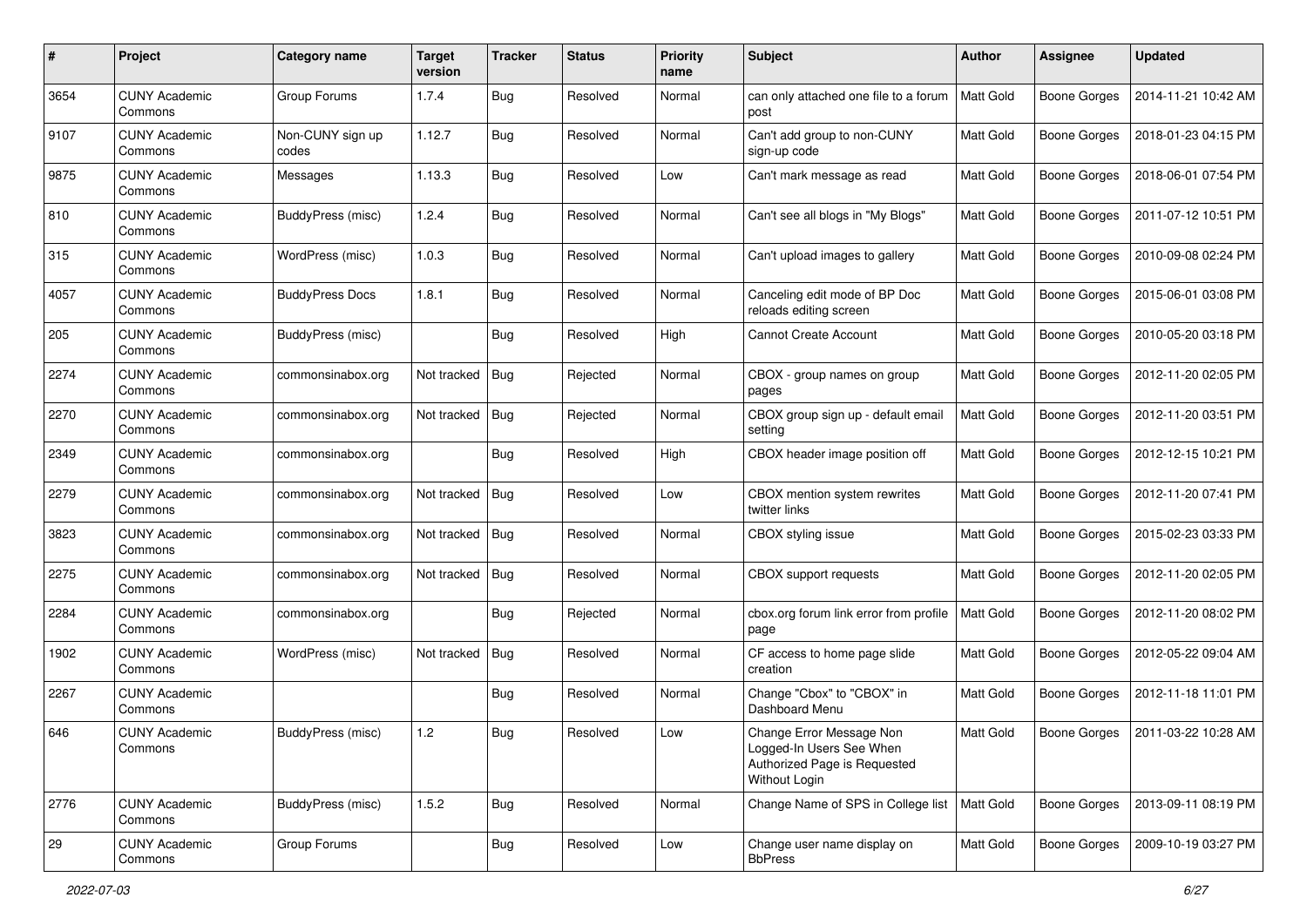| #     | Project                         | Category name           | <b>Target</b><br>version | <b>Tracker</b> | <b>Status</b> | <b>Priority</b><br>name | <b>Subject</b>                                                              | <b>Author</b>    | Assignee     | <b>Updated</b>      |
|-------|---------------------------------|-------------------------|--------------------------|----------------|---------------|-------------------------|-----------------------------------------------------------------------------|------------------|--------------|---------------------|
| 314   | <b>CUNY Academic</b><br>Commons | BuddyPress (misc)       | 1.0.2                    | <b>Bug</b>     | Resolved      | Normal                  | Changing Blog Title in BuddyPress<br>Menus                                  | <b>Matt Gold</b> | Boone Gorges | 2010-09-02 10:59 AM |
| 1117  | <b>CUNY Academic</b><br>Commons | BuddyPress (misc)       | 1.2.5                    | <b>Bug</b>     | Resolved      | Normal                  | Character Display Error in Feed                                             | Matt Gold        | Boone Gorges | 2011-09-12 06:29 PM |
| 147   | <b>CUNY Academic</b><br>Commons | Group Forums            |                          | <b>Bug</b>     | Resolved      | Normal                  | Character Limit on Forum Post Titles                                        | <b>Matt Gold</b> | Boone Gorges | 2009-12-22 10:38 PM |
| 1951  | <b>CUNY Academic</b><br>Commons | WordPress (misc)        | Not tracked              | Bug            | Resolved      | Normal                  | Check RSS feed of GCDI site                                                 | Matt Gold        | Boone Gorges | 2012-07-19 10:00 PM |
| 456   | <b>CUNY Academic</b><br>Commons | BuddyPress (misc)       | Not tracked              | Bug            | Resolved      | Normal                  | <b>Check Sitewide Plugins</b>                                               | Matt Gold        | Boone Gorges | 2010-12-21 12:31 PM |
| 10563 | <b>CUNY Academic</b><br>Commons |                         | 1.13.12                  | <b>Bug</b>     | Resolved      | Urgent                  | cllicking on links from site menu<br>leads to 500 error                     | Matt Gold        | Boone Gorges | 2018-10-23 10:48 AM |
| 174   | <b>CUNY Academic</b><br>Commons | BuddyPress (misc)       |                          | Bug            | Resolved      | Normal                  | College names no longer active links<br>on profiles                         | Matt Gold        | Boone Gorges | 2010-05-11 05:00 PM |
| 116   | <b>CUNY Academic</b><br>Commons | Upgrades                |                          | <b>Bug</b>     | Resolved      | Low                     | Comment Out Popular Listing of<br>Members on Homepage                       | Matt Gold        | Boone Gorges | 2009-12-09 12:51 PM |
| 14951 | <b>CUNY Academic</b><br>Commons |                         | Not tracked              | <b>Bug</b>     | Resolved      | Normal                  | Commons down                                                                | Matt Gold        | Boone Gorges | 2021-11-23 04:21 PM |
| 2892  | <b>CUNY Academic</b><br>Commons | BuddyPress (misc)       |                          | Bug            | Rejected      | High                    | Commons homepage - blog column                                              | Matt Gold        | Boone Gorges | 2013-11-14 01:00 PM |
| 7689  | <b>CUNY Academic</b><br>Commons |                         |                          | Bug            | Duplicate     | Immediate               | <b>Commons in Blank State</b>                                               | Matt Gold        | Boone Gorges | 2017-02-15 10:19 PM |
| 1531  | <b>CUNY Academic</b><br>Commons | WordPress (misc)        | 1.3.4                    | <b>Bug</b>     | Resolved      | Urgent                  | Commons Only Viewable to<br>Logged-In Viewers                               | Matt Gold        | Boone Gorges | 2012-01-12 12:50 AM |
| 3075  | <b>CUNY Academic</b><br>Commons | Server                  | Not tracked              | Bug            | Rejected      | Normal                  | Commons running slow?                                                       | Matt Gold        | Boone Gorges | 2014-05-06 01:45 PM |
| 5890  | <b>CUNY Academic</b><br>Commons | <b>Commons Profile</b>  | 1.9.24                   | Bug            | Resolved      | Normal                  | Commons user profile erroneously<br>indicates a group for a member          | Matt Gold        | Boone Gorges | 2016-08-11 11:53 PM |
| 3769  | <b>CUNY Academic</b><br>Commons | <b>Public Portfolio</b> | 1.7.12                   | Bug            | Resolved      | Normal                  | Completion mouseover on editing<br>version of profile is blank              | Matt Gold        | Boone Gorges | 2015-02-12 09:13 AM |
| 305   | <b>CUNY Academic</b><br>Commons | WordPress (misc)        | Not tracked              | Bug            | Resolved      | Normal                  | Confirmation emails not received                                            | Matt Gold        | Boone Gorges | 2010-09-08 11:00 AM |
| 656   | <b>CUNY Academic</b><br>Commons | BuddyPress (misc)       | 1.2                      | Bug            | Resolved      | Low                     | <b>Conflicting Email Subscription</b><br>Messages                           | Matt Gold        | Boone Gorges | 2011-04-10 10:10 PM |
| 1345  | <b>CUNY Academic</b><br>Commons | BuddyPress (misc)       | 1.3                      | Bug            | Resolved      | Normal                  | Consider Adding BuddyPress Group<br>for Community Admins and Mods<br>Plugin | <b>Matt Gold</b> | Boone Gorges | 2011-11-28 03:17 PM |
| 8161  | <b>CUNY Academic</b><br>Commons |                         |                          | <b>Bug</b>     | Rejected      | Normal                  | Contact form info sent to Commons<br>email                                  | <b>Matt Gold</b> | Boone Gorges | 2017-05-21 10:52 PM |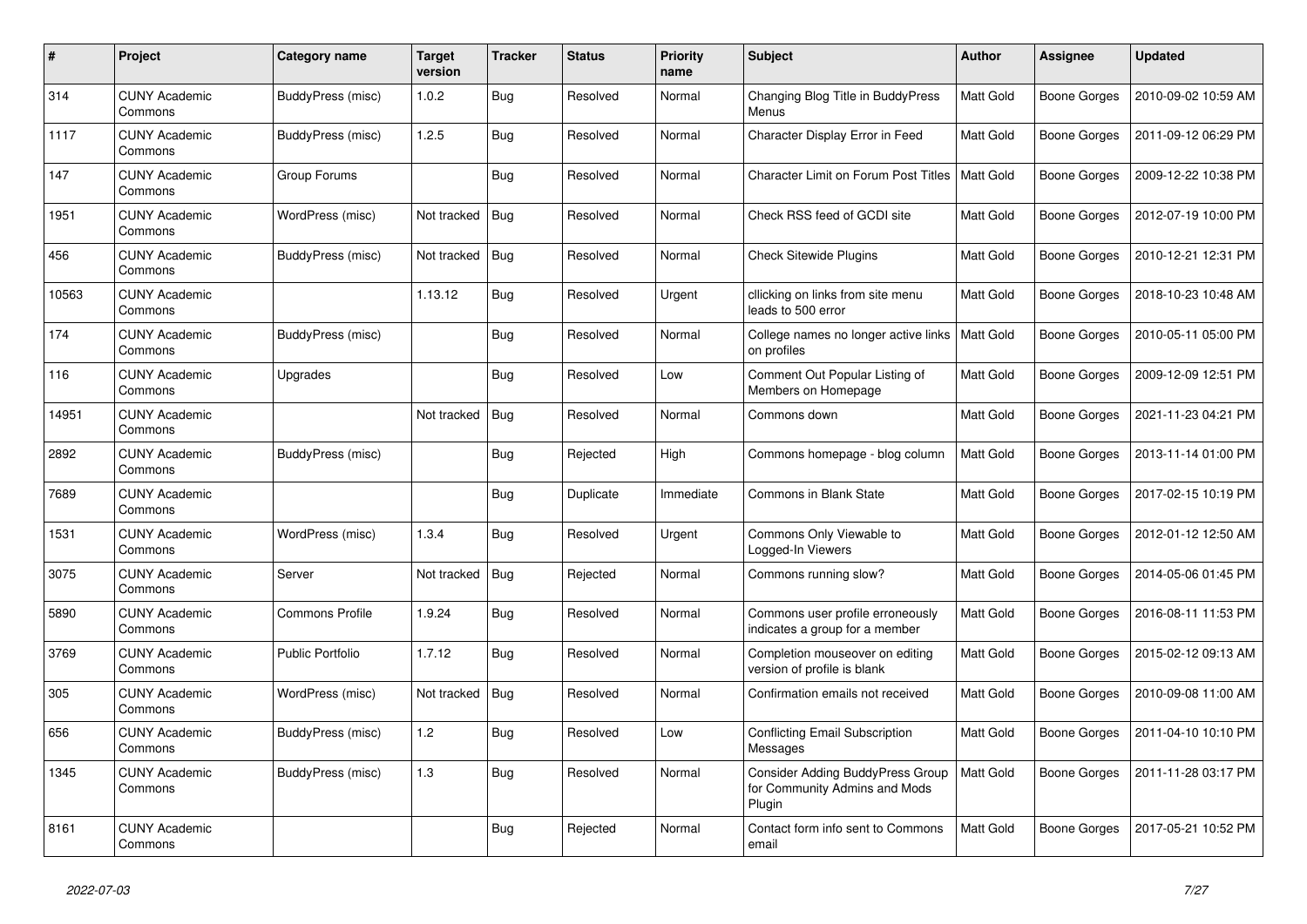| $\pmb{\#}$ | Project                         | Category name           | Target<br>version | <b>Tracker</b> | <b>Status</b> | <b>Priority</b><br>name | <b>Subject</b>                                                                | <b>Author</b> | Assignee            | <b>Updated</b>      |
|------------|---------------------------------|-------------------------|-------------------|----------------|---------------|-------------------------|-------------------------------------------------------------------------------|---------------|---------------------|---------------------|
| 13949      | <b>CUNY Academic</b><br>Commons |                         | Not tracked       | Bug            | <b>New</b>    | Normal                  | Continued debugging of runaway<br>MySQL connections                           | Matt Gold     | <b>Boone Gorges</b> | 2021-09-14 10:42 AM |
| 3152       | <b>CUNY Academic</b><br>Commons | WordPress (misc)        |                   | Bug            | Rejected      | Normal                  | Cookie/Session weirdness                                                      | Matt Gold     | <b>Boone Gorges</b> | 2014-04-27 02:41 PM |
| 2770       | <b>CUNY Academic</b><br>Commons | WordPress (misc)        |                   | <b>Bug</b>     | Resolved      | Normal                  | Create Access to Network Admin<br>from new Admin Bar                          | Matt Gold     | <b>Boone Gorges</b> | 2013-09-10 12:31 PM |
| 3046       | <b>CUNY Academic</b><br>Commons | cuny.is                 | Not tracked       | <b>Bug</b>     | Resolved      | Urgent                  | Create CUNY.IS                                                                | Matt Gold     | Boone Gorges        | 2014-02-18 06:55 PM |
| 1551       | <b>CUNY Academic</b><br>Commons | WordPress (misc)        | 1.3.5             | <b>Bug</b>     | Resolved      | Normal                  | Create Front-Page SOPA Protest<br>page                                        | Matt Gold     | <b>Boone Gorges</b> | 2012-01-17 09:32 PM |
| 3124       | <b>CUNY Academic</b><br>Commons | Design                  | 1.6               | <b>Bug</b>     | Resolved      | Normal                  | Create small version of horizontal<br>logo image to include in HTML<br>Emails | Matt Gold     | <b>Boone Gorges</b> | 2014-04-01 03:40 PM |
| 4660       | <b>CUNY Academic</b><br>Commons | Events                  | Not tracked       | <b>Bug</b>     | Resolved      | High                    | Creating new event leads to<br>whitescreen                                    | Matt Gold     | <b>Boone Gorges</b> | 2015-09-22 05:56 PM |
| 2959       | <b>CUNY Academic</b><br>Commons | WordPress (misc)        | Not tracked       | <b>Bug</b>     | Resolved      | Normal                  | <b>CUNY Academic Commons SEO</b><br>issues                                    | Matt Gold     | <b>Boone Gorges</b> | 2014-05-06 01:43 PM |
| 6126       | <b>CUNY Academic</b><br>Commons | Wiki                    | Not tracked       | Bug            | Resolved      | Normal                  | <b>CUNY DHI Guide</b>                                                         | Matt Gold     | <b>Boone Gorges</b> | 2016-10-09 02:59 PM |
| 10597      | <b>CUNY Academic</b><br>Commons | cuny.is                 | Not tracked       | <b>Bug</b>     | Resolved      | Normal                  | cuny.is admin unavailable                                                     | Matt Gold     | <b>Boone Gorges</b> | 2018-10-25 01:44 PM |
| 3788       | <b>CUNY Academic</b><br>Commons | cuny.is                 | 1.8.11            | <b>Bug</b>     | Resolved      | Normal                  | CUNY.is default links?                                                        | Matt Gold     | <b>Boone Gorges</b> | 2015-09-25 12:53 AM |
| 3799       | <b>CUNY Academic</b><br>Commons | cuny.is                 | 1.7.12            | <b>Bug</b>     | Resolved      | Normal                  | cuny.is issue                                                                 | Matt Gold     | <b>Boone Gorges</b> | 2015-02-10 09:07 PM |
| 12335      | <b>CUNY Academic</b><br>Commons | cuny.is                 |                   | <b>Bug</b>     | Rejected      | Normal                  | cuny.is issue                                                                 | Matt Gold     | <b>Boone Gorges</b> | 2020-01-30 12:47 AM |
| 3079       | <b>CUNY Academic</b><br>Commons | cuny.is                 | Not tracked       | Bug            | Resolved      | Urgent                  | cuny.is request                                                               | Matt Gold     | Boone Gorges        | 2014-02-26 07:47 PM |
| 3648       | <b>CUNY Academic</b><br>Commons | cuny.is                 | Not tracked       | <b>Bug</b>     | Resolved      | High                    | cuny.is request                                                               | Matt Gold     | Boone Gorges        | 2014-11-11 06:54 PM |
| 1784       | <b>CUNY Academic</b><br>Commons | BuddyPress (misc)       | 1.3.11            | <b>Bug</b>     | Resolved      | Normal                  | Date/Content Problems on Forum<br>digest emails                               | Matt Gold     | Boone Gorges        | 2012-04-03 08:28 PM |
| 3131       | <b>CUNY Academic</b><br>Commons | Reply By Email          | Not tracked       | <b>Bug</b>     | Resolved      | Normal                  | Deactivated/Reactivated RBE                                                   | Matt Gold     | Boone Gorges        | 2014-03-25 01:11 PM |
| 3362       | <b>CUNY Academic</b><br>Commons | <b>Public Portfolio</b> | 1.7.1             | Bug            | Resolved      | Normal                  | Default display of profiles with no<br>info added                             | Matt Gold     | Boone Gorges        | 2014-10-21 02:44 PM |
| 1931       | <b>CUNY Academic</b><br>Commons | WordPress (misc)        | Not tracked       | Bug            | Rejected      | Normal                  | Deleted Blog visible to admin, but<br>not to standard users                   | Matt Gold     | Boone Gorges        | 2012-06-12 09:14 AM |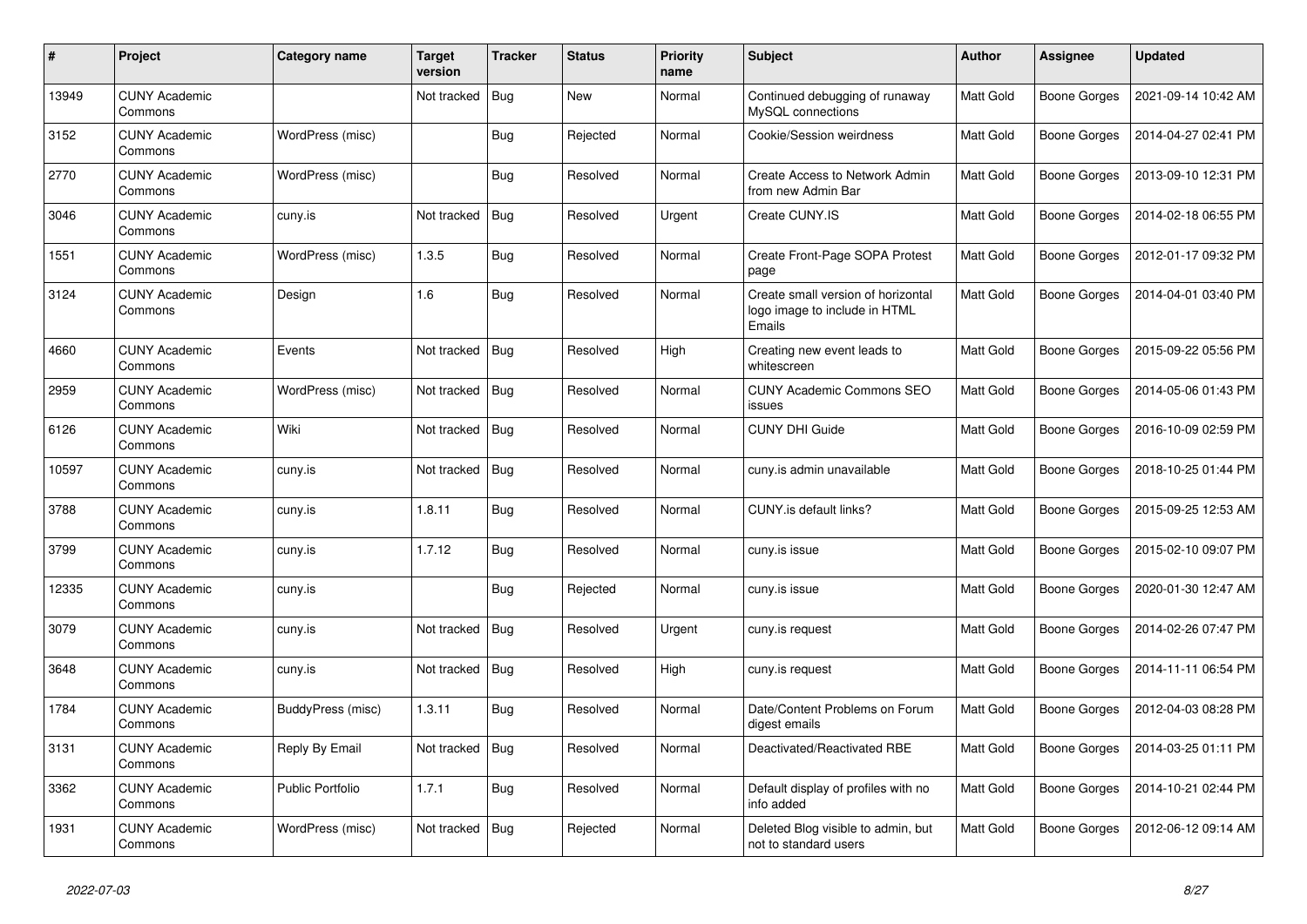| #     | Project                         | Category name          | <b>Target</b><br>version | <b>Tracker</b> | <b>Status</b> | <b>Priority</b><br>name | <b>Subject</b>                                                       | <b>Author</b>    | <b>Assignee</b>     | <b>Updated</b>      |
|-------|---------------------------------|------------------------|--------------------------|----------------|---------------|-------------------------|----------------------------------------------------------------------|------------------|---------------------|---------------------|
| 2266  | <b>CUNY Academic</b><br>Commons | commonsinabox.org      |                          | <b>Bug</b>     | Resolved      | Normal                  | Demo slider                                                          | Matt Gold        | <b>Boone Gorges</b> | 2012-11-18 11:26 PM |
| 13669 | <b>CUNY Academic</b><br>Commons | DiRT Integration       | 1.18.1                   | <b>Bug</b>     | Resolved      | Normal                  | Digital Research Tools showing up<br>in top nav for logged out users | <b>Matt Gold</b> | Boone Gorges        | 2020-12-08 05:11 PM |
| 3933  | <b>CUNY Academic</b><br>Commons | DiRT Integration       | Not tracked              | <b>Bug</b>     | Rejected      | Normal                  | DiRT Directory 'tool' directory shows<br>blank page                  | Matt Gold        | <b>Boone Gorges</b> | 2015-03-20 08:47 AM |
| 4798  | <b>CUNY Academic</b><br>Commons | DiRT Integration       | Not tracked              | Bug            | Resolved      | Normal                  | DiRT plugin seems to have<br>disappeared                             | Matt Gold        | <b>Boone Gorges</b> | 2015-10-20 10:05 PM |
| 3864  | <b>CUNY Academic</b><br>Commons | DiRT Integration       | 1.7.15                   | <b>Bug</b>     | Resolved      | Normal                  | DiRT Tools Group sidebar label<br>display                            | Matt Gold        | Boone Gorges        | 2015-03-11 09:30 PM |
| 3865  | <b>CUNY Academic</b><br>Commons | Design                 | 1.7.15                   | <b>Bug</b>     | Resolved      | Normal                  | DiRT Tools listing in Group ><br>Manage                              | Matt Gold        | Boone Gorges        | 2015-03-12 10:35 AM |
| 387   | <b>CUNY Academic</b><br>Commons | BuddyPress (misc)      | 1.1                      | <b>Bug</b>     | Resolved      | Normal                  | Disable activity replies for group<br>announcements                  | Matt Gold        | <b>Boone Gorges</b> | 2010-11-16 04:20 PM |
| 134   | <b>CUNY Academic</b><br>Commons | BuddyPress (misc)      |                          | <b>Bug</b>     | Resolved      | Low                     | Div Overflow Issue on Mail Interface                                 | Matt Gold        | Boone Gorges        | 2009-12-13 06:28 PM |
| 3688  | <b>CUNY Academic</b><br>Commons | <b>BuddyPress Docs</b> | 1.7.6                    | <b>Bug</b>     | Resolved      | Normal                  | Doc creation didn't create email<br>notification                     | Matt Gold        | <b>Boone Gorges</b> | 2014-12-12 08:57 AM |
| 5486  | <b>CUNY Academic</b><br>Commons | <b>BuddyPress Docs</b> | 1.9.15                   | Bug            | Resolved      | Low                     | Doc history not showing up                                           | Matt Gold        | <b>Boone Gorges</b> | 2016-04-24 11:50 AM |
| 9149  | <b>CUNY Academic</b><br>Commons | <b>BuddyPress Docs</b> | 1.12.8                   | Bug            | Resolved      | Normal                  | Doc listing layout issue                                             | Matt Gold        | <b>Boone Gorges</b> | 2018-02-13 10:36 AM |
| 4722  | <b>CUNY Academic</b><br>Commons | <b>BuddyPress Docs</b> | Not tracked              | Bug            | Rejected      | Normal                  | Doc listing overflow issue                                           | Matt Gold        | Boone Gorges        | 2015-10-11 10:09 PM |
| 89    | <b>CUNY Academic</b><br>Commons | Upgrades               |                          | <b>Bug</b>     | Resolved      | Normal                  | Document Core Changes                                                | Matt Gold        | Boone Gorges        | 2010-05-11 04:41 PM |
| 2059  | <b>CUNY Academic</b><br>Commons | Domain Mapping         | 1.9.6                    | <b>Bug</b>     | Resolved      | Low                     | Domain Mapping Issue                                                 | Matt Gold        | <b>Boone Gorges</b> | 2016-01-25 11:54 PM |
| 1418  | <b>CUNY Academic</b><br>Commons | Wiki                   | 1.3                      | Bug            | Resolved      | High                    | Don't see BP Admin Bar on cdev<br>Wiki page                          | Matt Gold        | Boone Gorges        | 2011-12-09 08:58 AM |
| 2785  | <b>CUNY Academic</b><br>Commons | BuddyPress (misc)      | Not tracked              | Bug            | Resolved      | Normal                  | Don't see cuny is shortlink for myself                               | <b>Matt Gold</b> | Boone Gorges        | 2013-09-12 10:56 AM |
| 4155  | <b>CUNY Academic</b><br>Commons | Group Forums           |                          | <b>Bug</b>     | Duplicate     | Normal                  | Don't see forum search                                               | Matt Gold        | Boone Gorges        | 2015-06-16 12:32 PM |
| 3344  | <b>CUNY Academic</b><br>Commons | Layout                 | 1.6.11                   | <b>Bug</b>     | Resolved      | Normal                  | Double display of menu on profile<br>settings                        | Matt Gold        | <b>Boone Gorges</b> | 2014-08-01 09:58 AM |
| 1881  | <b>CUNY Academic</b><br>Commons | BuddyPress (misc)      | 1.3.13                   | Bug            | Resolved      | Low                     | Double forum notification received                                   | <b>Matt Gold</b> | <b>Boone Gorges</b> | 2012-05-22 02:51 PM |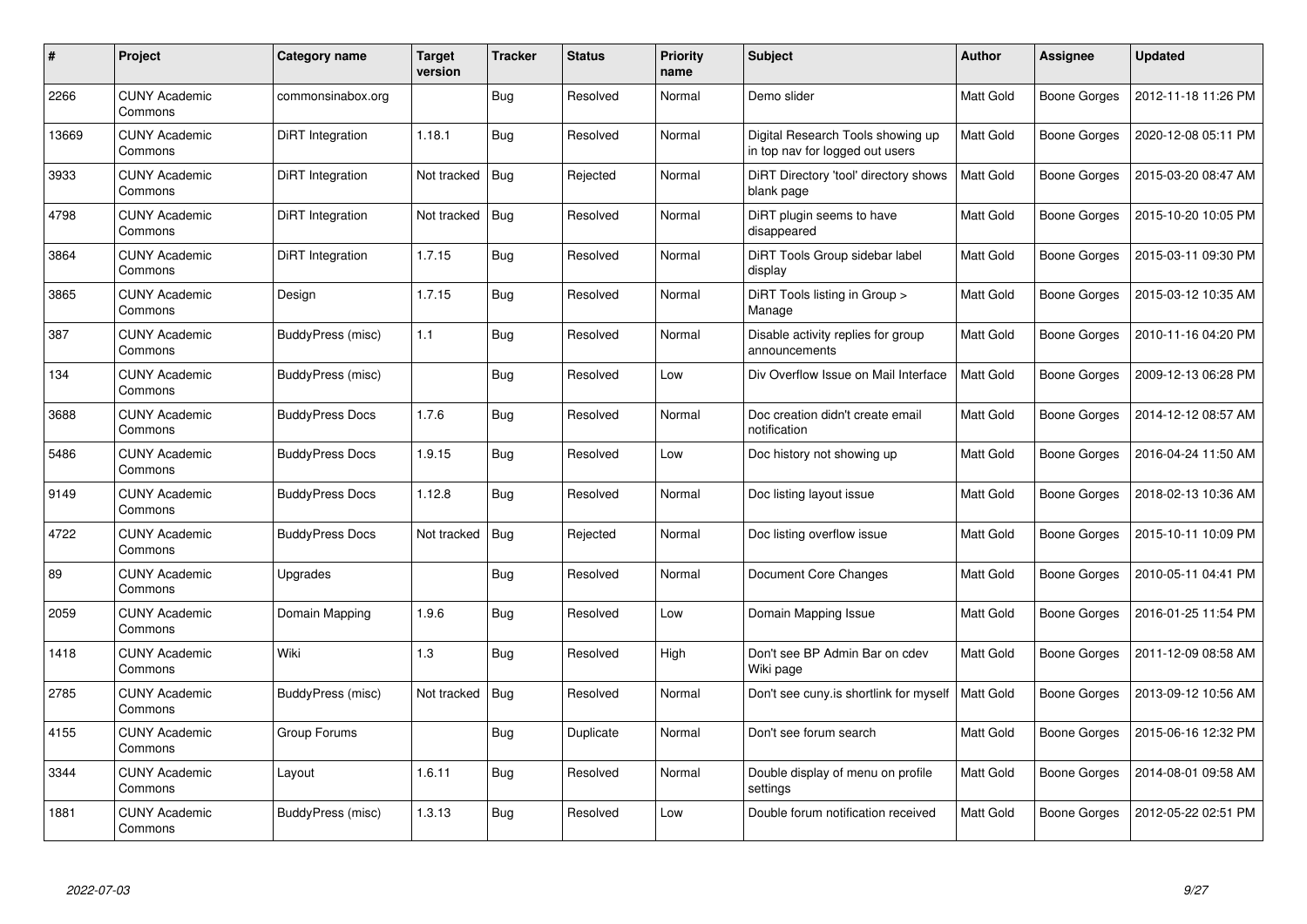| #    | Project                         | Category name              | <b>Target</b><br>version | <b>Tracker</b> | <b>Status</b> | <b>Priority</b><br>name | <b>Subject</b>                                                                  | <b>Author</b>    | <b>Assignee</b>     | <b>Updated</b>      |
|------|---------------------------------|----------------------------|--------------------------|----------------|---------------|-------------------------|---------------------------------------------------------------------------------|------------------|---------------------|---------------------|
| 2343 | <b>CUNY Academic</b><br>Commons | commonsinabox.org          | Not tracked              | Bug            | Rejected      | Normal                  | Double Notifications from<br>commonsinabox.org                                  | <b>Matt Gold</b> | <b>Boone Gorges</b> | 2013-03-20 01:45 PM |
| 2045 | <b>CUNY Academic</b><br>Commons | BuddyPress (misc)          |                          | <b>Bug</b>     | Duplicate     | Normal                  | Double Post/RBE Notification                                                    | Matt Gold        | <b>Boone Gorges</b> | 2012-08-15 08:53 AM |
| 2857 | <b>CUNY Academic</b><br>Commons | BuddyPress (misc)          | Not tracked              | <b>Bug</b>     | Resolved      | Normal                  | Double posting via RBE                                                          | Matt Gold        | <b>Boone Gorges</b> | 2013-11-01 02:55 PM |
| 3057 | <b>CUNY Academic</b><br>Commons | Reply By Email             | Not tracked              | Bug            | Resolved      | Urgent                  | Double RBE Posts                                                                | Matt Gold        | <b>Boone Gorges</b> | 2014-02-20 10:14 PM |
| 8183 | <b>CUNY Academic</b><br>Commons | Group Blogs                | 1.11.2                   | <b>Bug</b>     | Resolved      | Normal                  | Edit of Post creates notification<br>emails                                     | Matt Gold        | Boone Gorges        | 2017-08-15 05:14 PM |
| 2564 | <b>CUNY Academic</b><br>Commons | WordPress (misc)           | 1.4.32                   | Bug            | Resolved      | High                    | Editing blog posts connected to<br>groups creates activity<br>item/notification | Matt Gold        | <b>Boone Gorges</b> | 2013-07-17 08:39 AM |
| 6350 | <b>CUNY Academic</b><br>Commons | Blogs (BuddyPress)         | 1.9.31                   | <b>Bug</b>     | Resolved      | Normal                  | Editing blog posts results in activity<br>items                                 | Matt Gold        | <b>Boone Gorges</b> | 2016-10-18 09:24 PM |
| 1953 | <b>CUNY Academic</b><br>Commons | BuddyPress (misc)          | 1.3.15                   | Bug            | Resolved      | Normal                  | Email forum notification formatting<br>issue                                    | Matt Gold        | Boone Gorges        | 2012-06-21 03:32 PM |
| 4760 | <b>CUNY Academic</b><br>Commons | <b>Email Notifications</b> | Not tracked              | Bug            | Rejected      | Normal                  | email notification contains broken<br>image                                     | Matt Gold        | <b>Boone Gorges</b> | 2015-10-11 10:24 PM |
| 3866 | <b>CUNY Academic</b><br>Commons | <b>Email Notifications</b> | 1.7.15                   | <b>Bug</b>     | Resolved      | Normal                  | Email notification does not indicate<br>presence of an attachment               | Matt Gold        | <b>Boone Gorges</b> | 2015-03-12 10:35 AM |
| 2121 | <b>CUNY Academic</b><br>Commons | BuddyPress (misc)          | 1.4.6                    | Bug            | Resolved      | Low                     | Email notification of forum post omits<br>hyperlinked word                      | Matt Gold        | <b>Boone Gorges</b> | 2012-09-30 09:05 AM |
| 149  | <b>CUNY Academic</b><br>Commons | BuddyPress (misc)          |                          | <b>Bug</b>     | Resolved      | Normal                  | Email Notifications and TinyMCE                                                 | Matt Gold        | <b>Boone Gorges</b> | 2010-01-08 09:33 PM |
| 638  | <b>CUNY Academic</b><br>Commons | BuddyPress (misc)          | 1.1.11                   | <b>Bug</b>     | Resolved      | Normal                  | Email Notifications Include Odd<br>Characters                                   | Matt Gold        | <b>Boone Gorges</b> | 2011-03-16 11:06 AM |
| 450  | <b>CUNY Academic</b><br>Commons | BuddyPress (misc)          |                          | Bug            | Duplicate     | Normal                  | Email Notifications Summary vs. Full<br>Posts                                   | Matt Gold        | <b>Boone Gorges</b> | 2010-12-08 07:30 AM |
| 247  | <b>CUNY Academic</b><br>Commons | BuddyPress (misc)          |                          | <b>Bug</b>     | Resolved      | Normal                  | Email problem on signup                                                         | Matt Gold        | <b>Boone Gorges</b> | 2010-05-18 03:09 PM |
| 3205 | <b>CUNY Academic</b><br>Commons | Commons Profile            | 1.6.3                    | <b>Bug</b>     | Resolved      | High                    | Email profile field not showing up                                              | Matt Gold        | <b>Boone Gorges</b> | 2014-05-12 02:18 PM |
| 241  | <b>CUNY Academic</b><br>Commons | BuddyPress (misc)          |                          | Bug            | Resolved      | Normal                  | <b>Emailed Group Activity Updates</b><br><b>Contain Escape Characters</b>       | Matt Gold        | Boone Gorges        | 2010-08-25 01:30 PM |
| 204  | <b>CUNY Academic</b><br>Commons | BuddyPress (misc)          |                          | <b>Bug</b>     | Resolved      | Normal                  | Embiggen list of my groups                                                      | Matt Gold        | <b>Boone Gorges</b> | 2010-05-11 05:13 PM |
| 1455 | <b>CUNY Academic</b><br>Commons | BuddyPress (misc)          | 1.3.1                    | <b>Bug</b>     | Resolved      | Normal                  | Errant error message on Groups<br>page                                          | Matt Gold        | <b>Boone Gorges</b> | 2011-12-16 02:05 PM |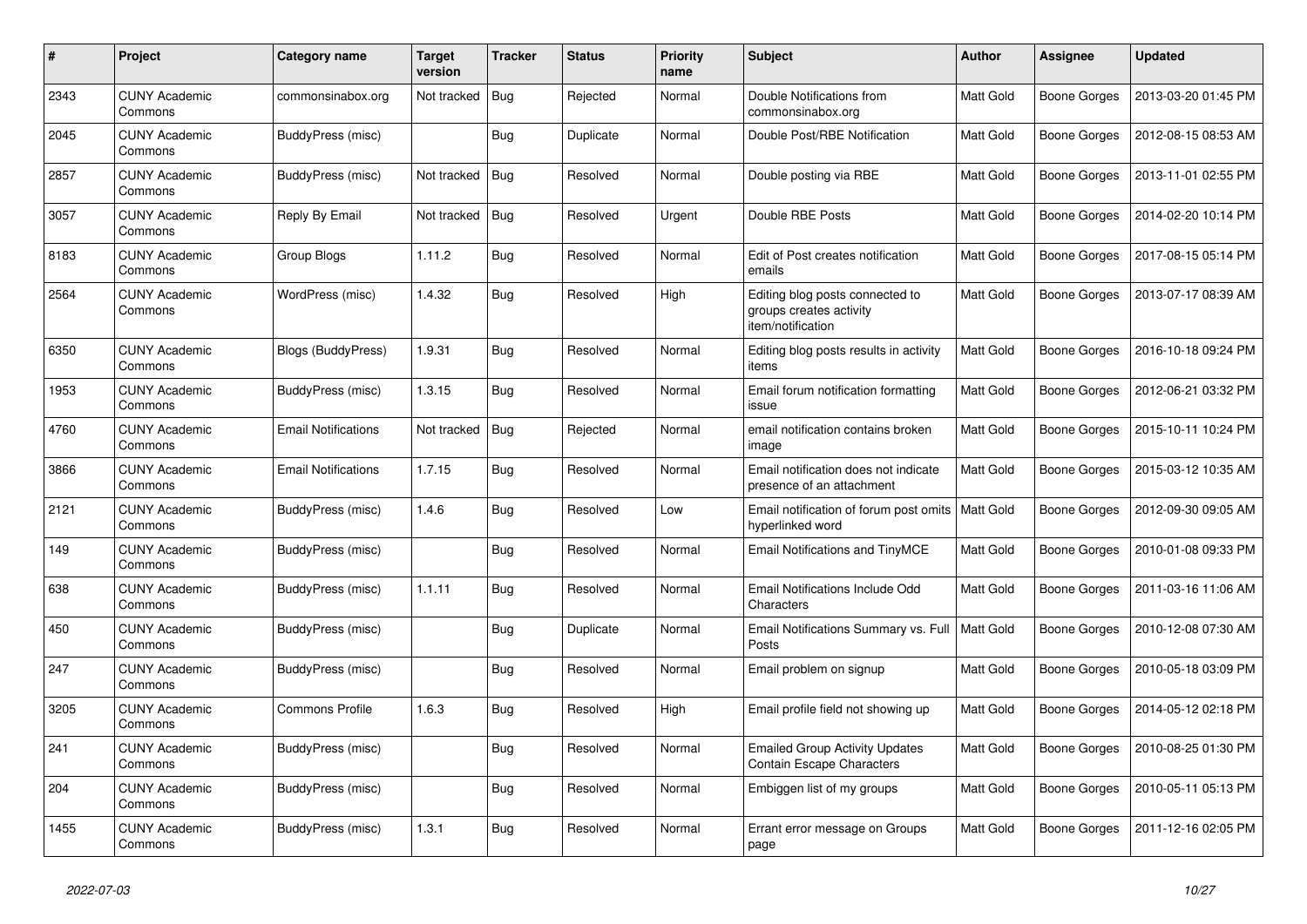| $\#$  | <b>Project</b>                  | Category name      | Target<br>version | <b>Tracker</b> | <b>Status</b> | <b>Priority</b><br>name | <b>Subject</b>                                                 | <b>Author</b>    | Assignee            | <b>Updated</b>      |
|-------|---------------------------------|--------------------|-------------------|----------------|---------------|-------------------------|----------------------------------------------------------------|------------------|---------------------|---------------------|
| 674   | <b>CUNY Academic</b><br>Commons | BuddyPress (misc)  | Not tracked       | <b>Bug</b>     | Rejected      | Normal                  | <b>Errant Friend Request?</b>                                  | <b>Matt Gold</b> | <b>Boone Gorges</b> | 2011-04-06 11:28 PM |
| 376   | <b>CUNY Academic</b><br>Commons | WordPress (misc)   | 1.1               | <b>Bug</b>     | Resolved      | Normal                  | <b>Errant Subscribe2 Global Posts</b><br>Notification          | <b>Matt Gold</b> | <b>Boone Gorges</b> | 2010-11-16 04:59 PM |
| 13934 | <b>CUNY Academic</b><br>Commons | cuny.is            | 1.18.4            | <b>Bug</b>     | Resolved      | Low                     | Error message on group settings<br>change                      | Matt Gold        | <b>Boone Gorges</b> | 2021-02-09 11:05 AM |
| 453   | <b>CUNY Academic</b><br>Commons | WordPress (misc)   | 1.1.4             | <b>Bug</b>     | Rejected      | Normal                  | Error with Sidebar Manager of "The<br><b>Station" WooTheme</b> | Matt Gold        | Boone Gorges        | 2010-12-18 04:51 PM |
| 452   | <b>CUNY Academic</b><br>Commons | WordPress (misc)   |                   | Bug            | Rejected      | Low                     | Errors on Plugin Activation                                    | Matt Gold        | Boone Gorges        | 2012-07-12 04:25 PM |
| 503   | <b>CUNY Academic</b><br>Commons | WordPress (misc)   | 1.1.6             | <b>Bug</b>     | Resolved      | Normal                  | <b>Explore and Possibly Remove</b><br><b>WP-Cron Reminder</b>  | Matt Gold        | Boone Gorges        | 2010-12-21 11:55 AM |
| 809   | <b>CUNY Academic</b><br>Commons | WordPress (misc)   | 1.2.4             | <b>Bug</b>     | Resolved      | Low                     | Extra padding on bottom of footer                              | Matt Gold        | <b>Boone Gorges</b> | 2011-07-12 03:23 PM |
| 343   | <b>CUNY Academic</b><br>Commons | Wiki               | 1.3               | <b>Bug</b>     | Resolved      | Low                     | <b>FCKEditor Preferences</b>                                   | Matt Gold        | <b>Boone Gorges</b> | 2011-11-30 11:55 AM |
| 1995  | <b>CUNY Academic</b><br>Commons | WordPress (misc)   | 1.3.17            | <b>Bug</b>     | Rejected      | High                    | <b>Featured Content Box Only</b><br>Rendering on Login         | Matt Gold        | <b>Boone Gorges</b> | 2012-07-15 10:21 AM |
| 10553 | <b>CUNY Academic</b><br>Commons | Group Files        | 1.13.12           | Bug            | Resolved      | Normal                  | File category view persists after<br>clicking away             | Matt Gold        | <b>Boone Gorges</b> | 2018-10-23 11:47 AM |
| 1503  | <b>CUNY Academic</b><br>Commons | BuddyPress (misc)  | 1.3.3             | <b>Bug</b>     | Resolved      | Normal                  | File list not showing file descriptions                        | Matt Gold        | <b>Boone Gorges</b> | 2012-01-10 07:28 PM |
| 2387  | <b>CUNY Academic</b><br>Commons | BuddyPress (misc)  | 1.4.19            | Bug            | Resolved      | Low                     | File upload notifications contain<br>escape characters         | Matt Gold        | <b>Boone Gorges</b> | 2013-02-11 02:21 PM |
| 3544  | <b>CUNY Academic</b><br>Commons | <b>Group Files</b> | 1.7               | Bug            | Resolved      | Normal                  | Files list upload button placement<br>after upload             | Matt Gold        | <b>Boone Gorges</b> | 2014-10-10 09:09 AM |
| 14737 | <b>CUNY Academic</b><br>Commons |                    |                   | Bug            | Duplicate     | Normal                  | Final step of group/site clone reloads<br>page                 | Matt Gold        | <b>Boone Gorges</b> | 2021-08-31 11:41 AM |
| 1400  | <b>CUNY Academic</b><br>Commons | BuddyPress (misc)  | 1.2.7             | <b>Bug</b>     | Resolved      | Normal                  | Firefox Login Caching Issue                                    | Matt Gold        | Boone Gorges        | 2011-12-06 05:53 PM |
| 455   | <b>CUNY Academic</b><br>Commons | WordPress (misc)   |                   | <b>Bug</b>     | Resolved      | High                    | Fix errors caused by More Privacy<br><b>Options Disabling</b>  | Matt Gold        | Boone Gorges        | 2010-12-08 10:47 PM |
| 2231  | <b>CUNY Academic</b><br>Commons | commonsinabox.org  | Not tracked       | Bug            | Resolved      | Normal                  | Fix Header issue on<br>Commonsinabox.org                       | Matt Gold        | Boone Gorges        | 2014-05-01 07:51 PM |
| 3557  | <b>CUNY Academic</b><br>Commons | My Commons         | 1.7.1             | <b>Bug</b>     | Resolved      | Urgent                  | Fix typo on My Commons overlay                                 | Matt Gold        | <b>Boone Gorges</b> | 2014-10-15 11:02 PM |
| 86    | <b>CUNY Academic</b><br>Commons | Upgrades           |                   | Bug            | Resolved      | Normal                  | Fix width of feed column on news<br>page                       | Matt Gold        | Boone Gorges        | 2009-12-09 12:26 PM |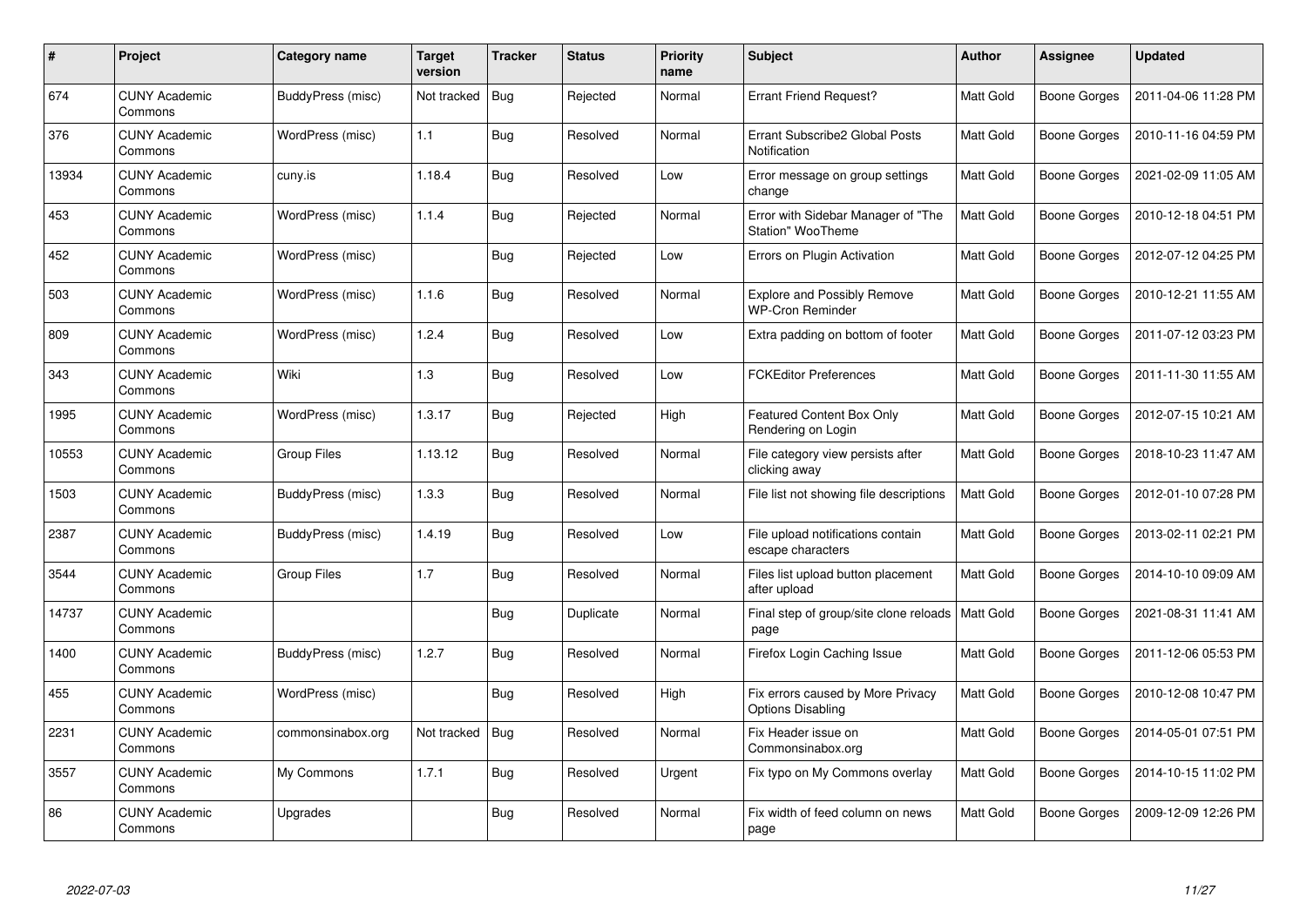| #     | Project                         | Category name              | Target<br>version | <b>Tracker</b> | <b>Status</b> | <b>Priority</b><br>name | Subject                                                      | <b>Author</b>    | Assignee            | <b>Updated</b>      |
|-------|---------------------------------|----------------------------|-------------------|----------------|---------------|-------------------------|--------------------------------------------------------------|------------------|---------------------|---------------------|
| 710   | <b>CUNY Academic</b><br>Commons | WordPress (misc)           | 1.2.1             | Bug            | Resolved      | Normal                  | Flickr Photo Album Plugin Doesn't<br>Activate                | Matt Gold        | Boone Gorges        | 2011-05-08 04:56 PM |
| 2714  | <b>CUNY Academic</b><br>Commons | BuddyPress (misc)          | 1.5.0.1           | <b>Bug</b>     | Resolved      | Normal                  | Font and Font Size Inconsistent in<br><b>Commons Profile</b> | <b>Matt Gold</b> | Boone Gorges        | 2013-08-23 04:17 PM |
| 2712  | <b>CUNY Academic</b><br>Commons | BuddyPress (misc)          | 1.5.0.1           | <b>Bug</b>     | Resolved      | Normal                  | Font Size in BP Profile Menu Should<br>be Larger             | Matt Gold        | <b>Boone Gorges</b> | 2013-08-23 04:36 PM |
| 3587  | <b>CUNY Academic</b><br>Commons | My Commons                 | 1.8.1             | Bug            | Resolved      | Normal                  | Force SSL issue                                              | Matt Gold        | Boone Gorges        | 2015-06-01 11:39 AM |
| 2654  | <b>CUNY Academic</b><br>Commons | commonsinabox.org          | Not tracked       | <b>Bug</b>     | Resolved      | Normal                  | Forum creation step in group setup<br>doesn't stick          | Matt Gold        | <b>Boone Gorges</b> | 2013-08-11 11:51 AM |
| 15087 | <b>CUNY Academic</b><br>Commons | Group Forums               | 1.18.24           | Bug            | Resolved      | Normal                  | Forum file limit                                             | Matt Gold        | <b>Boone Gorges</b> | 2021-12-14 11:39 AM |
| 2280  | <b>CUNY Academic</b><br>Commons | commonsinabox.org          | Not tracked       | Bug            | Resolved      | High                    | Forum links not working                                      | Matt Gold        | Boone Gorges        | 2012-11-20 12:33 PM |
| 71    | <b>CUNY Academic</b><br>Commons | Group Forums               |                   | Bug            | Resolved      | Urgent                  | Forum of Private Group Not Hidden                            | Matt Gold        | Boone Gorges        | 2009-11-24 10:15 PM |
| 239   | <b>CUNY Academic</b><br>Commons | BuddyPress (misc)          |                   | Bug            | Resolved      | Normal                  | Forum Post Error                                             | Matt Gold        | Boone Gorges        | 2010-05-12 11:48 AM |
| 5738  | <b>CUNY Academic</b><br>Commons | Group Forums               |                   | <b>Bug</b>     | Rejected      | Normal                  | Forum post list formatting didn't<br>come through            | <b>Matt Gold</b> | Boone Gorges        | 2016-07-02 01:09 PM |
| 1997  | <b>CUNY Academic</b><br>Commons | BuddyPress (misc)          | 1.4.6             | Bug            | Resolved      | Normal                  | Forum post notification didn't<br>indicate image attachments | Matt Gold        | Boone Gorges        | 2012-09-23 05:03 PM |
| 10789 | <b>CUNY Academic</b><br>Commons | <b>Email Notifications</b> | 1.14.2            | Bug            | Resolved      | High                    | Forum Posts not generating email<br>notifications            | Matt Gold        | Boone Gorges        | 2018-12-10 07:19 PM |
| 4765  | <b>CUNY Academic</b><br>Commons | Group Forums               | 1.8.13            | <b>Bug</b>     | Resolved      | Normal                  | Forum preview not showing HTML<br>tags                       | Matt Gold        | Boone Gorges        | 2015-10-11 10:30 PM |
| 104   | <b>CUNY Academic</b><br>Commons | Upgrades                   |                   | <b>Bug</b>     | Resolved      | Low                     | Forum Tag Cloud Problems                                     | Matt Gold        | Boone Gorges        | 2010-05-11 04:32 PM |
| 2979  | <b>CUNY Academic</b><br>Commons | BuddyPress (misc)          |                   | <b>Bug</b>     | Resolved      | Normal                  | Frame error in Invite Anyone                                 | Matt Gold        | Boone Gorges        | 2014-01-29 03:53 PM |
| 908   | <b>CUNY Academic</b><br>Commons | BuddyPress (misc)          | 1.2.4             | Bug            | Resolved      | Normal                  | Free a BP Doc from Locked Status                             | Matt Gold        | Boone Gorges        | 2011-07-02 11:15 PM |
| 143   | <b>CUNY Academic</b><br>Commons | BuddyPress (misc)          |                   | <b>Bug</b>     | Resolved      | Normal                  | Friendship Acceptance Error<br>Message                       | Matt Gold        | Boone Gorges        | 2010-05-11 04:44 PM |
| 466   | <b>CUNY Academic</b><br>Commons | BuddyPress (misc)          | Not tracked       | <b>Bug</b>     | Rejected      | Normal                  | Friendship Requests coming out of<br>nowhere                 | Matt Gold        | Boone Gorges        | 2011-08-22 06:52 PM |
| 2251  | CUNY Academic<br>Commons        | BuddyPress (misc)          | 1.4.13            | Bug            | Resolved      | Low                     | From address of forum notifications                          | Matt Gold        | <b>Boone Gorges</b> | 2013-02-03 01:56 PM |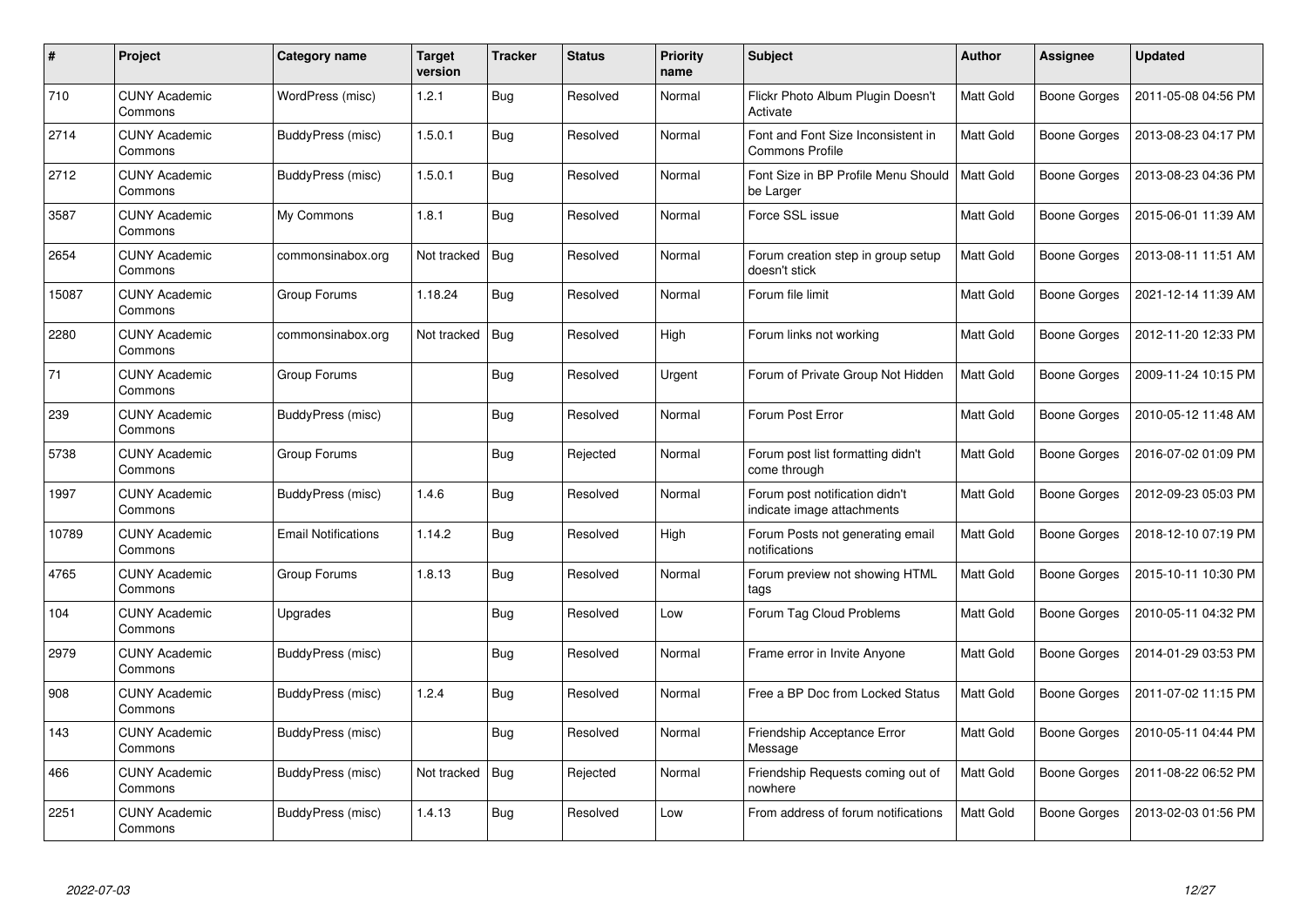| $\#$  | Project                         | Category name              | Target<br>version | <b>Tracker</b> | <b>Status</b> | <b>Priority</b><br>name | <b>Subject</b>                                                 | <b>Author</b>    | Assignee            | <b>Updated</b>      |
|-------|---------------------------------|----------------------------|-------------------|----------------|---------------|-------------------------|----------------------------------------------------------------|------------------|---------------------|---------------------|
| 4639  | <b>CUNY Academic</b><br>Commons | Home Page                  | Not tracked       | Bug            | Resolved      | Urgent                  | Front page slider stopped working                              | <b>Matt Gold</b> | <b>Boone Gorges</b> | 2015-09-21 03:44 PM |
| 2099  | <b>CUNY Academic</b><br>Commons | WordPress (misc)           | Not tracked       | Bug            | Resolved      | Normal                  | Gallery Slide Widget Reset                                     | Matt Gold        | <b>Boone Gorges</b> | 2012-09-04 06:26 PM |
| 3480  | <b>CUNY Academic</b><br>Commons | WordPress (misc)           | Not tracked       | <b>Bug</b>     | Resolved      | High                    | Games site shows up as<br>archived/suspended                   | Matt Gold        | <b>Boone Gorges</b> | 2014-09-21 09:34 PM |
| 9112  | <b>CUNY Academic</b><br>Commons |                            | Not tracked       | <b>Bug</b>     | Resolved      | High                    | GCDI site down                                                 | <b>Matt Gold</b> | Boone Gorges        | 2018-01-23 10:18 PM |
| 2295  | <b>CUNY Academic</b><br>Commons | commonsinabox.org          |                   | <b>Bug</b>     | Rejected      | Normal                  | Glitch in CBOX Logo                                            | Matt Gold        | Boone Gorges        | 2012-12-11 01:08 AM |
| 15137 | <b>CUNY Academic</b><br>Commons | Search                     | Not tracked       | <b>Bug</b>     | Resolved      | Normal                  | Google search not working?                                     | Matt Gold        | <b>Boone Gorges</b> | 2022-01-04 04:17 PM |
| 13913 | <b>CUNY Academic</b><br>Commons | Groups (misc)              |                   | Bug            | Rejected      | Normal                  | Group Avatar lost after group<br>creation process              | Matt Gold        | <b>Boone Gorges</b> | 2021-02-23 10:45 AM |
| 5878  | <b>CUNY Academic</b><br>Commons | Group Blogs                | 1.10              | Bug            | Resolved      | Normal                  | Group Blog creation improvements                               | Matt Gold        | Boone Gorges        | 2016-08-10 09:36 PM |
| 278   | <b>CUNY Academic</b><br>Commons | BuddyPress (misc)          | 1.0.1             | Bug            | Resolved      | Normal                  | Group Blog plugin creates<br>subdirectory, not subdomain blogs | <b>Matt Gold</b> | Boone Gorges        | 2010-08-29 01:52 PM |
| 1542  | <b>CUNY Academic</b><br>Commons | <b>BuddyPress Docs</b>     | 1.6               | Bug            | Resolved      | Normal                  | Group Docs Locked                                              | Matt Gold        | Boone Gorges        | 2014-03-21 03:38 PM |
| 3859  | <b>CUNY Academic</b><br>Commons | Group Forums               | 1.7.14            | Bug            | Resolved      | Normal                  | Group Forum Button Layout                                      | Matt Gold        | <b>Boone Gorges</b> | 2015-03-05 10:57 AM |
| 4640  | <b>CUNY Academic</b><br>Commons |                            |                   | Bug            | Resolved      | Normal                  | Group forum problem                                            | Matt Gold        | <b>Boone Gorges</b> | 2015-09-21 03:44 PM |
| 3226  | <b>CUNY Academic</b><br>Commons | Groups (misc)              | 1.6.4.1           | Bug            | Resolved      | Normal                  | Group home: content pushed below<br>sidebar                    | Matt Gold        | <b>Boone Gorges</b> | 2014-05-23 09:55 AM |
| 3342  | <b>CUNY Academic</b><br>Commons | <b>Email Notifications</b> |                   | Bug            | Duplicate     | Normal                  | Group Invitation Email Links<br>Incorrect/Non-Working          | Matt Gold        | Boone Gorges        | 2015-04-01 09:04 PM |
| 2595  | <b>CUNY Academic</b><br>Commons | BuddyPress (misc)          | 1.4.29            | Bug            | Resolved      | Low                     | Group invitation script                                        | Matt Gold        | <b>Boone Gorges</b> | 2013-06-02 04:06 PM |
| 4816  | <b>CUNY Academic</b><br>Commons | Group Invitations          | 1.8.15            | <b>Bug</b>     | Resolved      | High                    | Group invite email notifications not<br>received               | Matt Gold        | <b>Boone Gorges</b> | 2015-10-26 11:56 AM |
| 3307  | <b>CUNY Academic</b><br>Commons | Group Invitations          |                   | Bug            | Rejected      | Normal                  | Group Invites Sent before clicking<br>"send invites"           | Matt Gold        | <b>Boone Gorges</b> | 2014-07-14 11:09 AM |
| 12185 | <b>CUNY Academic</b><br>Commons |                            | 1.16.1            | Bug            | Resolved      | Immediate               | Group links not working                                        | Matt Gold        | Boone Gorges        | 2019-12-10 10:35 AM |
| 187   | <b>CUNY Academic</b><br>Commons | BuddyPress (misc)          |                   | <b>Bug</b>     | Resolved      | Normal                  | Group Member unable to be<br>promoted to admin status          | Matt Gold        | Boone Gorges        | 2010-04-02 09:26 PM |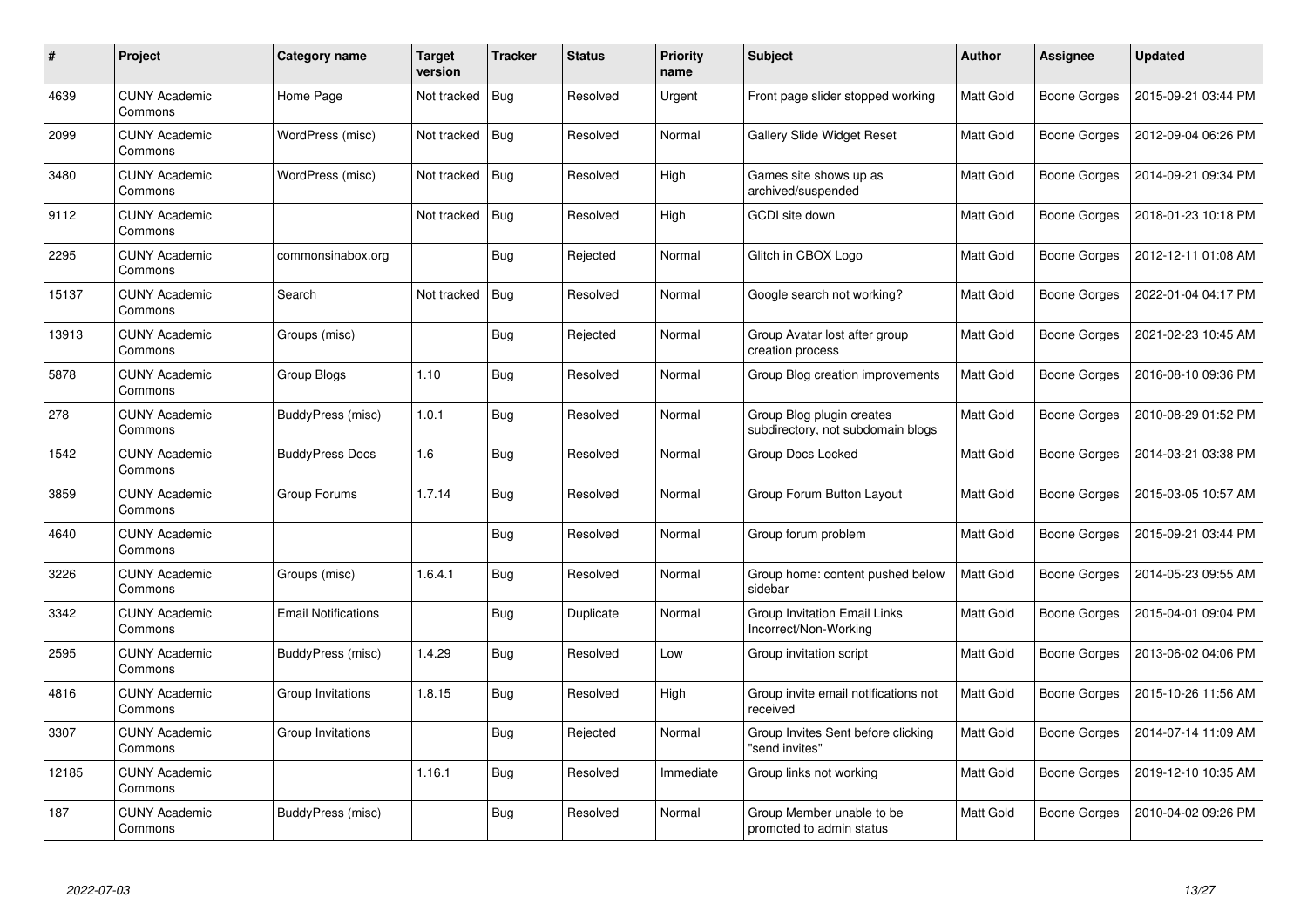| #     | Project                         | Category name              | <b>Target</b><br>version | <b>Tracker</b> | <b>Status</b> | <b>Priority</b><br>name | <b>Subject</b>                                                                                  | <b>Author</b>    | Assignee            | <b>Updated</b>      |
|-------|---------------------------------|----------------------------|--------------------------|----------------|---------------|-------------------------|-------------------------------------------------------------------------------------------------|------------------|---------------------|---------------------|
| 25    | <b>CUNY Academic</b><br>Commons | Group Forums               |                          | Bug            | Resolved      | Low                     | Group Page "Active Forum Topics"<br>not displaying                                              | Matt Gold        | Boone Gorges        | 2009-09-28 05:25 PM |
| 3642  | <b>CUNY Academic</b><br>Commons |                            |                          | Bug            | Rejected      | Normal                  | Group search hanging                                                                            | Matt Gold        | Boone Gorges        | 2014-11-10 12:50 PM |
| 9114  | <b>CUNY Academic</b><br>Commons | Home Page                  | 1.12.8                   | <b>Bug</b>     | Resolved      | Normal                  | group with long name messes up<br>homepage layout                                               | Matt Gold        | Boone Gorges        | 2018-01-24 05:17 PM |
| 1467  | <b>CUNY Academic</b><br>Commons | Upgrades                   |                          | Bug            | Rejected      | Normal                  | Have UserVoice Show "Report a<br>Bug" on pop-up                                                 | Matt Gold        | <b>Boone Gorges</b> | 2012-08-01 03:37 PM |
| 15135 | <b>CUNY Academic</b><br>Commons | Toolbar                    | 1.19.1                   | <b>Bug</b>     | Resolved      | High                    | Header design spacing                                                                           | Matt Gold        | Boone Gorges        | 2022-01-11 04:41 PM |
| 469   | <b>CUNY Academic</b><br>Commons | WordPress (misc)           | Not tracked              | Bug            | Resolved      | High                    | Help with a blog using a deleted<br>theme                                                       | Matt Gold        | Boone Gorges        | 2010-12-13 05:09 PM |
| 786   | <b>CUNY Academic</b><br>Commons | WordPress (misc)           | 1.2.3                    | <b>Bug</b>     | Resolved      | Normal                  | Hero Image Slider Overlay Display<br>on IE                                                      | Matt Gold        | Boone Gorges        | 2011-06-06 09:51 AM |
| 444   | CUNY Academic<br>Commons        | WordPress (misc)           | 1.1.1                    | <b>Bug</b>     | Resolved      | High                    | Hero Slides Not Showing Up in<br>Firefox                                                        | Matt Gold        | Boone Gorges        | 2010-12-08 08:41 AM |
| 30    | <b>CUNY Academic</b><br>Commons | BuddyPress (misc)          |                          | <b>Bug</b>     | Resolved      | Normal                  | Hidden Forum Activity Showing up in<br>News Feed                                                | Matt Gold        | Boone Gorges        | 2009-09-30 02:51 PM |
| 3588  | <b>CUNY Academic</b><br>Commons | Groups (misc)              | 1.7.2                    | <b>Bug</b>     | Resolved      | Normal                  | Hidden group not appearing in<br>search results                                                 | Matt Gold        | Boone Gorges        | 2014-11-01 02:57 PM |
| 220   | <b>CUNY Academic</b><br>Commons | BuddyPress (misc)          |                          | <b>Bug</b>     | Resolved      | High                    | Hidden Groups showing up in<br>homepage group listing                                           | Matt Gold        | Boone Gorges        | 2010-05-07 10:30 AM |
| 775   | <b>CUNY Academic</b><br>Commons | WordPress (misc)           | 1.2.2                    | Bug            | Rejected      | Normal                  | Hit Counter Plugin Problem                                                                      | <b>Matt Gold</b> | Boone Gorges        | 2011-05-28 08:42 AM |
| 3910  | <b>CUNY Academic</b><br>Commons | Home Page                  | 1.7.15.2                 | Bug            | Resolved      | High                    | Home Page Display Errors                                                                        | Matt Gold        | Boone Gorges        | 2015-03-17 10:21 AM |
| 3614  | <b>CUNY Academic</b><br>Commons | Home Page                  | 1.7.2                    | <b>Bug</b>     | Resolved      | Normal                  | Homepage member widget filter<br>feature not working                                            | Matt Gold        | Boone Gorges        | 2014-11-01 02:24 PM |
| 2596  | <b>CUNY Academic</b><br>Commons | BuddyPress (misc)          |                          | <b>Bug</b>     | Rejected      | Normal                  | Homepage Recent blog posts widget<br>display                                                    | Matt Gold        | Boone Gorges        | 2013-05-23 10:50 PM |
| 8702  | <b>CUNY Academic</b><br>Commons | Homepage Slides            | 1.11.13                  | <b>Bug</b>     | Resolved      | Normal                  | Homepage slider doesn't offer option<br>to move through slides                                  | Matt Gold        | Boone Gorges        | 2017-09-14 11:37 PM |
| 11610 | <b>CUNY Academic</b><br>Commons |                            | 1.15.5                   | <b>Bug</b>     | Resolved      | Normal                  | Homepage thumbnails not loading                                                                 | Matt Gold        | Boone Gorges        | 2019-06-29 10:38 PM |
| 660   | <b>CUNY Academic</b><br>Commons | BuddyPress (misc)          | 1.2                      | Bug            | Resolved      | Low                     | HTML Markup appears in activity<br>comment                                                      | Matt Gold        | Boone Gorges        | 2011-04-04 02:39 PM |
| 3165  | <b>CUNY Academic</b><br>Commons | <b>Email Notifications</b> |                          | Bug            | Rejected      | Normal                  | HTML notification of post with<br>attachments didn't include mention<br>of/links to attachments | Matt Gold        | Boone Gorges        | 2015-03-21 09:05 PM |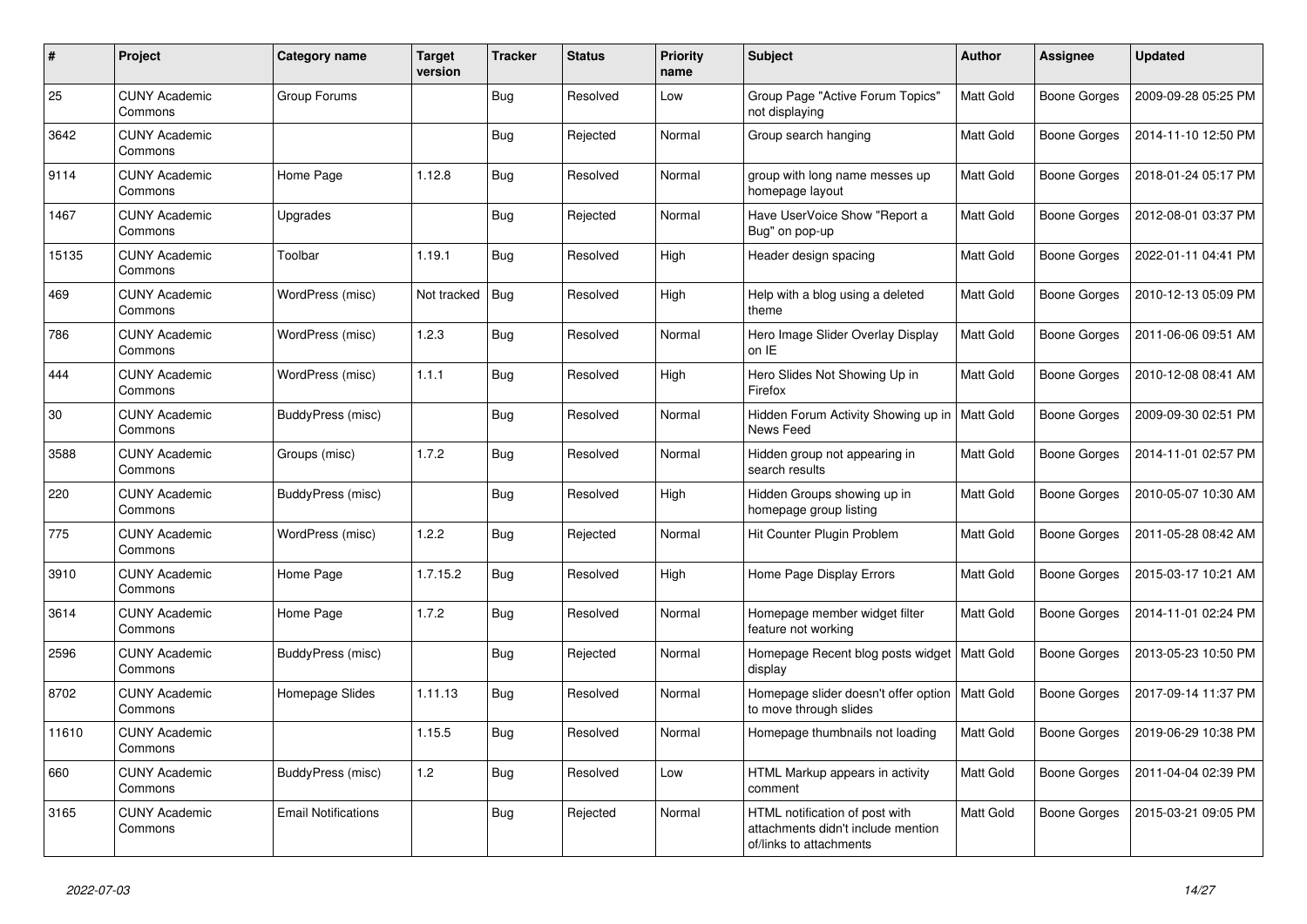| #     | Project                         | Category name           | <b>Target</b><br>version | <b>Tracker</b> | <b>Status</b> | <b>Priority</b><br>name | <b>Subject</b>                                                       | <b>Author</b>    | Assignee            | <b>Updated</b>      |
|-------|---------------------------------|-------------------------|--------------------------|----------------|---------------|-------------------------|----------------------------------------------------------------------|------------------|---------------------|---------------------|
| 152   | <b>CUNY Academic</b><br>Commons | BuddyPress (misc)       |                          | <b>Bug</b>     | Resolved      | Normal                  | HTML Tags Added to Email<br>Notifications                            | Matt Gold        | Boone Gorges        | 2010-05-11 04:52 PM |
| 2363  | <b>CUNY Academic</b><br>Commons | WordPress (misc)        | 1.4.16                   | Bug            | Resolved      | Normal                  | HTTP Error 500 (Internal Server<br>Error) on GC DSL blog             | Matt Gold        | Boone Gorges        | 2013-01-02 10:10 AM |
| 1916  | <b>CUNY Academic</b><br>Commons | WordPress (misc)        | 1.3.14                   | <b>Bug</b>     | Resolved      | High                    | Images Breaking on Help Blog and<br><b>Ground Control</b>            | Matt Gold        | Boone Gorges        | 2012-05-26 07:54 PM |
| 6413  | <b>CUNY Academic</b><br>Commons | WordPress - Media       |                          | <b>Bug</b>     | Duplicate     | Normal                  | Images not showing up                                                | Matt Gold        | Boone Gorges        | 2016-10-24 10:16 AM |
| 761   | <b>CUNY Academic</b><br>Commons | WordPress (misc)        | 1.3                      | Bug            | Resolved      | Normal                  | Implement "Send a Comment"<br>Function                               | Matt Gold        | Boone Gorges        | 2011-06-02 04:51 PM |
| 1990  | <b>CUNY Academic</b><br>Commons | BuddyPress (misc)       | 1.3.17                   | Bug            | Resolved      | Low                     | In Forum post list, member avatar<br>partially obscures member name  | Matt Gold        | Boone Gorges        | 2012-07-29 08:42 PM |
| 215   | <b>CUNY Academic</b><br>Commons | BuddyPress (misc)       |                          | <b>Bug</b>     | Resolved      | Low                     | Inaccurate dates on group page`                                      | Matt Gold        | Boone Gorges        | 2010-05-12 12:11 PM |
| 3324  | <b>CUNY Academic</b><br>Commons | <b>Public Portfolio</b> | 1.6.10                   | <b>Bug</b>     | Resolved      | Normal                  | Incorrect display of send<br>message/mention on portfolio page       | Matt Gold        | Boone Gorges        | 2014-07-22 09:06 PM |
| 180   | <b>CUNY Academic</b><br>Commons | BuddyPress (misc)       |                          | <b>Bug</b>     | Resolved      | Normal                  | Incorrect Link on Friendship Request<br>Notification Issues          | <b>Matt Gold</b> | Boone Gorges        | 2010-03-13 08:47 AM |
| 1802  | <b>CUNY Academic</b><br>Commons | WordPress (misc)        | 1.3.11                   | <b>Bug</b>     | Resolved      | Low                     | Incorrect Page Title on Blogs Page                                   | <b>Matt Gold</b> | Boone Gorges        | 2012-04-03 08:28 PM |
| 1067  | <b>CUNY Academic</b><br>Commons | WordPress (misc)        | 1.2.5                    | Bug            | Rejected      | Normal                  | Install Disable Trackbacks                                           | Matt Gold        | Boone Gorges        | 2011-07-22 12:05 AM |
| 1912  | <b>CUNY Academic</b><br>Commons | WordPress (misc)        | 1.3.13                   | Bug            | Resolved      | Normal                  | Install the VéritéCo Timeline Plugin                                 | Matt Gold        | <b>Boone Gorges</b> | 2012-05-23 04:13 PM |
| 10357 | <b>CUNY Academic</b><br>Commons | Onboarding              |                          | <b>Bug</b>     | Rejected      | Normal                  | Invitation snafu                                                     | Matt Gold        | Boone Gorges        | 2018-09-20 02:14 PM |
| 240   | <b>CUNY Academic</b><br>Commons | BuddyPress (misc)       |                          | <b>Bug</b>     | Resolved      | Normal                  | Invite Anyone - CUNY email domain<br>produces error                  | <b>Matt Gold</b> | Boone Gorges        | 2010-05-14 12:39 PM |
| 507   | <b>CUNY Academic</b><br>Commons | BuddyPress (misc)       | 1.1.6                    | <b>Bug</b>     | Resolved      | High                    | Invite Anyone Rejects CUNY Email<br>Addresses                        | Matt Gold        | Boone Gorges        | 2010-12-21 11:26 AM |
| 351   | <b>CUNY Academic</b><br>Commons | BuddyPress (misc)       | Not tracked              | Bug            | Rejected      | Normal                  | <b>Invited Group Members Aren't</b><br>Automatically Added to Groups | Matt Gold        | Boone Gorges        | 2011-08-22 06:54 PM |
| 3217  | <b>CUNY Academic</b><br>Commons | <b>Public Portfolio</b> |                          | Bug            | Resolved      | Normal                  | Issue with Link button on Profile<br>Fields                          | Matt Gold        | Boone Gorges        | 2014-05-21 10:29 PM |
| 106   | <b>CUNY Academic</b><br>Commons | Upgrades                |                          | Bug            | Resolved      | High                    | <b>ITPF09 Forum Issue</b>                                            | Matt Gold        | Boone Gorges        | 2009-12-03 04:49 PM |
| 628   | <b>CUNY Academic</b><br>Commons | Wiki                    | 1.2.1                    | <b>Bug</b>     | Resolved      | Normal                  | LaTeX support for MediaWiki                                          | Matt Gold        | Boone Gorges        | 2011-05-11 09:50 PM |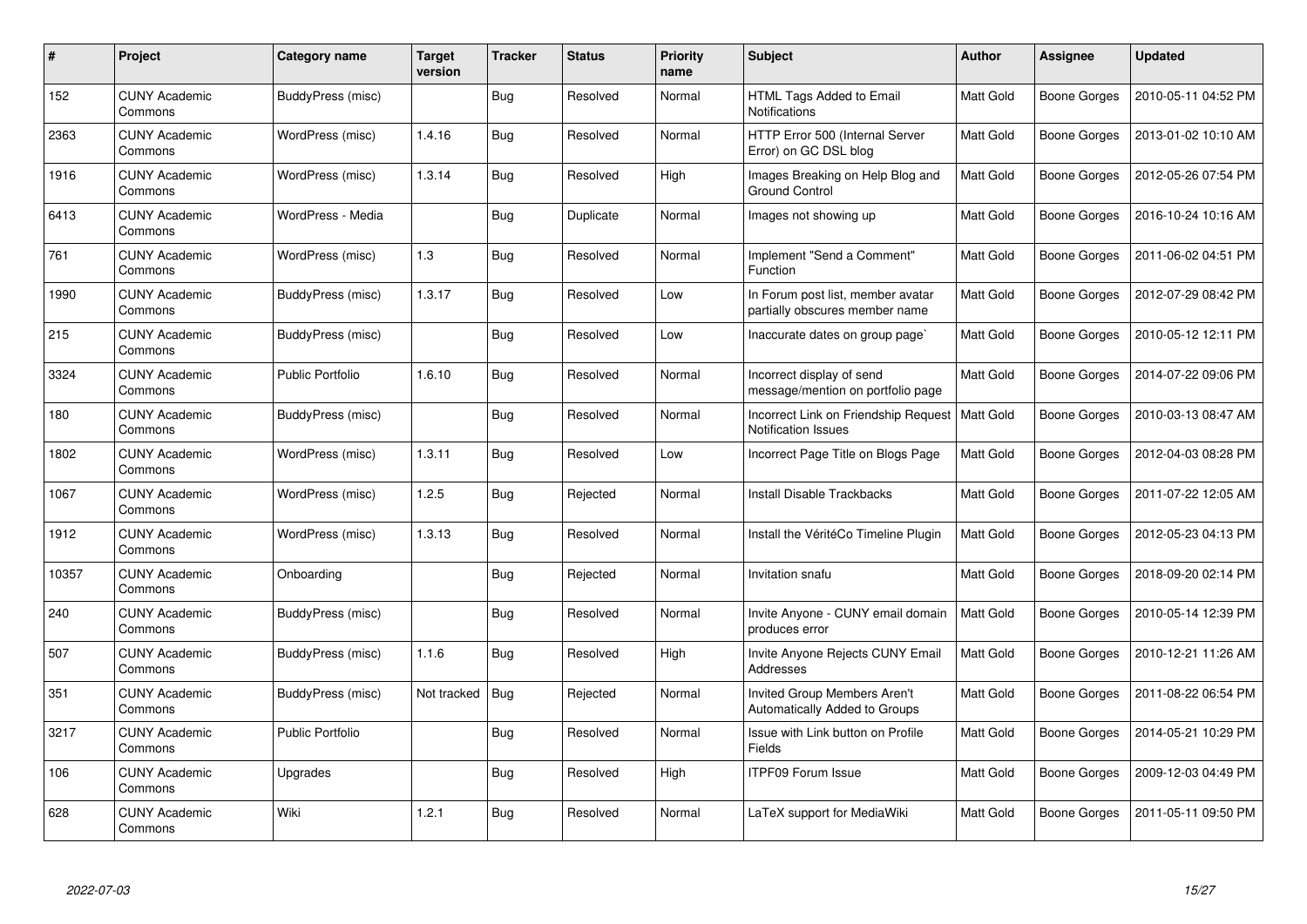| #     | Project                         | Category name     | <b>Target</b><br>version | <b>Tracker</b> | <b>Status</b> | <b>Priority</b><br>name | <b>Subject</b>                                                               | <b>Author</b>    | Assignee            | <b>Updated</b>      |
|-------|---------------------------------|-------------------|--------------------------|----------------|---------------|-------------------------|------------------------------------------------------------------------------|------------------|---------------------|---------------------|
| 2950  | <b>CUNY Academic</b><br>Commons | commonsinabox.org | Not tracked              | Bug            | Resolved      | Normal                  | Layout broken on<br>commonsinabox.org forum 404                              | Matt Gold        | Boone Gorges        | 2014-05-06 02:59 PM |
| 219   | <b>CUNY Academic</b><br>Commons | WordPress (misc)  |                          | <b>Bug</b>     | Resolved      | Low                     | Left Margin Padding on sign-in page                                          | Matt Gold        | Boone Gorges        | 2010-05-11 05:14 PM |
| 476   | <b>CUNY Academic</b><br>Commons | WordPress (misc)  | 1.1.3                    | <b>Bug</b>     | Resolved      | High                    | Limited Email Domains List Empty<br>After Site Upgrade                       | Matt Gold        | Boone Gorges        | 2010-12-13 07:02 PM |
| 2730  | <b>CUNY Academic</b><br>Commons | BuddyPress (misc) |                          | Bug            | Duplicate     | Normal                  | Limits on Publications Entry Field                                           | Matt Gold        | <b>Boone Gorges</b> | 2013-08-29 09:36 AM |
| 335   | <b>CUNY Academic</b><br>Commons | Wiki              |                          | Bug            | Rejected      | Normal                  | Link attribute on images is stripped<br>when MW pages are edited             | Matt Gold        | Boone Gorges        | 2016-05-31 12:17 PM |
| 130   | <b>CUNY Academic</b><br>Commons | BuddyPress (misc) |                          | Bug            | Resolved      | Normal                  | Link to Blog on Group Pages leads<br>back to Group                           | <b>Matt Gold</b> | Boone Gorges        | 2009-12-10 01:28 PM |
| 2250  | <b>CUNY Academic</b><br>Commons | WordPress (misc)  |                          | <b>Bug</b>     | Rejected      | Normal                  | Livestreaming page error                                                     | Matt Gold        | Boone Gorges        | 2012-11-15 11:35 AM |
| 107   | CUNY Academic<br>Commons        | Upgrades          |                          | <b>Bug</b>     | Resolved      | High                    | Log In Problem                                                               | Matt Gold        | Boone Gorges        | 2009-12-04 12:02 AM |
| 614   | <b>CUNY Academic</b><br>Commons | BuddyPress (misc) | 1.1.10                   | <b>Bug</b>     | Rejected      | Low                     | Log out button on BP Admin bar<br>covers logo                                | Matt Gold        | Boone Gorges        | 2011-03-04 05:58 PM |
| 1558  | <b>CUNY Academic</b><br>Commons | BuddyPress (misc) | 1.3.6                    | Bug            | Resolved      | Normal                  | Login Issues                                                                 | Matt Gold        | Boone Gorges        | 2012-02-08 06:40 PM |
| 540   | <b>CUNY Academic</b><br>Commons | BuddyPress (misc) | 1.1.8                    | <b>Bug</b>     | Resolved      | Normal                  | Long BP Group Doc Names Hide<br>Edit/Delete Options                          | Matt Gold        | Boone Gorges        | 2011-02-02 10:58 AM |
| 2944  | <b>CUNY Academic</b><br>Commons | BuddyPress (misc) | 1.5.13                   | Bug            | Resolved      | Normal                  | Long load time on send invites group<br>pages                                | Matt Gold        | Boone Gorges        | 2014-01-02 02:50 PM |
| 5022  | <b>CUNY Academic</b><br>Commons | Wiki              | 1.9.1                    | <b>Bug</b>     | Resolved      | High                    | Main nav bar different on wiki page                                          | Matt Gold        | Boone Gorges        | 2015-12-11 09:31 PM |
| 3058  | <b>CUNY Academic</b><br>Commons | BuddyPress (misc) | 1.5.18.1                 | <b>Bug</b>     | Resolved      | Urgent                  | Main navigation bar not working                                              | Matt Gold        | Boone Gorges        | 2014-02-21 09:28 AM |
| 3449  | <b>CUNY Academic</b><br>Commons | Groups (misc)     | 1.7                      | Bug            | Resolved      | Normal                  | Make Default Option for "Create<br>Forum" in Group Creation Process<br>"Yes" | Matt Gold        | Boone Gorges        | 2014-09-22 08:39 PM |
| 2618  | <b>NYCDH Community Site</b>     |                   |                          | <b>Bug</b>     | Assigned      | Low                     | Mark blogs as spam when created<br>by users marked as spam                   | Matt Gold        | Boone Gorges        | 2013-06-09 11:38 PM |
| 12353 | <b>CUNY Academic</b><br>Commons | BuddyPress (misc) | Not tracked              | <b>Bug</b>     | Abandoned     | Normal                  | Member filtering not working                                                 | Matt Gold        | Boone Gorges        | 2020-03-10 11:14 AM |
| 3717  | <b>CUNY Academic</b><br>Commons | Groups (misc)     | 1.7.7                    | <b>Bug</b>     | Resolved      | Normal                  | Member invitations to Group<br>Members error alert                           | Matt Gold        | Boone Gorges        | 2014-12-22 02:25 PM |
| 363   | <b>CUNY Academic</b><br>Commons | BuddyPress (misc) | Not tracked              | <b>Bug</b>     | Resolved      | Normal                  | Member listed twice in group                                                 | Matt Gold        | Boone Gorges        | 2010-10-06 10:35 AM |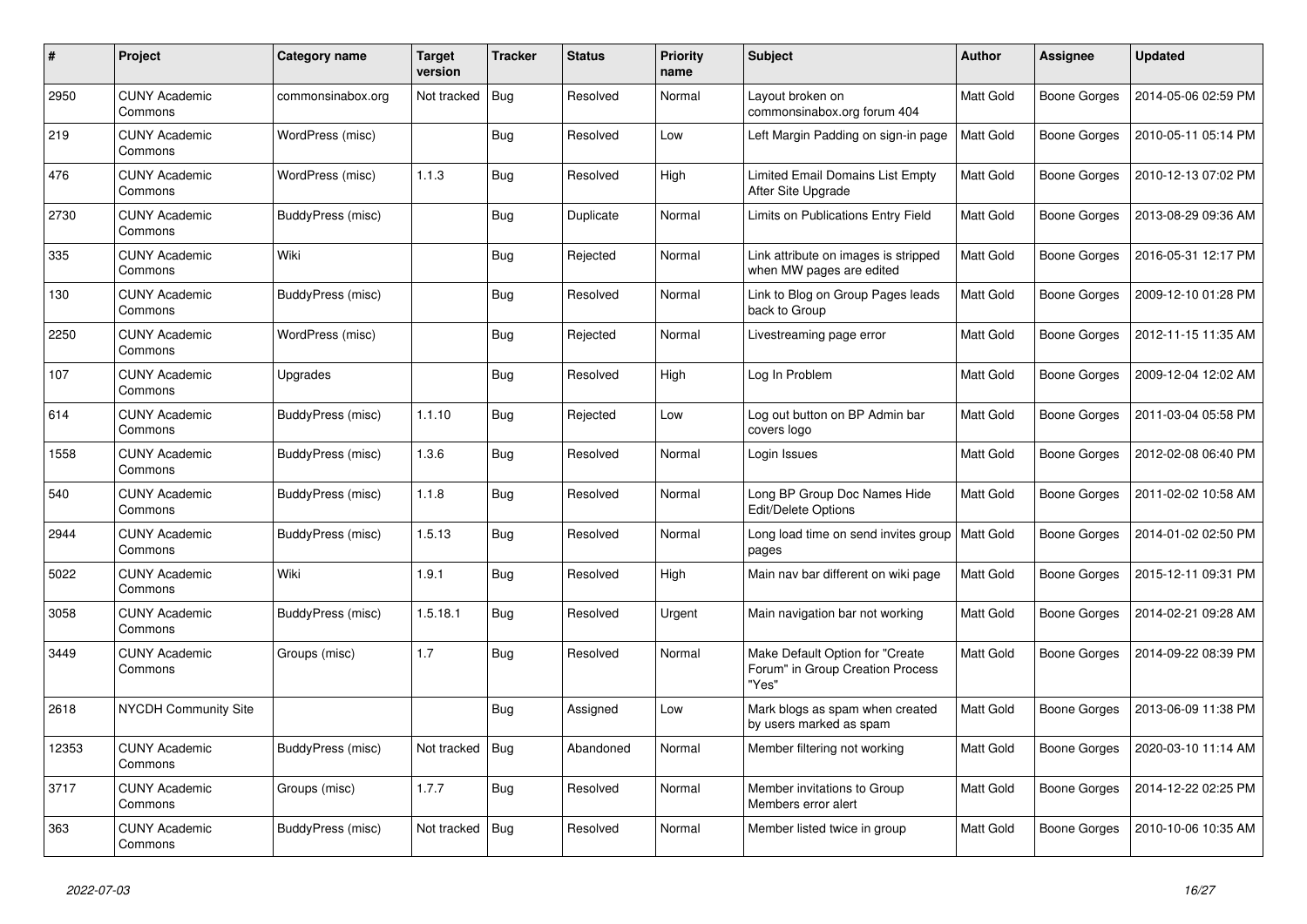| $\#$  | <b>Project</b>                  | Category name              | <b>Target</b><br>version | <b>Tracker</b> | <b>Status</b> | <b>Priority</b><br>name | <b>Subject</b>                                                      | <b>Author</b>    | Assignee            | <b>Updated</b>      |
|-------|---------------------------------|----------------------------|--------------------------|----------------|---------------|-------------------------|---------------------------------------------------------------------|------------------|---------------------|---------------------|
| 731   | <b>CUNY Academic</b><br>Commons | BuddyPress (misc)          | 1.2.1                    | <b>Bug</b>     | Resolved      | Normal                  | Member reports a problem posting to   Matt Gold<br>a private group  |                  | <b>Boone Gorges</b> | 2011-05-03 07:10 PM |
| 613   | <b>CUNY Academic</b><br>Commons | BuddyPress (misc)          | 1.1.10                   | <b>Bug</b>     | Resolved      | Normal                  | Member reports group blog / group<br>member syncing                 | Matt Gold        | <b>Boone Gorges</b> | 2011-03-03 09:26 AM |
| 352   | <b>CUNY Academic</b><br>Commons | BuddyPress (misc)          | 1.1                      | <b>Bug</b>     | Resolved      | Normal                  | Member reports problems with<br>avatar cropping                     | Matt Gold        | <b>Boone Gorges</b> | 2010-11-16 05:07 PM |
| 531   | <b>CUNY Academic</b><br>Commons | BuddyPress (misc)          | 1.1.7                    | <b>Bug</b>     | Resolved      | Low                     | Member reports problems with<br>avatar cropping                     | Matt Gold        | Boone Gorges        | 2011-01-04 05:10 PM |
| 568   | <b>CUNY Academic</b><br>Commons | BuddyPress (misc)          | 1.1.10                   | <b>Bug</b>     | Resolved      | High                    | Member reports trouble uploading<br>documents to groups             | Matt Gold        | Boone Gorges        | 2011-02-10 02:33 PM |
| 612   | <b>CUNY Academic</b><br>Commons | BuddyPress (misc)          | 1.1.10                   | <b>Bug</b>     | Resolved      | Normal                  | Member reports trouble uploading<br>documents to groups             | Matt Gold        | Boone Gorges        | 2011-03-07 10:12 PM |
| 159   | <b>CUNY Academic</b><br>Commons | BuddyPress (misc)          |                          | <b>Bug</b>     | Resolved      | Normal                  | Member reports trouble with<br><b>Notification Settings</b>         | Matt Gold        | <b>Boone Gorges</b> | 2010-05-11 04:50 PM |
| 605   | <b>CUNY Academic</b><br>Commons | BuddyPress (misc)          | 1.1.10                   | Bug            | Rejected      | Normal                  | Member search on Group Invite<br>Page Not Working                   | Matt Gold        | <b>Boone Gorges</b> | 2011-02-24 11:41 PM |
| 1352  | <b>CUNY Academic</b><br>Commons | WordPress (misc)           | Not tracked              | <b>Bug</b>     | Resolved      | Normal                  | Members listed as Authors on Main<br>Blog                           | Matt Gold        | <b>Boone Gorges</b> | 2011-11-16 09:15 AM |
| 1754  | <b>CUNY Academic</b><br>Commons | WordPress (misc)           | 1.3.10                   | Bug            | Resolved      | High                    | Members receiving dev site<br>comment spam                          | <b>Matt Gold</b> | <b>Boone Gorges</b> | 2012-03-20 01:05 PM |
| 279   | <b>CUNY Academic</b><br>Commons | BuddyPress (misc)          | 1.1                      | Bug            | Rejected      | Normal                  | Members Report Problems with<br>Notifications                       | Matt Gold        | <b>Boone Gorges</b> | 2010-11-16 04:37 PM |
| 209   | <b>CUNY Academic</b><br>Commons | BuddyPress (misc)          |                          | <b>Bug</b>     | Resolved      | High                    | Members Report that Forum<br>Attachments not working                | Matt Gold        | <b>Boone Gorges</b> | 2010-05-14 12:13 PM |
| 574   | <b>CUNY Academic</b><br>Commons | BuddyPress (misc)          | 1.1.10                   | Bug            | Resolved      | High                    | Members unable to read documents<br>posted to groups                | Matt Gold        | Boone Gorges        | 2011-02-10 03:01 PM |
| 451   | <b>CUNY Academic</b><br>Commons | BuddyPress (misc)          | Not tracked              | Bug            | Resolved      | High                    | Members Unable to Upload<br>Documents to Groups                     | Matt Gold        | <b>Boone Gorges</b> | 2010-12-09 12:32 PM |
| 3420  | <b>CUNY Academic</b><br>Commons | <b>Email Notifications</b> | 1.6.14                   | <b>Bug</b>     | Resolved      | Normal                  | Membership approval link in email<br>notifications                  | Matt Gold        | Boone Gorges        | 2014-09-01 09:31 PM |
| 3190  | <b>CUNY Academic</b><br>Commons | BuddyPress (misc)          | 1.6.3                    | <b>Bug</b>     | Resolved      | Normal                  | Mention link on Member Profile<br>Leads to SiteWide activity stream | Matt Gold        | Boone Gorges        | 2014-05-12 02:53 PM |
| 533   | <b>CUNY Academic</b><br>Commons | BuddyPress (misc)          | 1.1.8                    | Bug            | Resolved      | Normal                  | Minor CSS issue on group page                                       | Matt Gold        | Boone Gorges        | 2011-02-02 09:44 AM |
| 3343  | <b>CUNY Academic</b><br>Commons | BuddyPress (misc)          | 1.6.11                   | <b>Bug</b>     | Resolved      | Low                     | Minor Email display error                                           | Matt Gold        | <b>Boone Gorges</b> | 2014-08-01 10:01 AM |
| 14450 | <b>CUNY Academic</b><br>Commons | Courses                    | Not tracked              | Bug            | Rejected      | Low                     | Misclassified site                                                  | Matt Gold        | Boone Gorges        | 2021-09-15 10:53 PM |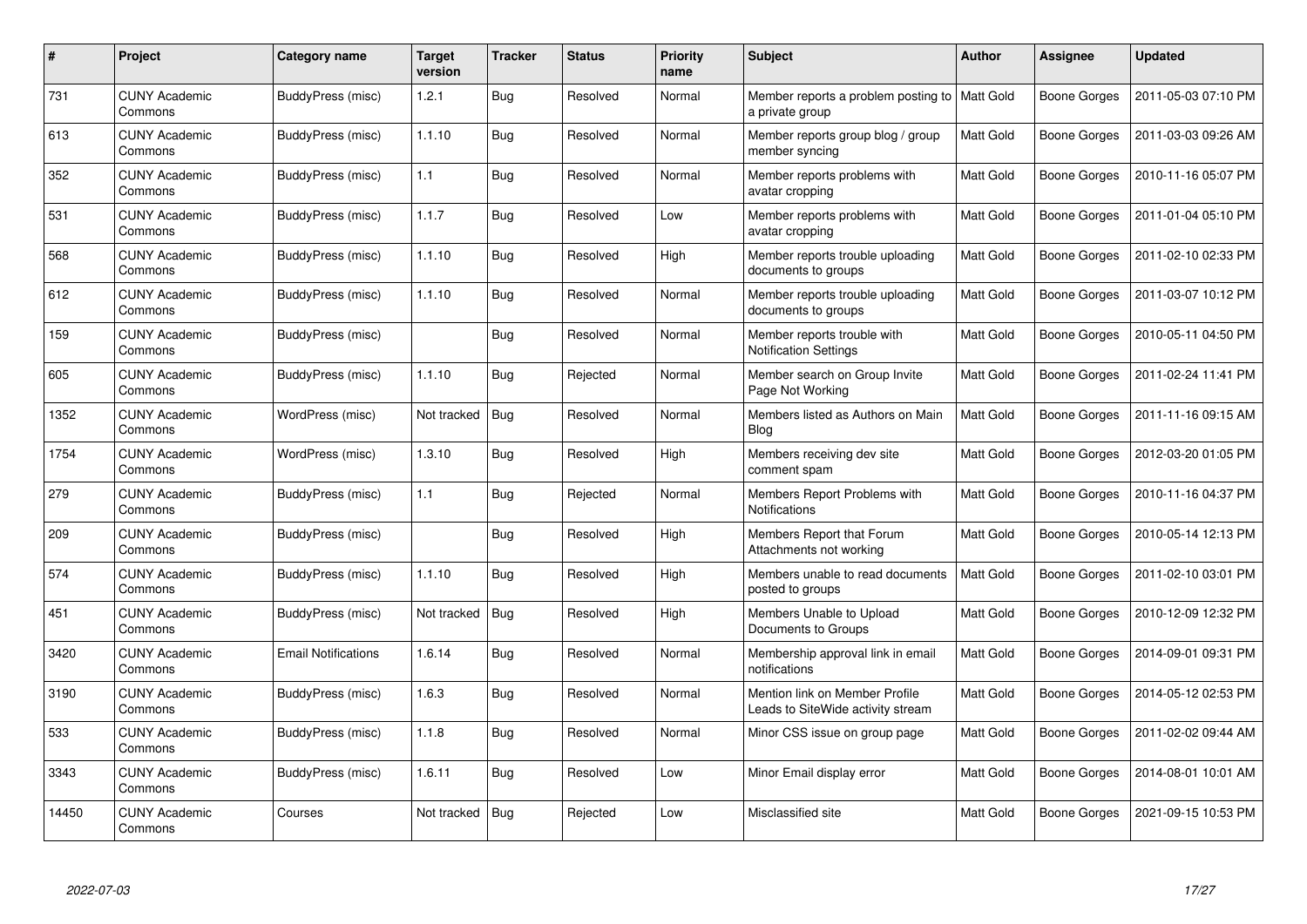| #     | Project                         | Category name              | <b>Target</b><br>version | <b>Tracker</b> | <b>Status</b>       | <b>Priority</b><br>name | <b>Subject</b>                                                               | <b>Author</b>    | Assignee     | <b>Updated</b>      |
|-------|---------------------------------|----------------------------|--------------------------|----------------|---------------------|-------------------------|------------------------------------------------------------------------------|------------------|--------------|---------------------|
| 163   | <b>CUNY Academic</b><br>Commons | WordPress (misc)           |                          | <b>Bug</b>     | Resolved            | High                    | Missing plugins                                                              | Matt Gold        | Boone Gorges | 2010-05-11 08:38 PM |
| 111   | <b>CUNY Academic</b><br>Commons | Upgrades                   |                          | Bug            | Resolved            | High                    | More Privacy Options and BP Feed                                             | Matt Gold        | Boone Gorges | 2010-02-25 12:24 PM |
| 2786  | <b>CUNY Academic</b><br>Commons | BuddyPress (misc)          | 1.5.3                    | <b>Bug</b>     | Resolved            | Normal                  | Move position of close window<br>checkbox on overlay                         | Matt Gold        | Boone Gorges | 2013-09-19 12:07 PM |
| 124   | <b>CUNY Academic</b><br>Commons | Upgrades                   |                          | Bug            | Resolved            | Low                     | Mulitple Wiki Edits Showing Up in<br>News Feed                               | Matt Gold        | Boone Gorges | 2009-12-13 06:25 PM |
| 3427  | <b>CUNY Academic</b><br>Commons | <b>Email Notifications</b> |                          | <b>Bug</b>     | Rejected            | Normal                  | Multiple email notifications received                                        | Matt Gold        | Boone Gorges | 2014-08-30 05:02 PM |
| 320   | <b>CUNY Academic</b><br>Commons | BuddyPress (misc)          | Not tracked              | Bug            | Resolved            | Normal                  | Multiple listings of account in BP<br>group                                  | Matt Gold        | Boone Gorges | 2010-09-01 07:37 AM |
| 323   | <b>CUNY Academic</b><br>Commons | BuddyPress (misc)          | 1.0.3                    | <b>Bug</b>     | Resolved            | Normal                  | Multiple listings of member account<br>in BP group                           | Matt Gold        | Boone Gorges | 2010-09-08 02:40 PM |
| 5961  | CUNY Academic<br>Commons        | <b>WordPress Plugins</b>   | 1.9.26                   | Bug            | Resolved            | Normal                  | Multisite Clone duplicator plugin                                            | Matt Gold        | Boone Gorges | 2017-07-18 02:56 PM |
| 13739 | <b>CUNY Academic</b><br>Commons | <b>Directories</b>         | 2.0.0                    | Bug            | Resolved            | Normal                  | My Sites and My Groups take user<br>to the profile page                      | Matt Gold        | Boone Gorges | 2022-05-26 11:36 AM |
| 3419  | <b>CUNY Academic</b><br>Commons | Group Invitations          | 1.6.14                   | <b>Bug</b>     | Testing<br>Required | Normal                  | Neatening the display of messages<br>on group requests                       | Matt Gold        | Boone Gorges | 2014-09-01 09:29 PM |
| 378   | <b>CUNY Academic</b><br>Commons | WordPress (misc)           | 1.2                      | <b>Bug</b>     | Duplicate           | Normal                  | New blog post notification by email<br>for private blogs                     | Matt Gold        | Boone Gorges | 2011-02-18 01:46 PM |
| 22    | <b>CUNY Academic</b><br>Commons | Group Forums               |                          | <b>Bug</b>     | Resolved            | Low                     | New BP Groups Created under the<br>Help Category in BBPress                  | <b>Matt Gold</b> | Boone Gorges | 2009-09-19 01:09 PM |
| 249   | <b>CUNY Academic</b><br>Commons | BuddyPress (misc)          |                          | <b>Bug</b>     | Resolved            | Normal                  | New group contains activity stream<br>post from older group                  | Matt Gold        | Boone Gorges | 2010-05-20 03:00 PM |
| 33    | <b>CUNY Academic</b><br>Commons | Group Forums               |                          | <b>Bug</b>     | Resolved            | Low                     | New Groups Added to Help<br>Category                                         | Matt Gold        | Boone Gorges | 2009-10-19 04:06 PM |
| 9749  | <b>CUNY Academic</b><br>Commons | Onboarding                 | 1.13.2                   | <b>Bug</b>     | Resolved            | Normal                  | New invitation message mentions<br>username as opposed to First/Last<br>Name | Matt Gold        | Boone Gorges | 2018-05-22 10:49 AM |
| 110   | <b>CUNY Academic</b><br>Commons | Upgrades                   |                          | <b>Bug</b>     | Resolved            | Normal                  | New Password through BP Settings<br>Not Taking                               | Matt Gold        | Boone Gorges | 2010-03-02 08:12 PM |
| 4405  | <b>CUNY Academic</b><br>Commons | <b>Public Portfolio</b>    | 1.9.12                   | Bug            | Resolved            | Normal                  | New portfolio text not saving                                                | Matt Gold        | Boone Gorges | 2016-04-04 02:12 PM |
| 1808  | <b>CUNY Academic</b><br>Commons | WordPress (misc)           | 1.3.11                   | Bug            | Resolved            | Normal                  | New title page titles                                                        | Matt Gold        | Boone Gorges | 2012-04-04 08:39 AM |
| 1495  | <b>CUNY Academic</b><br>Commons | BuddyPress (misc)          | 1.3.3                    | <b>Bug</b>     | Rejected            | Low                     | Newest Member Filter on homepage<br>not working                              | <b>Matt Gold</b> | Boone Gorges | 2011-12-22 11:29 AM |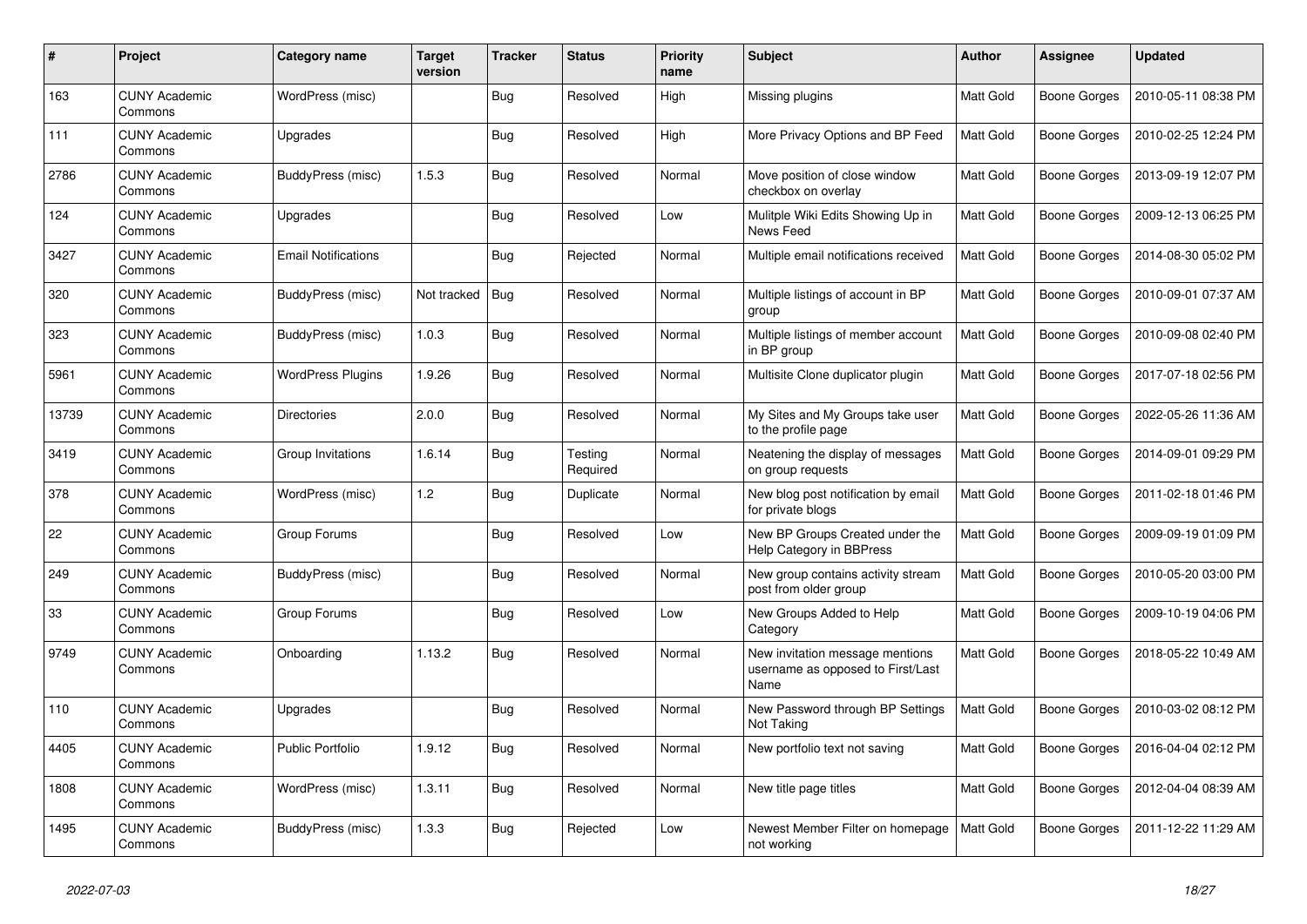| $\pmb{\#}$ | Project                         | Category name              | <b>Target</b><br>version | <b>Tracker</b> | <b>Status</b> | <b>Priority</b><br>name | <b>Subject</b>                                                                      | <b>Author</b> | Assignee            | <b>Updated</b>      |
|------------|---------------------------------|----------------------------|--------------------------|----------------|---------------|-------------------------|-------------------------------------------------------------------------------------|---------------|---------------------|---------------------|
| 2057       | <b>CUNY Academic</b><br>Commons | BuddyPress (misc)          | 1.4.3                    | <b>Bug</b>     | Resolved      | Normal                  | Newest/Active/Popular Filters Not<br>working on Homepage List of<br>Groups, Members | Matt Gold     | Boone Gorges        | 2012-08-23 03:18 PM |
| 538        | <b>CUNY Academic</b><br>Commons | BuddyPress (misc)          | 1.1.8                    | <b>Bug</b>     | Resolved      | Normal                  | News feed assigns incorrect<br>trackback origins                                    | Matt Gold     | Boone Gorges        | 2011-02-02 11:22 AM |
| 4196       | <b>CUNY Academic</b><br>Commons |                            |                          | <b>Bug</b>     | Rejected      | High                    | News feed weirdness                                                                 | Matt Gold     | Boone Gorges        | 2015-06-25 03:41 PM |
| 346        | <b>CUNY Academic</b><br>Commons | BuddyPress (misc)          | 1.0.3                    | Bug            | Resolved      | High                    | News Nav Bar Link on Wiki Pages<br>Points to Wrong Page                             | Matt Gold     | Boone Gorges        | 2010-09-20 05:28 PM |
| 1483       | <b>CUNY Academic</b><br>Commons | WordPress (misc)           | 1.3.3                    | Bug            | Resolved      | Normal                  | News page not showing posts from<br>News blog                                       | Matt Gold     | Boone Gorges        | 2012-01-10 06:55 PM |
| 1482       | <b>CUNY Academic</b><br>Commons | WordPress (misc)           | 1.3.3                    | <b>Bug</b>     | Resolved      | Normal                  | News page twitter feed error                                                        | Matt Gold     | Boone Gorges        | 2012-01-10 06:53 PM |
| 12351      | <b>CUNY Academic</b><br>Commons | <b>Email Notifications</b> | 1.16.5                   | <b>Bug</b>     | Resolved      | Normal                  | No email notification for forum post                                                | Matt Gold     | Boone Gorges        | 2020-02-03 02:33 PM |
| 222        | <b>CUNY Academic</b><br>Commons | BuddyPress (misc)          |                          | <b>Bug</b>     | Resolved      | High                    | No way for group admins to invite<br>new members                                    | Matt Gold     | Boone Gorges        | 2010-05-11 09:02 PM |
| 1614       | <b>CUNY Academic</b><br>Commons | BuddyPress (misc)          | 1.3.11                   | <b>Bug</b>     | Resolved      | Normal                  | Non-CUNY Sign-Up Code<br><b>Disappears After Creation</b>                           | Matt Gold     | <b>Boone Gorges</b> | 2012-04-05 01:50 AM |
| 1571       | <b>CUNY Academic</b><br>Commons | BuddyPress (misc)          | 1.3.6                    | <b>Bug</b>     | Resolved      | Low                     | Non-CUNY Sign-Up Code Pages<br>Published                                            | Matt Gold     | Boone Gorges        | 2012-02-08 04:46 PM |
| 2055       | <b>CUNY Academic</b><br>Commons | WordPress (misc)           | 1.4.3                    | Bug            | Resolved      | High                    | Non-CUNY Sign-Ups not enabled                                                       | Matt Gold     | Boone Gorges        | 2012-08-23 12:51 PM |
| 1498       | <b>CUNY Academic</b><br>Commons | BuddyPress (misc)          | 1.3.3                    | <b>Bug</b>     | Resolved      | Normal                  | Non-Logged in User Redirect<br>Feature not working                                  | Matt Gold     | Boone Gorges        | 2012-01-11 04:57 PM |
| 1068       | <b>CUNY Academic</b><br>Commons | WordPress (misc)           | 1.2.5                    | Bug            | Rejected      | High                    | Notification of Update in a Private<br>Group Shows up in Public Feed                | Matt Gold     | Boone Gorges        | 2011-07-21 11:27 PM |
| 458        | <b>CUNY Academic</b><br>Commons | BuddyPress (misc)          | 1.1.3                    | Bug            | Resolved      | Normal                  | Notifications Not Received for Own<br>Messages                                      | Matt Gold     | Boone Gorges        | 2010-12-13 08:28 PM |
| 10228      | <b>CUNY Academic</b><br>Commons | <b>WordPress Plugins</b>   | Not tracked              | <b>Bug</b>     | Rejected      | Normal                  | NS Cloner network activated                                                         | Matt Gold     | Boone Gorges        | 2018-08-27 09:27 AM |
| 4197       | <b>CUNY Academic</b><br>Commons | <b>User Experience</b>     | 1.8.4                    | Bug            | Resolved      | Normal                  | Open help link in same window                                                       | Matt Gold     | Boone Gorges        | 2015-06-26 03:01 PM |
| 345        | <b>CUNY Academic</b><br>Commons | WordPress (misc)           | 1.1                      | <b>Bug</b>     | Resolved      | Low                     | Order of Comments in Carrington<br>Theme                                            | Matt Gold     | Boone Gorges        | 2010-11-16 04:31 PM |
| 154        | <b>CUNY Academic</b><br>Commons | BuddyPress (misc)          |                          | <b>Bug</b>     | Resolved      | Low                     | Order of posts on Forum page                                                        | Matt Gold     | Boone Gorges        | 2010-05-11 04:53 PM |
| 1859       | <b>CUNY Academic</b><br>Commons | BuddyPress (misc)          | 1.3.13                   | Bug            | Resolved      | Low                     | Orthographical error on page in the<br>sign-up process                              | Matt Gold     | Boone Gorges        | 2012-05-02 11:43 AM |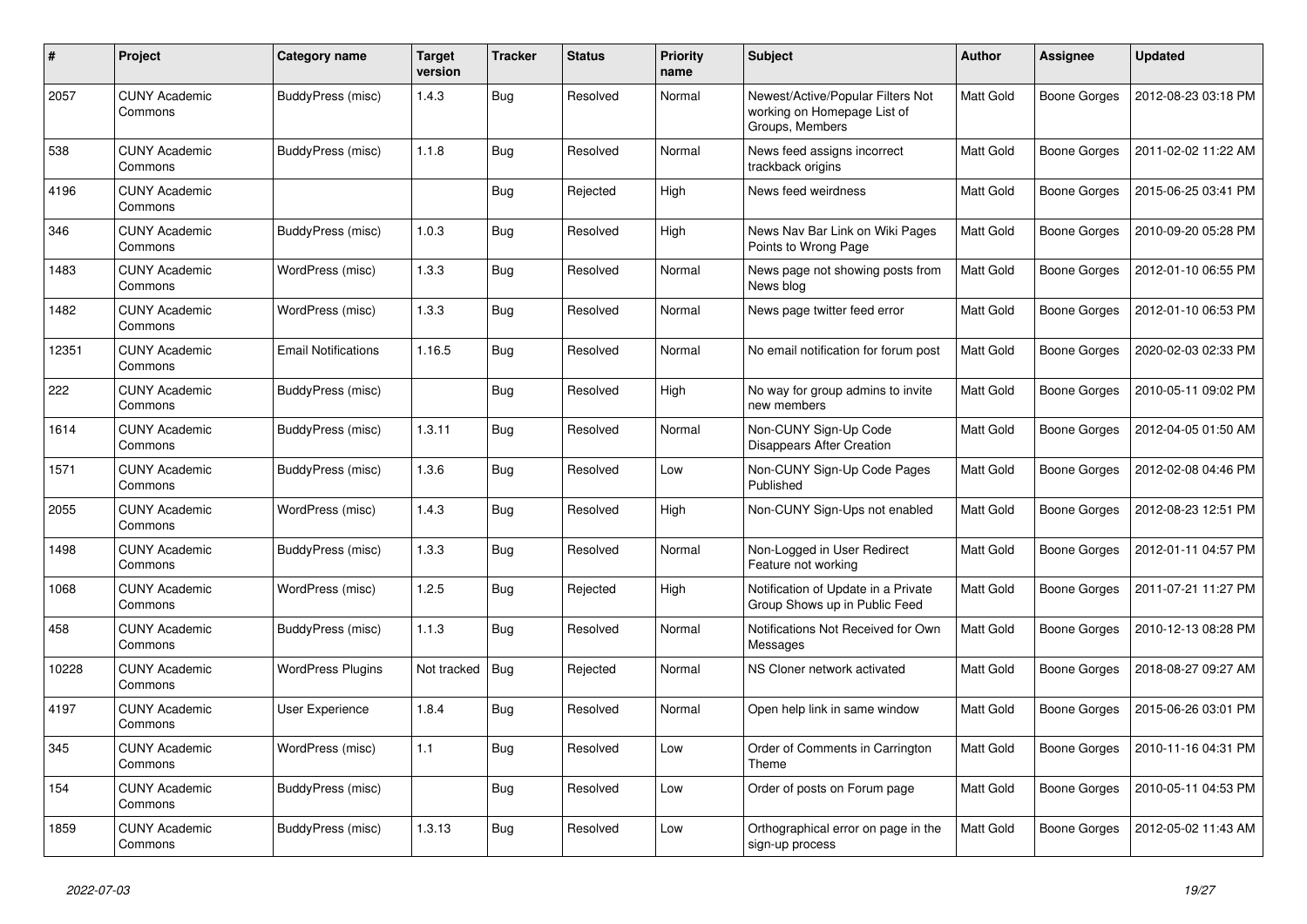| $\pmb{\#}$ | Project                         | Category name           | <b>Target</b><br>version | <b>Tracker</b> | <b>Status</b> | <b>Priority</b><br>name | <b>Subject</b>                                                                | <b>Author</b>    | Assignee            | <b>Updated</b>      |
|------------|---------------------------------|-------------------------|--------------------------|----------------|---------------|-------------------------|-------------------------------------------------------------------------------|------------------|---------------------|---------------------|
| 11121      | <b>CUNY Academic</b><br>Commons | Design                  | 1.15                     | <b>Bug</b>     | Resolved      | Low                     | Overlapping elements on mobile<br>view of CAC                                 | <b>Matt Gold</b> | <b>Boone Gorges</b> | 2019-04-23 03:55 PM |
| 14719      | <b>CUNY Academic</b><br>Commons | Responsive Design       |                          | <b>Bug</b>     | Abandoned     | Normal                  | Overlapping text in mobile views                                              | Matt Gold        | <b>Boone Gorges</b> | 2022-04-27 04:30 PM |
| 1380       | <b>CUNY Academic</b><br>Commons | WordPress (misc)        | 1.2.7                    | Bug            | Resolved      | Low                     | Page background color not set lon<br>login page                               | Matt Gold        | <b>Boone Gorges</b> | 2011-11-28 07:44 PM |
| 3097       | <b>CUNY Academic</b><br>Commons | Groups (misc)           | Future<br>release        | <b>Bug</b>     | Rejected      | Normal                  | Page not found error encountered<br>after requesting membership in a<br>group | Matt Gold        | <b>Boone Gorges</b> | 2014-03-19 03:03 PM |
| 2058       | <b>CUNY Academic</b><br>Commons | WordPress (misc)        | 1.4.6                    | Bug            | Rejected      | Normal                  | Page shift on clicking Log in box                                             | Matt Gold        | <b>Boone Gorges</b> | 2012-08-20 05:53 PM |
| 5017       | <b>CUNY Academic</b><br>Commons | Social Paper            | 1.9.1                    | <b>Bug</b>     | Resolved      | Normal                  | Paper Hub styling issue                                                       | Matt Gold        | <b>Boone Gorges</b> | 2015-12-11 03:36 PM |
| 2089       | <b>CUNY Academic</b><br>Commons | WordPress (misc)        | 1.4.13                   | Bug            | Rejected      | Normal                  | Possible blog email notification issue                                        | <b>Matt Gold</b> | <b>Boone Gorges</b> | 2012-12-11 06:59 PM |
| 3995       | <b>CUNY Academic</b><br>Commons | BuddyPress (misc)       | Not tracked              | Bug            | Resolved      | Normal                  | Possible People Page filter error                                             | Matt Gold        | <b>Boone Gorges</b> | 2015-04-16 07:51 AM |
| 778        | <b>CUNY Academic</b><br>Commons | BuddyPress (misc)       | 1.2.2                    | <b>Bug</b>     | Resolved      | Normal                  | Private BP Docs Comment<br>Notification in RSS Feed                           | Matt Gold        | Boone Gorges        | 2011-06-02 09:29 AM |
| 185        | <b>CUNY Academic</b><br>Commons | BuddyPress (misc)       |                          | Bug            | Resolved      | Immediate               | Private Group Info/Documents on<br><b>Activity Stream</b>                     | Matt Gold        | <b>Boone Gorges</b> | 2010-05-11 05:01 PM |
| 2706       | <b>CUNY Academic</b><br>Commons | BuddyPress (misc)       | 1.6.4                    | <b>Bug</b>     | Resolved      | Normal                  | Problem sending group invitations                                             | Matt Gold        | <b>Boone Gorges</b> | 2014-05-18 11:36 AM |
| 1545       | <b>CUNY Academic</b><br>Commons | BuddyPress (misc)       | 1.3.5                    | <b>Bug</b>     | Resolved      | Normal                  | Problem with BP Doc Comment Edit<br>Icon in Forums                            | <b>Matt Gold</b> | Boone Gorges        | 2012-01-16 06:14 PM |
| 155        | <b>CUNY Academic</b><br>Commons | BuddyPress (misc)       |                          | Bug            | Resolved      | Normal                  | Problem with Group Blog<br><b>BuddyPress Plugin</b>                           | Matt Gold        | <b>Boone Gorges</b> | 2010-01-23 07:19 AM |
| 10531      | <b>CUNY Academic</b><br>Commons | Reckoning               | Not tracked              | <b>Bug</b>     | Rejected      | Normal                  | Problem with the Reckoning plugin                                             | Matt Gold        | <b>Boone Gorges</b> | 2019-10-04 02:31 PM |
| 842        | <b>CUNY Academic</b><br>Commons | WordPress (misc)        | 1.2.4                    | Bug            | Resolved      | Normal                  | Problems adding a user to a blog                                              | Matt Gold        | <b>Boone Gorges</b> | 2011-07-08 01:34 PM |
| 6686       | <b>CUNY Academic</b><br>Commons | Group Invitations       | 1.10.3                   | Bug            | Resolved      | Normal                  | Problems with auto-complete on<br>Send Invites tab                            | Matt Gold        | <b>Boone Gorges</b> | 2016-12-01 03:14 PM |
| 657        | <b>CUNY Academic</b><br>Commons | WordPress (misc)        | 1.2.1                    | <b>Bug</b>     | Resolved      | Normal                  | Problems with WordPress Wiki<br>Plugin                                        | Matt Gold        | <b>Boone Gorges</b> | 2011-05-11 11:29 AM |
| 7723       | <b>CUNY Academic</b><br>Commons | <b>Public Portfolio</b> |                          | Bug            | Rejected      | Normal                  | Profile brackets                                                              | <b>Matt Gold</b> | <b>Boone Gorges</b> | 2017-02-27 04:00 PM |
| 1294       | <b>CUNY Academic</b><br>Commons | BuddyPress (misc)       | Not tracked              | Bug            | Resolved      | Normal                  | Profile Field Search by College Not<br><b>Working Correctly</b>               | Matt Gold        | <b>Boone Gorges</b> | 2011-12-09 07:11 AM |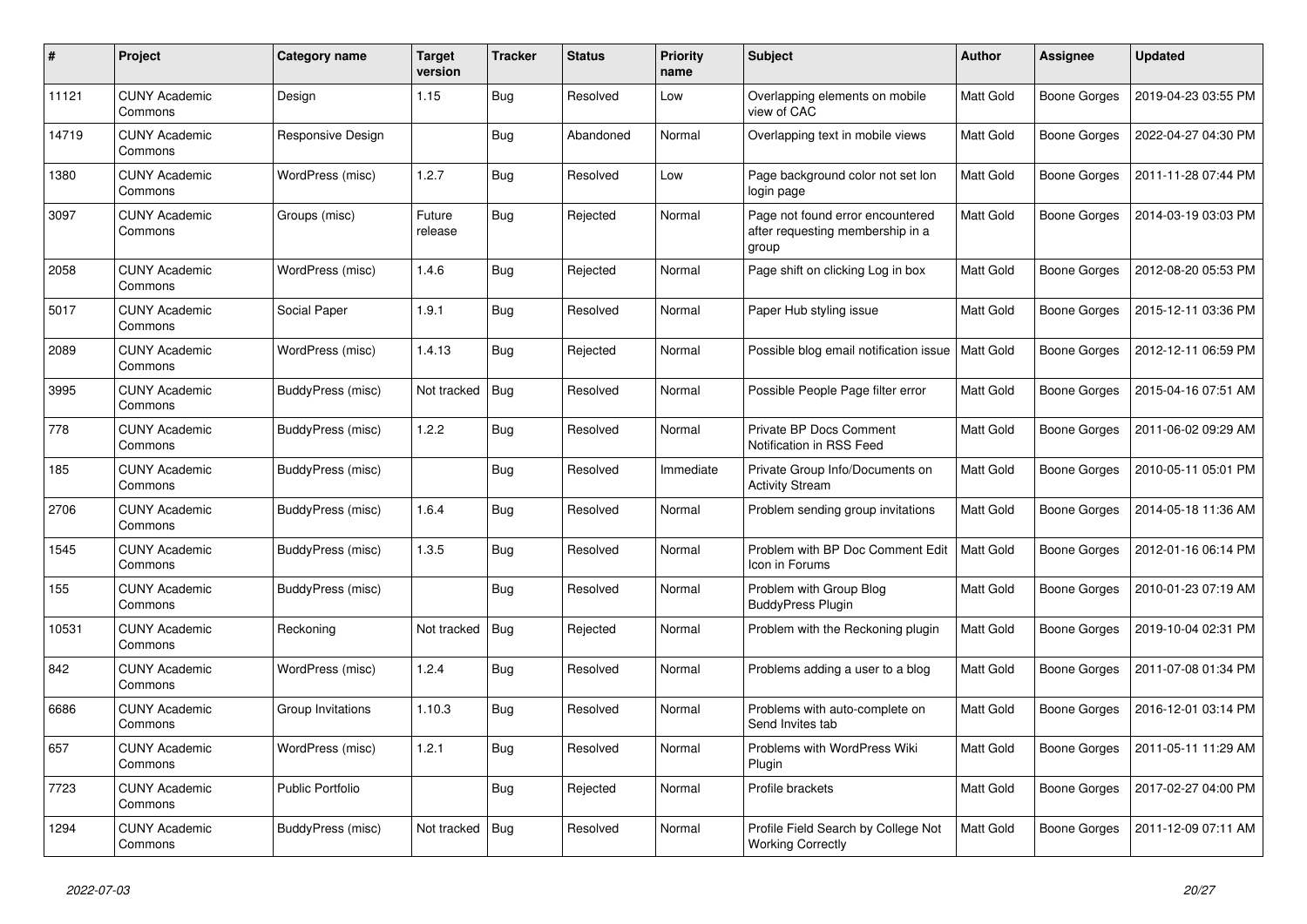| #    | Project                         | Category name           | <b>Target</b><br>version | <b>Tracker</b> | <b>Status</b> | <b>Priority</b><br>name | <b>Subject</b>                                                           | <b>Author</b>    | Assignee     | <b>Updated</b>      |
|------|---------------------------------|-------------------------|--------------------------|----------------|---------------|-------------------------|--------------------------------------------------------------------------|------------------|--------------|---------------------|
| 2735 | <b>CUNY Academic</b><br>Commons | BuddyPress (misc)       | 1.5.1                    | <b>Bug</b>     | Resolved      | Normal                  | Profile Incorrectly Shortens About<br>You Field                          | Matt Gold        | Boone Gorges | 2013-08-28 11:36 AM |
| 9319 | <b>CUNY Academic</b><br>Commons | Group Blogs             |                          | Bug            | Duplicate     | Normal                  | Question about group/site<br>connections                                 | Matt Gold        | Boone Gorges | 2018-02-28 01:45 PM |
| 3598 | <b>CUNY Academic</b><br>Commons | Reply By Email          |                          | <b>Bug</b>     | Resolved      | Urgent                  | RBE message not posted                                                   | Matt Gold        | Boone Gorges | 2014-10-27 09:34 PM |
| 2052 | <b>CUNY Academic</b><br>Commons | BuddyPress (misc)       |                          | <b>Bug</b>     | Rejected      | Normal                  | RBE Not Enabled?                                                         | Matt Gold        | Boone Gorges | 2012-08-18 09:16 PM |
| 2040 | <b>CUNY Academic</b><br>Commons | BuddyPress (misc)       | 1.4.2                    | Bug            | Resolved      | Normal                  | RBE on BP Docs Edits?                                                    | <b>Matt Gold</b> | Boone Gorges | 2012-08-14 08:13 AM |
| 3563 | <b>CUNY Academic</b><br>Commons | Reply By Email          | Not tracked              | Bug            | Resolved      | High                    | RBE posting lags                                                         | Matt Gold        | Boone Gorges | 2014-10-21 11:33 AM |
| 1979 | <b>CUNY Academic</b><br>Commons | BuddyPress (misc)       | 1.4                      | <b>Bug</b>     | Rejected      | Normal                  | Received two notifications of an<br>activity update                      | Matt Gold        | Boone Gorges | 2012-07-12 10:43 AM |
| 4403 | <b>CUNY Academic</b><br>Commons | <b>Public Portfolio</b> |                          | <b>Bug</b>     | Duplicate     | Normal                  | Redesign social media accounts<br>section of portfolio editing interface | Matt Gold        | Boone Gorges | 2015-08-10 04:08 PM |
| 175  | <b>CUNY Academic</b><br>Commons | WordPress (misc)        |                          | <b>Bug</b>     | Resolved      | Normal                  | <b>Registration issues</b>                                               | Matt Gold        | Boone Gorges | 2010-05-20 12:38 PM |
| 4564 | <b>CUNY Academic</b><br>Commons | Server                  |                          | <b>Bug</b>     | Rejected      | Low                     | Registration page blocked on private<br>browser windows                  | <b>Matt Gold</b> | Boone Gorges | 2015-09-06 05:02 PM |
| 1794 | <b>CUNY Academic</b><br>Commons | BuddyPress (misc)       | 1.3.10                   | Bug            | Resolved      | Normal                  | Remove "Notice anything new"<br>notification                             | Matt Gold        | Boone Gorges | 2012-03-29 09:45 PM |
| 2415 | <b>CUNY Academic</b><br>Commons | BuddyPress (misc)       | 1.4.19                   | <b>Bug</b>     | Resolved      | Normal                  | Remove "Popular" link on homepage<br>members widget                      | <b>Matt Gold</b> | Boone Gorges | 2013-02-12 10:05 PM |
| 789  | <b>CUNY Academic</b><br>Commons | WordPress (misc)        | 1.2.3                    | Bug            | Resolved      | Normal                  | Remove Sitemeter from Footer                                             | Matt Gold        | Boone Gorges | 2011-06-06 09:41 AM |
| 1104 | <b>CUNY Academic</b><br>Commons | WordPress (misc)        | 1.2.4.2                  | <b>Bug</b>     | Resolved      | Normal                  | Remove WordPress Counter Plugin                                          | Matt Gold        | Boone Gorges | 2011-10-31 11:00 AM |
| 103  | <b>CUNY Academic</b><br>Commons | Upgrades                |                          | <b>Bug</b>     | Resolved      | Normal                  | Repeat Forum Pagination at bottom                                        | Matt Gold        | Boone Gorges | 2010-03-02 08:08 PM |
| 487  | <b>CUNY Academic</b><br>Commons | WordPress (misc)        | 1.3                      | Bug            | Resolved      | Normal                  | Replace Backtype Connect with<br>something that works                    | Matt Gold        | Boone Gorges | 2011-05-26 08:47 AM |
| 2269 | <b>CUNY Academic</b><br>Commons | commonsinabox.org       | Not tracked              | <b>Bug</b>     | Rejected      | Normal                  | Replace Default CBOX Icon for<br>Groups                                  | Matt Gold        | Boone Gorges | 2012-11-20 01:53 PM |
| 4641 | <b>CUNY Academic</b><br>Commons |                         | Not tracked              | <b>Bug</b>     | Resolved      | Normal                  | Reply by email going to the wrong<br>address                             | Matt Gold        | Boone Gorges | 2015-09-21 04:05 PM |
| 126  | CUNY Academic<br>Commons        | Upgrades                |                          | <b>Bug</b>     | Resolved      | Urgent                  | Report of Lost Forum Attachments<br>after Upgrade                        | Matt Gold        | Boone Gorges | 2009-12-09 03:23 PM |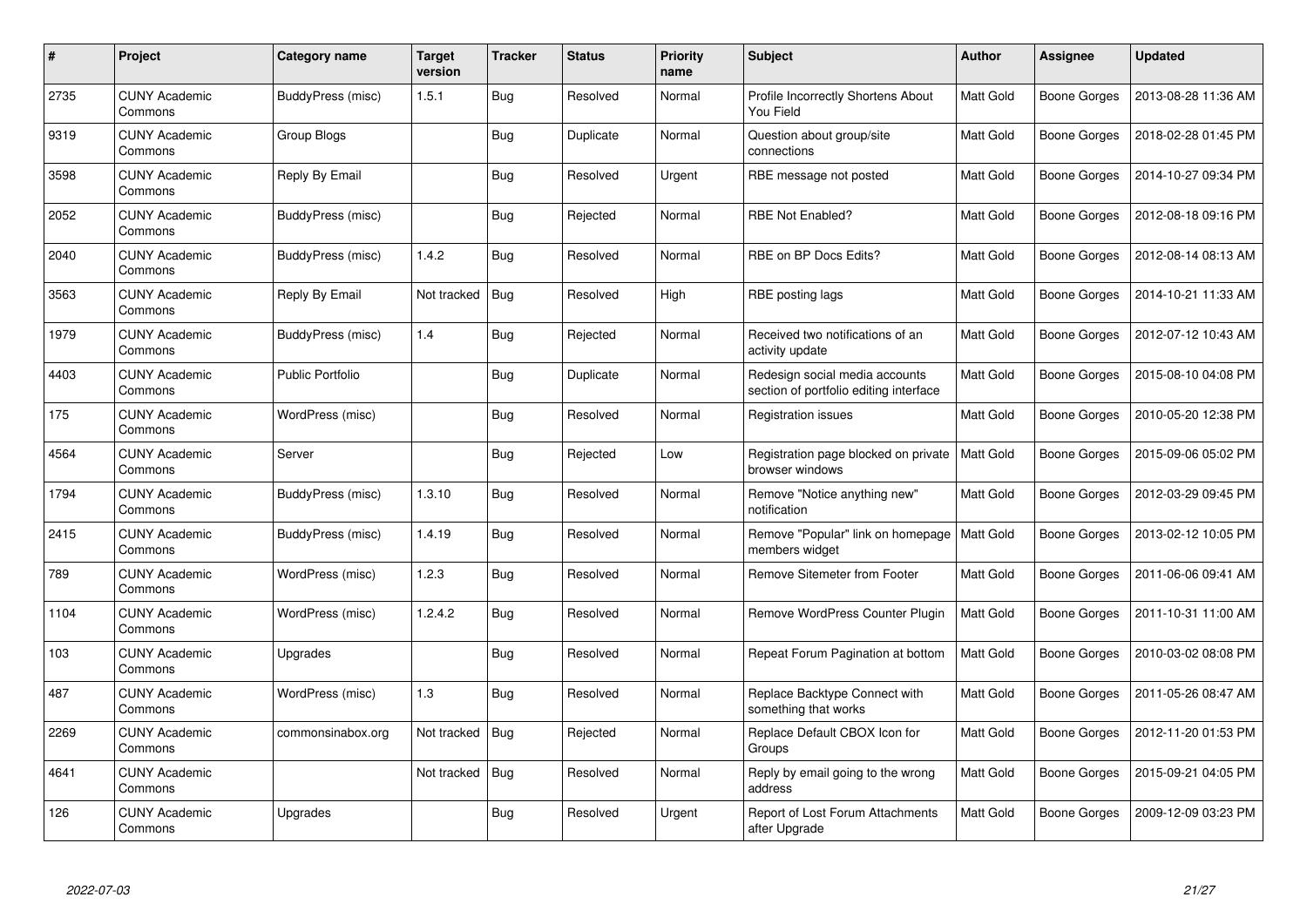| #     | Project                         | Category name              | <b>Target</b><br>version | <b>Tracker</b> | <b>Status</b>        | <b>Priority</b><br>name | Subject                                                                           | <b>Author</b>    | <b>Assignee</b>     | <b>Updated</b>      |
|-------|---------------------------------|----------------------------|--------------------------|----------------|----------------------|-------------------------|-----------------------------------------------------------------------------------|------------------|---------------------|---------------------|
| 137   | <b>CUNY Academic</b><br>Commons | Upgrades                   |                          | <b>Bug</b>     | Resolved             | High                    | Reports of Inability to<br>Attach/Download Attachments to<br>Forum Posts          | Matt Gold        | <b>Boone Gorges</b> | 2009-12-10 11:41 AM |
| 9979  | <b>CUNY Academic</b><br>Commons | <b>Email Notifications</b> | Not tracked              | <b>Bug</b>     | Reporter<br>Feedback | Normal                  | Reports of slow email activation<br>emails                                        | <b>Matt Gold</b> | <b>Boone Gorges</b> | 2018-08-29 09:40 PM |
| 763   | <b>CUNY Academic</b><br>Commons | BuddyPress (misc)          | 1.2.3                    | <b>Bug</b>     | Resolved             | Low                     | Resaving BP Docs Preferences on<br>Same Setting Produces Unclear<br>Error Message | Matt Gold        | <b>Boone Gorges</b> | 2011-06-02 09:19 AM |
| 2761  | <b>CUNY Academic</b><br>Commons | WordPress (misc)           |                          | <b>Bug</b>     | Duplicate            | Low                     | Resize profile avatar on blog<br>dashboard                                        | Matt Gold        | <b>Boone Gorges</b> | 2013-08-28 08:43 AM |
| 3249  | <b>CUNY Academic</b><br>Commons | Reply By Email             | Not tracked              | <b>Bug</b>     | Resolved             | Normal                  | Restart reply by email                                                            | <b>Matt Gold</b> | <b>Boone Gorges</b> | 2014-06-04 03:50 PM |
| 590   | <b>CUNY Academic</b><br>Commons | BuddyPress (misc)          | Not tracked              | <b>Bug</b>     | Resolved             | Normal                  | Roadmap Discussion                                                                | Matt Gold        | <b>Boone Gorges</b> | 2011-08-22 06:51 PM |
| 2765  | <b>CUNY Academic</b><br>Commons | Toolbar                    | 1.8                      | <b>Bug</b>     | Resolved             | Normal                  | Scrolling/layer issue on admin bar                                                | <b>Matt Gold</b> | Boone Gorges        | 2015-05-05 03:48 PM |
| 11808 | <b>CUNY Academic</b><br>Commons | Messages                   | 1.15.9                   | <b>Bug</b>     | Resolved             | Normal                  | Search function on messages not<br>working                                        | Matt Gold        | Boone Gorges        | 2019-08-30 11:03 AM |
| 4472  | <b>CUNY Academic</b><br>Commons | <b>Public Portfolio</b>    | 1.8.9                    | <b>Bug</b>     | Resolved             | Normal                  | Search links showing up on profiles                                               | Matt Gold        | Boone Gorges        | 2015-08-24 04:06 PM |
| 53    | <b>CUNY Academic</b><br>Commons | BuddyPress (misc)          |                          | <b>Bug</b>     | Resolved             | Normal                  | Search on Group Page Not Working,<br>Leads to Home Page                           | Matt Gold        | Boone Gorges        | 2009-10-22 10:51 AM |
| 8660  | <b>CUNY Academic</b><br>Commons | <b>WordPress Themes</b>    | 1.11.12                  | <b>Bug</b>     | Resolved             | Normal                  | Search within theme directory issue                                               | Matt Gold        | Boone Gorges        | 2017-09-05 11:48 AM |
| 256   | <b>CUNY Academic</b><br>Commons | BuddyPress (misc)          | Not tracked              | <b>Bug</b>     | Resolved             | High                    | Security warnings on site                                                         | Matt Gold        | Boone Gorges        | 2014-05-01 09:23 AM |
| 6872  | <b>CUNY Academic</b><br>Commons | Group Files                | Not tracked              | <b>Bug</b>     | Resolved             | Normal                  | Seeing a red PHP warning                                                          | Matt Gold        | Boone Gorges        | 2016-11-29 02:39 PM |
| 1481  | <b>CUNY Academic</b><br>Commons | WordPress (misc)           | Future<br>release        | <b>Bug</b>     | Resolved             | Low                     | Seeing nocache in URL after logging<br>in.                                        | <b>Matt Gold</b> | Boone Gorges        | 2012-07-16 12:58 PM |
| 2763  | <b>CUNY Academic</b><br>Commons | BuddyPress (misc)          |                          | <b>Bug</b>     | Rejected             | Normal                  | Send Invites Page Hang                                                            | Matt Gold        | <b>Boone Gorges</b> | 2013-08-29 09:33 AM |
| 5442  | <b>CUNY Academic</b><br>Commons | cuny.is                    | 1.9.14                   | Bug            | Resolved             | Normal                  | Shortlink creation problem                                                        | <b>Matt Gold</b> | Boone Gorges        | 2016-04-12 11:03 PM |
| 5881  | <b>CUNY Academic</b><br>Commons | Groups (misc)              | 1.9.24                   | <b>Bug</b>     | Resolved             | Normal                  | shown "Request membership"<br>button when admin/creator of group                  | Matt Gold        | <b>Boone Gorges</b> | 2016-08-11 10:56 PM |
| 3599  | <b>CUNY Academic</b><br>Commons | <b>BuddyPress Docs</b>     | 1.7.2                    | <b>Bug</b>     | Resolved             | Normal                  | Silent BP Docs edits                                                              | Matt Gold        | Boone Gorges        | 2014-11-01 02:20 PM |
| 3180  | <b>CUNY Academic</b><br>Commons | <b>Group Files</b>         | 1.6.2                    | <b>Bug</b>     | Resolved             | Normal                  | Silent Edit of File Title Produces<br><b>Email Notification</b>                   | Matt Gold        | <b>Boone Gorges</b> | 2014-05-01 11:19 PM |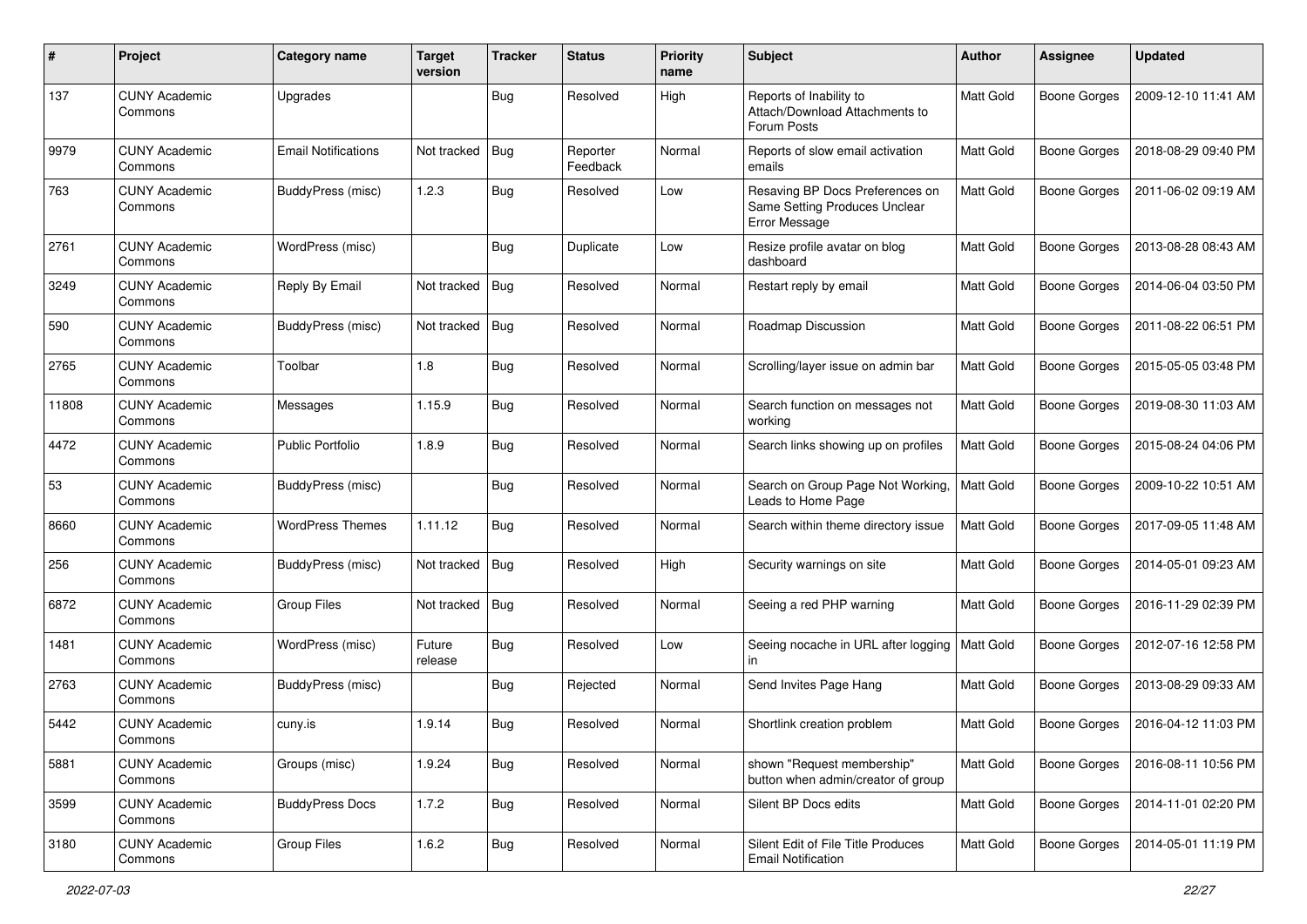| $\pmb{\#}$ | Project                         | Category name           | <b>Target</b><br>version | <b>Tracker</b> | <b>Status</b> | <b>Priority</b><br>name | <b>Subject</b>                                                                  | <b>Author</b>    | Assignee            | <b>Updated</b>      |
|------------|---------------------------------|-------------------------|--------------------------|----------------|---------------|-------------------------|---------------------------------------------------------------------------------|------------------|---------------------|---------------------|
| 14896      | <b>CUNY Academic</b><br>Commons |                         |                          | <b>Bug</b>     | Resolved      | Urgent                  | site down for maintenance                                                       | Matt Gold        | <b>Boone Gorges</b> | 2021-10-26 11:01 AM |
| 265        | <b>CUNY Academic</b><br>Commons | WordPress (misc)        |                          | <b>Bug</b>     | Resolved      | Normal                  | Site hanging                                                                    | <b>Matt Gold</b> | <b>Boone Gorges</b> | 2010-07-15 05:26 PM |
| 7907       | <b>CUNY Academic</b><br>Commons | WordPress (misc)        |                          | <b>Bug</b>     | Resolved      | High                    | Site header image shows up for<br>logged in user but not for logged out<br>user | Matt Gold        | <b>Boone Gorges</b> | 2017-04-04 03:16 PM |
| 9782       | <b>CUNY Academic</b><br>Commons | Groups (misc)           | 1.13.2                   | Bug            | Resolved      | Normal                  | Site loads/skips last step of group<br>creation                                 | Matt Gold        | <b>Boone Gorges</b> | 2018-05-22 10:45 AM |
| 2043       | <b>CUNY Academic</b><br>Commons | WordPress (misc)        | 1.4.2                    | <b>Bug</b>     | Rejected      | Low                     | Site Title Character Limit?                                                     | Matt Gold        | Boone Gorges        | 2012-08-13 01:02 PM |
| 6082       | <b>CUNY Academic</b><br>Commons | <b>WordPress Themes</b> | 1.9.29                   | <b>Bug</b>     | Resolved      | Immediate               | Sites down                                                                      | Matt Gold        | <b>Boone Gorges</b> | 2016-09-23 03:32 PM |
| 2385       | <b>CUNY Academic</b><br>Commons | BuddyPress (misc)       | 1.4.18                   | Bug            | Resolved      | Normal                  | Sitewide nav bar not appearing                                                  | Matt Gold        | <b>Boone Gorges</b> | 2013-01-24 10:21 AM |
| 5014       | <b>CUNY Academic</b><br>Commons | Social Paper            | 1.9.1                    | <b>Bug</b>     | Resolved      | Normal                  | Slow loading of new SP papers                                                   | Matt Gold        | Boone Gorges        | 2015-12-14 10:08 AM |
| 8510       | <b>CUNY Academic</b><br>Commons | <b>Public Portfolio</b> | 1.11.10                  | <b>Bug</b>     | Resolved      | Normal                  | Social media icons crowded on<br>mobile view of Portfolio                       | Matt Gold        | <b>Boone Gorges</b> | 2017-08-22 05:31 PM |
| 1451       | <b>CUNY Academic</b><br>Commons | BuddyPress (misc)       | 1.3.1                    | Bug            | Resolved      | Normal                  | Social Media Profile Icons Not<br>Showing Up Automatically?                     | Matt Gold        | <b>Boone Gorges</b> | 2011-12-15 07:06 PM |
| 244        | <b>CUNY Academic</b><br>Commons | BuddyPress (misc)       |                          | <b>Bug</b>     | Rejected      | Low                     | Some notifications persist after being   Matt Gold<br>clicked                   |                  | Boone Gorges        | 2014-05-01 09:20 AM |
| 2221       | <b>CUNY Academic</b><br>Commons | BuddyPress (misc)       |                          | Bug            | Duplicate     | Low                     | Spacing error on BP Doc comments                                                | <b>Matt Gold</b> | <b>Boone Gorges</b> | 2012-10-30 10:03 AM |
| 1543       | <b>CUNY Academic</b><br>Commons | Toolbar                 |                          | <b>Bug</b>     | Rejected      | Normal                  | Spacing on "My Groups" Dropdown                                                 | Matt Gold        | <b>Boone Gorges</b> | 2014-05-01 03:28 PM |
| 10210      | <b>CUNY Academic</b><br>Commons | Onboarding              | 1.13.8                   | Bug            | Resolved      | Normal                  | Spacing wonky on invite screen                                                  | Matt Gold        | <b>Boone Gorges</b> | 2018-08-29 05:39 PM |
| 181        | <b>CUNY Academic</b><br>Commons | BuddyPress (misc)       |                          | Bug            | Resolved      | Low                     | spam comments showing up in<br>activity stream                                  | Matt Gold        | <b>Boone Gorges</b> | 2010-06-22 06:53 PM |
| 1547       | <b>CUNY Academic</b><br>Commons | WordPress (misc)        | 1.3.5                    | <b>Bug</b>     | Resolved      | High                    | Spam Registrations                                                              | Matt Gold        | <b>Boone Gorges</b> | 2012-01-16 08:23 PM |
| 950        | <b>CUNY Academic</b><br>Commons | BuddyPress (misc)       | 1.2.4                    | <b>Bug</b>     | Rejected      | Normal                  | Spam/Moderation Issue                                                           | Matt Gold        | Boone Gorges        | 2011-07-11 09:15 AM |
| 472        | <b>CUNY Academic</b><br>Commons | WordPress (misc)        | Not tracked              | <b>Bug</b>     | Resolved      | Normal                  | Spelling Error in Email Notification                                            | Matt Gold        | <b>Boone Gorges</b> | 2010-12-13 02:56 PM |
| 1555       | <b>CUNY Academic</b><br>Commons | BuddyPress (misc)       | 1.3.6                    | <b>Bug</b>     | Resolved      | Low                     | Sticky forum post shows up twice in<br>post listings                            | Matt Gold        | <b>Boone Gorges</b> | 2012-02-08 06:44 PM |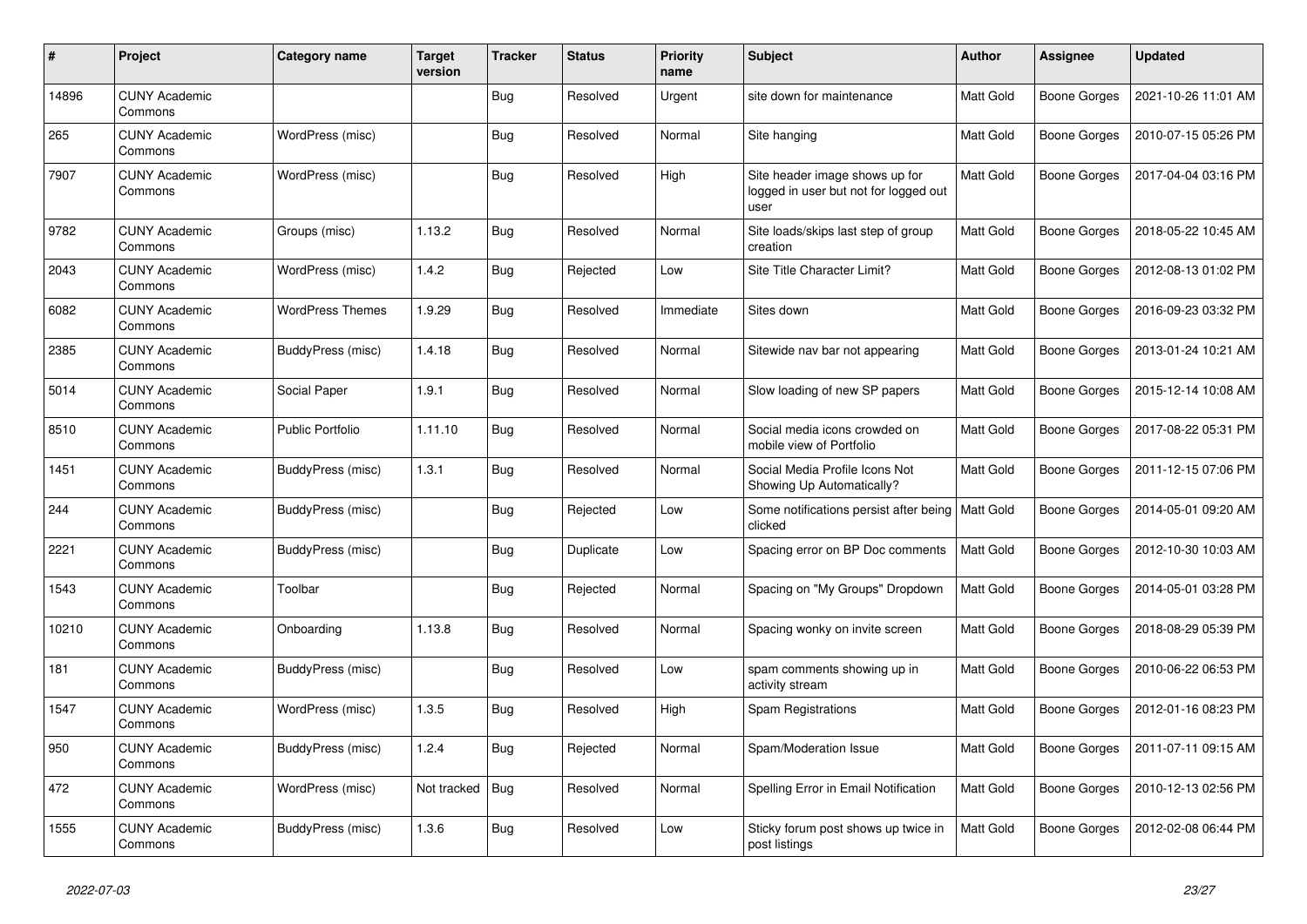| #    | Project                         | Category name     | <b>Target</b><br>version | <b>Tracker</b> | <b>Status</b> | <b>Priority</b><br>name | <b>Subject</b>                                                                     | <b>Author</b>    | <b>Assignee</b>     | <b>Updated</b>      |
|------|---------------------------------|-------------------|--------------------------|----------------|---------------|-------------------------|------------------------------------------------------------------------------------|------------------|---------------------|---------------------|
| 156  | <b>CUNY Academic</b><br>Commons | BuddyPress (misc) |                          | <b>Bug</b>     | Resolved      | Low                     | Sticky Posts and Recently Active<br><b>Topics List</b>                             | <b>Matt Gold</b> | <b>Boone Gorges</b> | 2010-05-11 05:22 PM |
| 160  | <b>CUNY Academic</b><br>Commons | BuddyPress (misc) |                          | <b>Bug</b>     | Resolved      | Low                     | Sticky Posts and Recently Active<br><b>Topics List</b>                             | Matt Gold        | <b>Boone Gorges</b> | 2010-01-21 02:02 PM |
| 765  | CUNY Academic<br>Commons        | WordPress Plugins |                          | <b>Bug</b>     | Rejected      | Low                     | Subscribe2 Weirdness                                                               | Matt Gold        | <b>Boone Gorges</b> | 2014-05-01 09:43 AM |
| 9894 | <b>CUNY Academic</b><br>Commons | Onboarding        |                          | Bug            | Rejected      | Normal                  | Super Admin can't add user to site                                                 | Matt Gold        | <b>Boone Gorges</b> | 2018-09-11 09:57 AM |
| 9876 | <b>CUNY Academic</b><br>Commons | Messages          | 1.13.3                   | Bug            | Resolved      | Normal                  | System erroneously indicates<br>super-admin is part of private<br>message exchange | Matt Gold        | Boone Gorges        | 2018-06-01 07:36 PM |
| 1886 | <b>CUNY Academic</b><br>Commons | WordPress (misc)  | 1.3.13                   | Bug            | Rejected      | Low                     | Test reliability of firestats plugin                                               | Matt Gold        | <b>Boone Gorges</b> | 2012-05-09 09:37 PM |
| 306  | <b>CUNY Academic</b><br>Commons | BuddyPress (misc) | 1.0.1                    | <b>Bug</b>     | Rejected      | Low                     | Text on Group Page should be<br>darker                                             | Matt Gold        | <b>Boone Gorges</b> | 2010-08-26 04:23 PM |
| 3345 | <b>CUNY Academic</b><br>Commons | Layout            | 1.6.11                   | Bug            | Resolved      | Normal                  | Text/Icon Styling Error/Overlap on<br>Profile pages                                | Matt Gold        | <b>Boone Gorges</b> | 2014-08-01 09:05 AM |
| 4367 | <b>CUNY Academic</b><br>Commons | DiRT Integration  | 1.8.6                    | <b>Bug</b>     | Resolved      | Normal                  | Thumbnail images broken on DiRT<br>tool listing                                    | Matt Gold        | <b>Boone Gorges</b> | 2015-08-02 12:55 AM |
| 1885 | <b>CUNY Academic</b><br>Commons | WordPress (misc)  | 1.3.13                   | <b>Bug</b>     | Resolved      | Normal                  | TinyMCE button error                                                               | Matt Gold        | <b>Boone Gorges</b> | 2012-05-17 11:15 AM |
| 148  | <b>CUNY Academic</b><br>Commons | BuddyPress (misc) |                          | Bug            | Resolved      | Normal                  | TinyMCE Problem with URLs in<br>Posts                                              | Matt Gold        | <b>Boone Gorges</b> | 2010-02-25 12:22 PM |
| 7908 | <b>CUNY Academic</b><br>Commons | WordPress (misc)  | Not tracked              | <b>Bug</b>     | Resolved      | Low                     | Top nav inconsistent height issue                                                  | Matt Gold        | <b>Boone Gorges</b> | 2017-04-04 09:45 PM |
| 145  | <b>CUNY Academic</b><br>Commons | BuddyPress (misc) |                          | <b>Bug</b>     | Resolved      | Normal                  | Trackbacks are being attributed to<br>'ungooglable'                                | Matt Gold        | <b>Boone Gorges</b> | 2010-05-20 03:07 PM |
| 189  | <b>CUNY Academic</b><br>Commons | BuddyPress (misc) |                          | Bug            | Resolved      | Normal                  | <b>Trouble Uploading Document</b>                                                  | Matt Gold        | <b>Boone Gorges</b> | 2010-05-11 04:31 PM |
| 2903 | <b>CUNY Academic</b><br>Commons | commonsinabox.org | Not tracked              | Bug            | Resolved      | Normal                  | Turning off activity commenting on<br>commonsinabox.org?                           | Matt Gold        | <b>Boone Gorges</b> | 2013-11-29 03:43 PM |
| 166  | <b>CUNY Academic</b><br>Commons | WordPress (misc)  |                          | <b>Bug</b>     | Resolved      | Normal                  | Twitter Tools Posts Links to Tags<br>Blog                                          | Matt Gold        | <b>Boone Gorges</b> | 2010-05-11 05:25 PM |
| 2019 | <b>CUNY Academic</b><br>Commons | WordPress (misc)  | 1.4                      | Bug            | Resolved      | High                    | Unable to Add New User to Blog                                                     | <b>Matt Gold</b> | Boone Gorges        | 2012-08-08 04:21 PM |
| 295  | <b>CUNY Academic</b><br>Commons | WordPress (misc)  | 1.0                      | <b>Bug</b>     | Resolved      | Normal                  | Unable to change Featured Post                                                     | Matt Gold        | <b>Boone Gorges</b> | 2010-08-18 05:37 PM |
| 2906 | <b>CUNY Academic</b><br>Commons | BuddyPress (misc) | 1.5.10                   | Bug            | Resolved      | Normal                  | Unable to delete file attachment from<br>forum post                                | Matt Gold        | <b>Boone Gorges</b> | 2013-12-01 09:35 PM |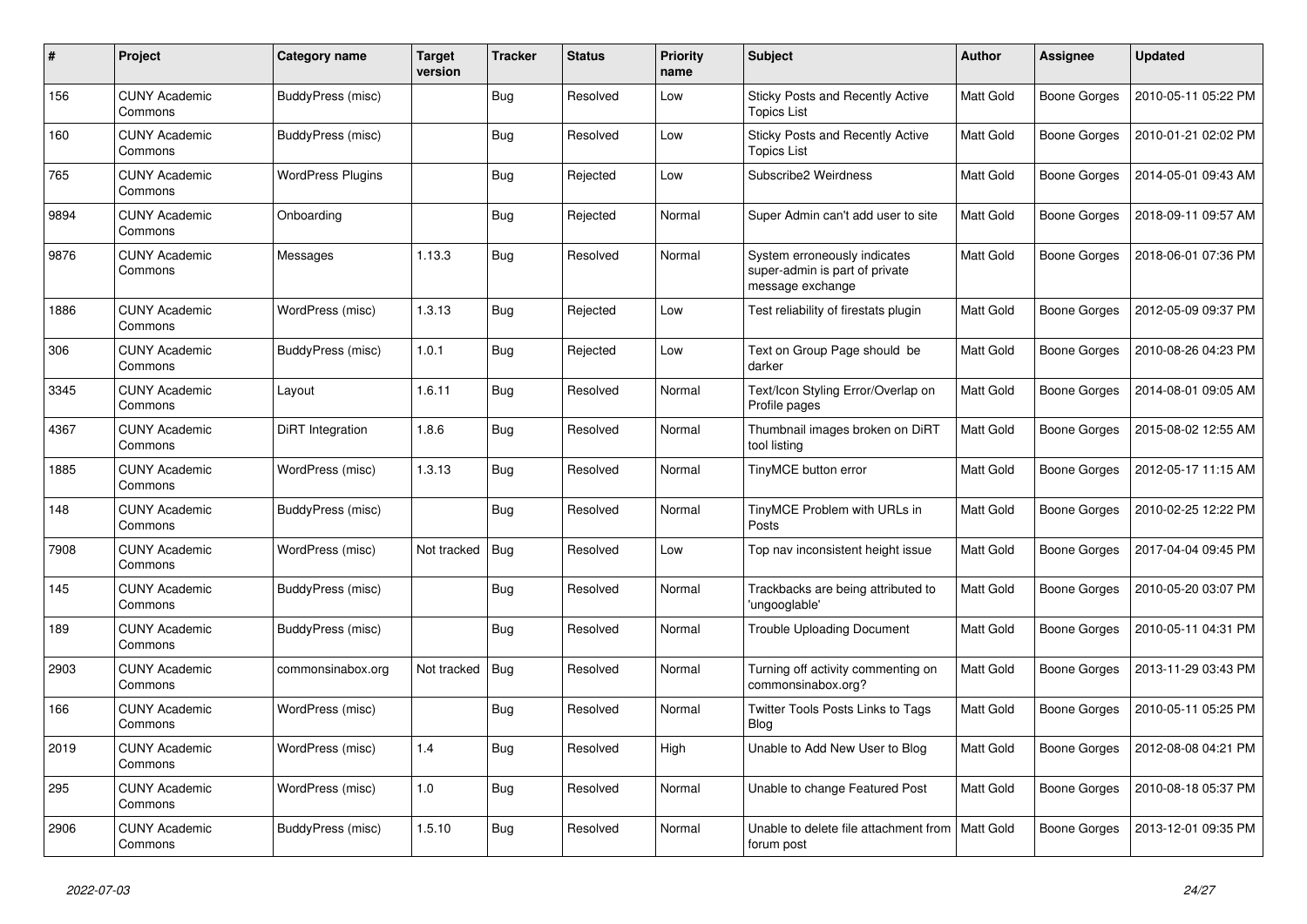| $\#$  | Project                         | Category name           | <b>Target</b><br>version | <b>Tracker</b> | <b>Status</b>        | <b>Priority</b><br>name | <b>Subject</b>                                                                    | <b>Author</b>    | Assignee            | <b>Updated</b>      |
|-------|---------------------------------|-------------------------|--------------------------|----------------|----------------------|-------------------------|-----------------------------------------------------------------------------------|------------------|---------------------|---------------------|
| 13242 | <b>CUNY Academic</b><br>Commons | cuny.is                 |                          | <b>Bug</b>     | Rejected             | Normal                  | Unable to edit a cuny.is shortlink                                                | <b>Matt Gold</b> | <b>Boone Gorges</b> | 2020-08-26 01:30 AM |
| 1488  | <b>CUNY Academic</b><br>Commons | BuddyPress (misc)       | 1.3.3                    | <b>Bug</b>     | Resolved             | Normal                  | Unable to edit forum post                                                         | <b>Matt Gold</b> | <b>Boone Gorges</b> | 2012-01-10 07:20 PM |
| 3625  | <b>CUNY Academic</b><br>Commons | WordPress (misc)        |                          | <b>Bug</b>     | Rejected             | Normal                  | Unable to manually create account<br>for non-CUNY (gmail) user                    | Matt Gold        | <b>Boone Gorges</b> | 2015-06-01 03:09 PM |
| 457   | <b>CUNY Academic</b><br>Commons | BuddyPress (misc)       | 1.1.2                    | <b>Bug</b>     | Resolved             | High                    | Unable to Upload Documents as<br>Forum Attachments                                | Matt Gold        | <b>Boone Gorges</b> | 2010-12-10 06:56 PM |
| 1546  | <b>CUNY Academic</b><br>Commons | BuddyPress (misc)       | 1.3.5                    | <b>Bug</b>     | Resolved             | Low                     | Unable to view comparative<br>document history in BP Docs                         | Matt Gold        | Boone Gorges        | 2012-01-17 06:13 PM |
| 100   | <b>CUNY Academic</b><br>Commons | Upgrades                |                          | <b>Bug</b>     | Resolved             | High                    | Unclickable title links on group forum                                            | <b>Matt Gold</b> | Boone Gorges        | 2009-12-03 09:19 AM |
| 2922  | <b>CUNY Academic</b><br>Commons | BuddyPress (misc)       |                          | Bug            | Rejected             | Normal                  | Unconfirmed Plugin error - user<br>could not be activated                         | Matt Gold        | <b>Boone Gorges</b> | 2013-12-10 04:47 PM |
| 13862 | <b>CUNY Academic</b><br>Commons |                         |                          | <b>Bug</b>     | Resolved             | Normal                  | Under maintenance message                                                         | Matt Gold        | <b>Boone Gorges</b> | 2021-01-28 08:56 PM |
| 48    | <b>CUNY Academic</b><br>Commons | Group Forums            |                          | Bug            | Resolved             | High                    | Unsubscribed Users Receiving<br>Commons Forum Posts via Email                     | Matt Gold        | <b>Boone Gorges</b> | 2009-10-17 07:01 PM |
| 1221  | <b>CUNY Academic</b><br>Commons | WordPress (misc)        | Not tracked              | <b>Bug</b>     | Resolved             | Normal                  | <b>Update CAC Featured Content</b><br>Plugin on WP Repo                           | <b>Matt Gold</b> | <b>Boone Gorges</b> | 2011-10-11 09:32 AM |
| 2264  | <b>CUNY Academic</b><br>Commons | commonsinabox.org       |                          | <b>Bug</b>     | Rejected             | Normal                  | Update CBOX logo on welcome<br>message                                            | Matt Gold        | <b>Boone Gorges</b> | 2012-11-19 02:46 AM |
| 991   | <b>CUNY Academic</b><br>Commons | WordPress (misc)        | 1.2.5                    | Bug            | Resolved             | Normal                  | <b>Update FeedWordPress</b>                                                       | Matt Gold        | <b>Boone Gorges</b> | 2011-07-19 11:37 AM |
| 2729  | <b>CUNY Academic</b><br>Commons | BuddyPress (misc)       | 1.5.0.2                  | <b>Bug</b>     | Resolved             | Urgent                  | Update Positions to Include Missing<br>Colleges                                   | Matt Gold        | <b>Boone Gorges</b> | 2013-08-26 09:54 AM |
| 1872  | <b>CUNY Academic</b><br>Commons | WordPress (misc)        | 1.3.13                   | Bug            | Resolved             | Normal                  | Update Woo Framework                                                              | Matt Gold        | <b>Boone Gorges</b> | 2012-05-22 11:36 AM |
| 1127  | <b>CUNY Academic</b><br>Commons | <b>WordPress Themes</b> | 1.6.4                    | <b>Bug</b>     | Resolved             | Normal                  | <b>Update WooThemes</b>                                                           | Matt Gold        | Boone Gorges        | 2014-05-21 11:04 PM |
| 87    | <b>CUNY Academic</b><br>Commons | Upgrades                |                          | Bug            | Resolved             | High                    | Upgrade MediaWiki Skin                                                            | Matt Gold        | Boone Gorges        | 2009-12-03 08:24 AM |
| 223   | <b>CUNY Academic</b><br>Commons | BuddyPress (misc)       |                          | Bug            | Resolved             | Normal                  | Uploaded Group Document Failed to   Matt Gold<br><b>Create Email Notification</b> |                  | <b>Boone Gorges</b> | 2010-05-11 10:12 PM |
| 153   | <b>CUNY Academic</b><br>Commons | BuddyPress (misc)       |                          | Bug            | Resolved             | Normal                  | User Asked to login again while<br>trying to submit wire post                     | Matt Gold        | <b>Boone Gorges</b> | 2010-05-11 04:48 PM |
| 10040 | <b>CUNY Academic</b><br>Commons | WordPress (misc)        | Not tracked              | <b>Bug</b>     | Reporter<br>Feedback | Normal                  | User doesn't see full list of themes                                              | Matt Gold        | Boone Gorges        | 2018-07-25 10:12 AM |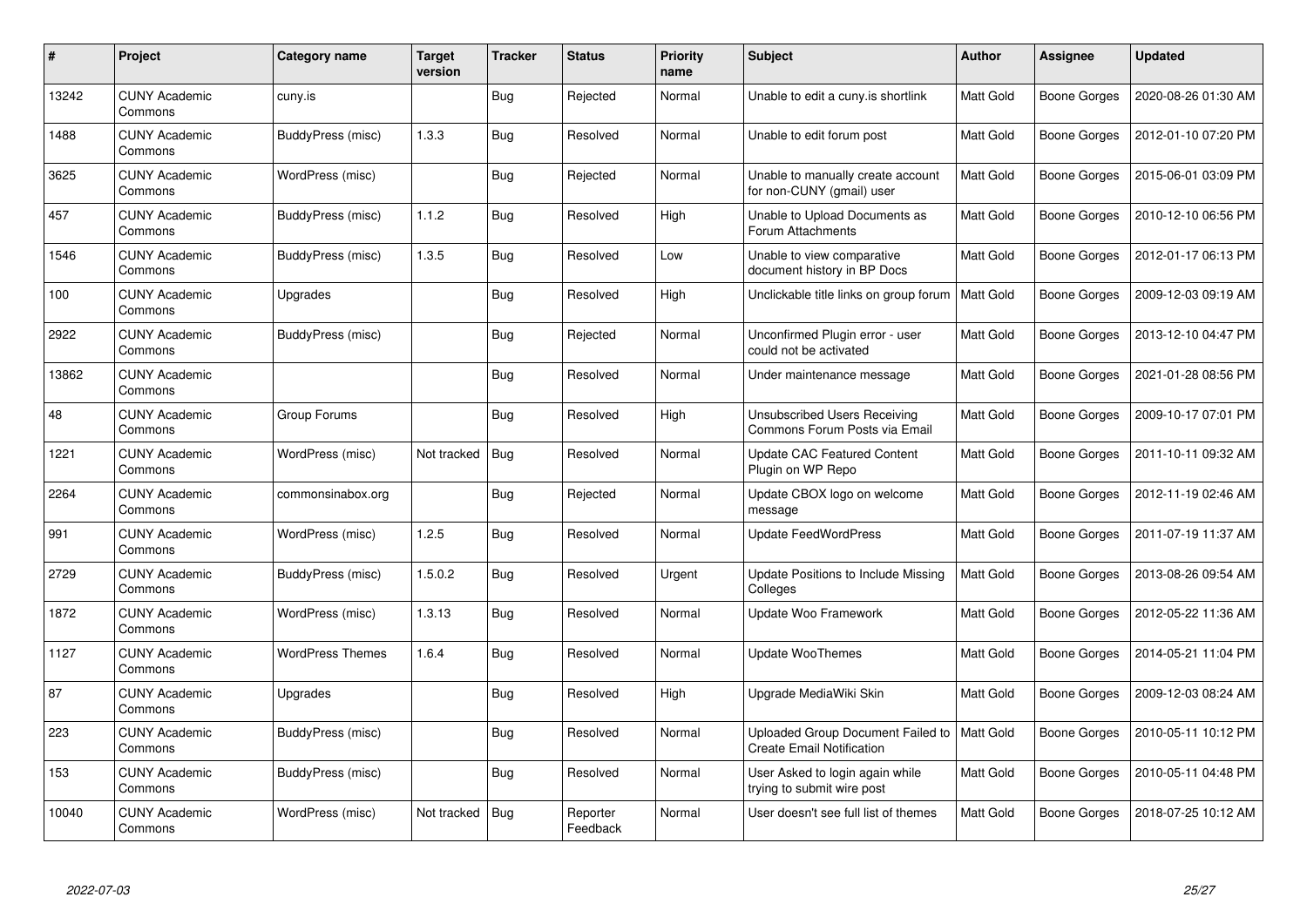| #    | Project                         | Category name     | <b>Target</b><br>version | <b>Tracker</b> | <b>Status</b> | <b>Priority</b><br>name | <b>Subject</b>                                                               | <b>Author</b>    | Assignee     | <b>Updated</b>      |
|------|---------------------------------|-------------------|--------------------------|----------------|---------------|-------------------------|------------------------------------------------------------------------------|------------------|--------------|---------------------|
| 2519 | <b>CUNY Academic</b><br>Commons | BuddyPress (misc) |                          | <b>Bug</b>     | Rejected      | Low                     | User doesn't show up in site search                                          | <b>Matt Gold</b> | Boone Gorges | 2014-05-01 08:33 PM |
| 289  | <b>CUNY Academic</b><br>Commons | WordPress (misc)  |                          | Bug            | Resolved      | Normal                  | User encounters Blank Screen after<br>changing theme                         | <b>Matt Gold</b> | Boone Gorges | 2010-07-28 07:24 AM |
| 3589 | <b>CUNY Academic</b><br>Commons | Group Invitations | 1.7.2                    | <b>Bug</b>     | Resolved      | Normal                  | User not appearing in group<br>invitation autocomplete                       | Matt Gold        | Boone Gorges | 2014-11-01 02:58 PM |
| 1554 | <b>CUNY Academic</b><br>Commons | WordPress (misc)  | 1.3.6                    | <b>Bug</b>     | Resolved      | Normal                  | User reports infinite redirect issue on<br>blog                              | <b>Matt Gold</b> | Boone Gorges | 2012-01-19 07:58 AM |
| 509  | <b>CUNY Academic</b><br>Commons | WordPress (misc)  | 1.1.7                    | Bug            | Resolved      | Low                     | User reports problem with Google<br>Calendar widget                          | Matt Gold        | Boone Gorges | 2011-01-04 06:17 PM |
| 264  | <b>CUNY Academic</b><br>Commons | BuddyPress (misc) |                          | <b>Bug</b>     | Resolved      | Normal                  | user reports receiving two<br>notifications for each new group<br>forum post | Matt Gold        | Boone Gorges | 2010-08-26 02:57 PM |
| 301  | <b>CUNY Academic</b><br>Commons | BuddyPress (misc) |                          | <b>Bug</b>     | Resolved      | High                    | User unable to upload documents                                              | Matt Gold        | Boone Gorges | 2010-08-25 12:06 PM |
| 69   | <b>CUNY Academic</b><br>Commons | BuddyPress (misc) |                          | Bug            | Resolved      | Normal                  | UserName doesn't appear in News<br>Feed Wiki Edit                            | Matt Gold        | Boone Gorges | 2009-12-03 09:33 AM |
| 2738 | <b>CUNY Academic</b><br>Commons | BuddyPress (misc) | 1.5.0.2                  | <b>Bug</b>     | Resolved      | High                    | Users Unable to Change Email<br><b>Address in Settings</b>                   | Matt Gold        | Boone Gorges | 2013-08-28 09:05 PM |
| 1464 | <b>CUNY Academic</b><br>Commons | Upgrades          | 1.3.1                    | <b>Bug</b>     | Rejected      | Normal                  | UserVoice Account linked to wrong<br>account                                 | Matt Gold        | Boone Gorges | 2011-12-19 09:40 AM |
| 2866 | <b>CUNY Academic</b><br>Commons | WordPress (misc)  |                          | <b>Bug</b>     | Resolved      | Normal                  | UserVoice Widget changes                                                     | Matt Gold        | Boone Gorges | 2013-11-05 04:50 PM |
| 2041 | <b>CUNY Academic</b><br>Commons | BuddyPress (misc) | 1.4.2                    | <b>Bug</b>     | Resolved      | Low                     | Vertical Alignment on BP Doc<br>"delete" hoverlink                           | Matt Gold        | Boone Gorges | 2012-08-13 10:54 PM |
| 165  | <b>CUNY Academic</b><br>Commons | Wiki              |                          | Bug            | Resolved      | Urgent                  | White Screen of Death on Commons<br>MediaWiki                                | <b>Matt Gold</b> | Boone Gorges | 2010-02-28 12:44 PM |
| 436  | <b>CUNY Academic</b><br>Commons | BuddyPress (misc) | 1.1.1                    | Bug            | Resolved      | Normal                  | Who's Online Widget                                                          | Matt Gold        | Boone Gorges | 2010-12-07 08:14 AM |
| 99   | <b>CUNY Academic</b><br>Commons | Upgrades          |                          | <b>Bug</b>     | Resolved      | Normal                  | Wiki Fixes                                                                   | <b>Matt Gold</b> | Boone Gorges | 2009-12-03 09:31 AM |
| 553  | <b>CUNY Academic</b><br>Commons | WordPress (misc)  | 1.1.10                   | <b>Bug</b>     | Rejected      | Normal                  | Wonky Hero Slide Overlays                                                    | Matt Gold        | Boone Gorges | 2011-02-28 05:44 PM |
| 724  | <b>CUNY Academic</b><br>Commons | BuddyPress (misc) | 1.2.1                    | <b>Bug</b>     | Rejected      | Normal                  | Word Limit on Email Notifications of<br>Forum Posts?                         | Matt Gold        | Boone Gorges | 2011-05-11 12:04 PM |
| 2018 | <b>CUNY Academic</b><br>Commons | WordPress (misc)  | 1.4                      | <b>Bug</b>     | Resolved      | High                    | <b>WP Nav Bar Overflow</b>                                                   | <b>Matt Gold</b> | Boone Gorges | 2012-08-06 12:58 PM |
| 3991 | <b>CUNY Academic</b><br>Commons | Toolbar           | 1.7.19                   | <b>Bug</b>     | Resolved      | Normal                  | WP-Admin Bar positioning error on<br>mobile devices                          | Matt Gold        | Boone Gorges | 2015-04-21 02:30 PM |